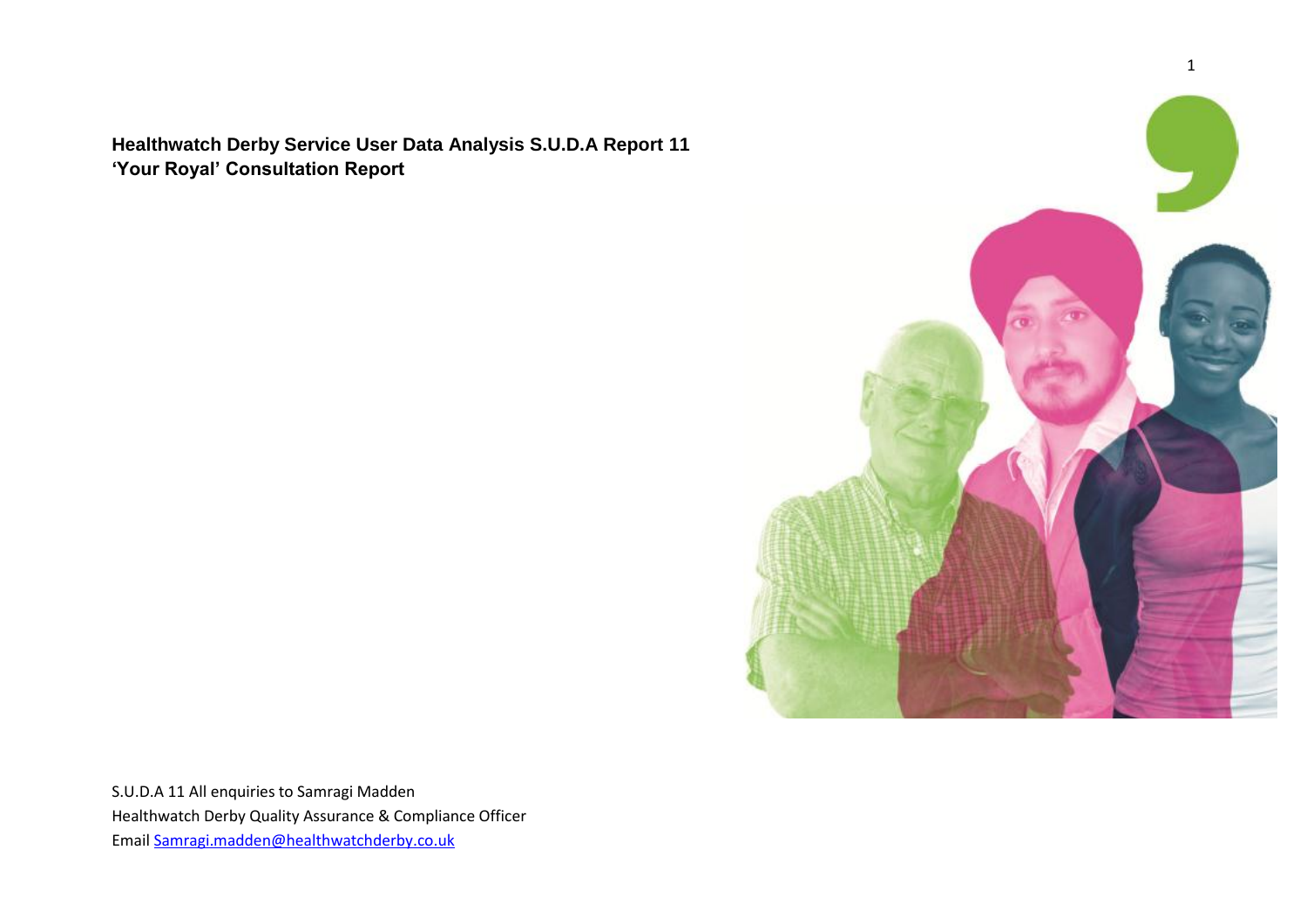# **Index**

| <b>Description</b>                                 | <b>Page Number</b> |
|----------------------------------------------------|--------------------|
| Foreword                                           | $4 - 6$            |
| <b>Executive Summary</b>                           | $\overline{7}$     |
| <b>Introduction</b>                                | 8                  |
| <b>Why Healthwatch?</b>                            | $8 - 9$            |
| <b>Event Proposal</b>                              | $9 - 12$           |
| Methodology                                        | $13 - 15$          |
| <b>Patient Confidentiality</b>                     | 15                 |
| <b>Enter &amp; Views</b>                           | $15 - 19$          |
| <b>Surveys &amp; Workshops</b>                     | $19 - 32$          |
| <b>Outreach Feedback &amp; Market Place Stalls</b> | $33 - 35$          |
| <b>Little Voices</b>                               | $35 - 37$          |
|                                                    |                    |

S.U.D.A 11 All enquiries to Samragi Madden

Healthwatch Derby Quality Assurance & Compliance Officer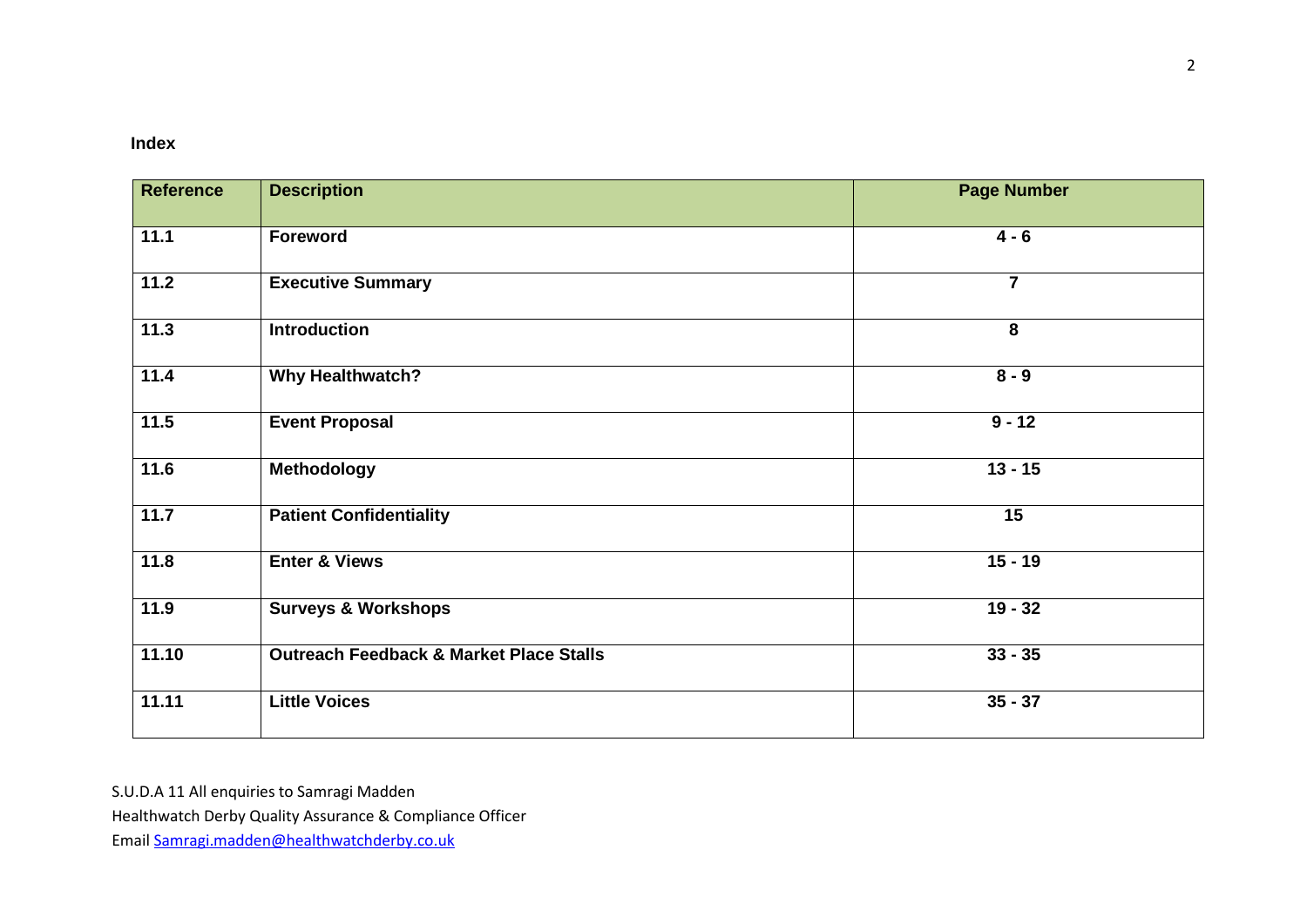| <b>Reference</b> | <b>Description</b>                      | <b>Page Number</b> |
|------------------|-----------------------------------------|--------------------|
| 11.12            | 12 Hours in A&E                         | $38 - 57$          |
| 11.13            | <b>Analysis</b>                         | $57 - 60$          |
| 11.14            | <b>Recommendations &amp; Conclusion</b> | $60 - 61$          |
| 11.15            | <b>RDH Response</b>                     | $62 - 65$          |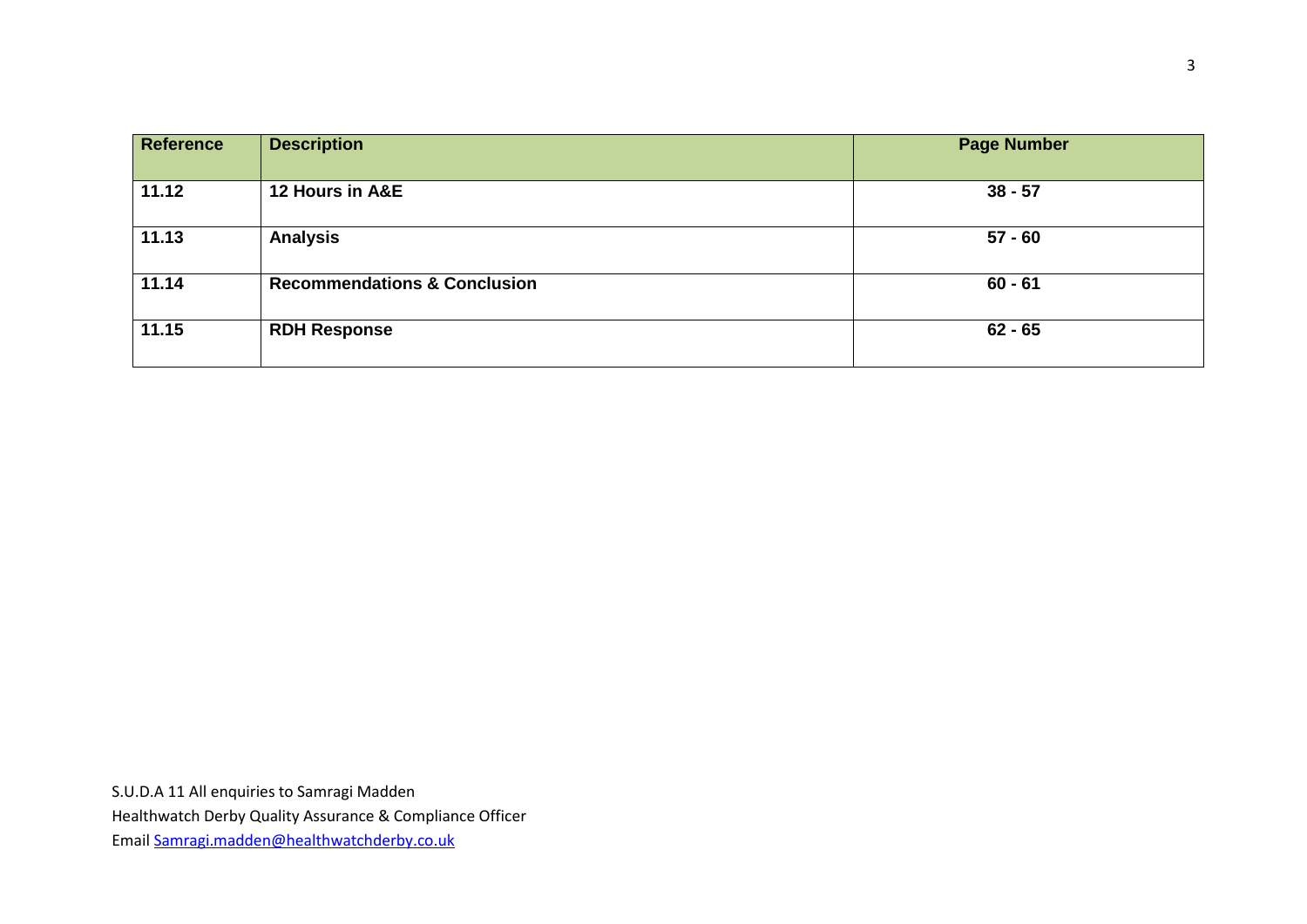### **11.1 Foreword**

# **Healthwatch Derby**

"Healthwatch Derby is the local consumer champion for health and social care. Along with our National and Regional Healthwatch Partners we have been given significant statutory powers to ensure the voice of the user of services is strengthened and heard by those who commission, deliver and regulate health and care services.

Healthwatch Derby's approach is to work in partnership with the community it serves and the providers and commissioners alike. Acting as a conduit for patient experience, a watchdog of the quality of services within Derby City and as a critical friend ensuring that the providers and commissioners are fully aware of what is being said about the quality of those services.

The following report showcases how Healthwatch Derby can work in partnership with the service provider "Derby Hospitals NHS Foundation Trust" - effectively gather the voice of the users and combine and coordinate that with our enter and view observational visits to provide a unique and rich source of information to the provider as well as the commissioners.

It is hoped that the report will help lead to improvements in service delivery and a better understanding of the service by the public as well as helping to align delivery with expectation.

Healthwatch Derby would like to thank all those that contributed and made their personal experiences known. As well as recognising Derby Hospitals NHS Foundation Trusts help in the making of the report as it has embraced the idea of working in partnership from the outset and provided access to the service without the need for any mention of statutory rights or regulations. Derby Hospitals NHS Foundation Trust staffs at all levels have been supportive and open.

The report does make some recommendations and does include negative comments from service users. However it is noted that the overall staff professionalism, attitude and commitment to care and dignity that was observed was positive.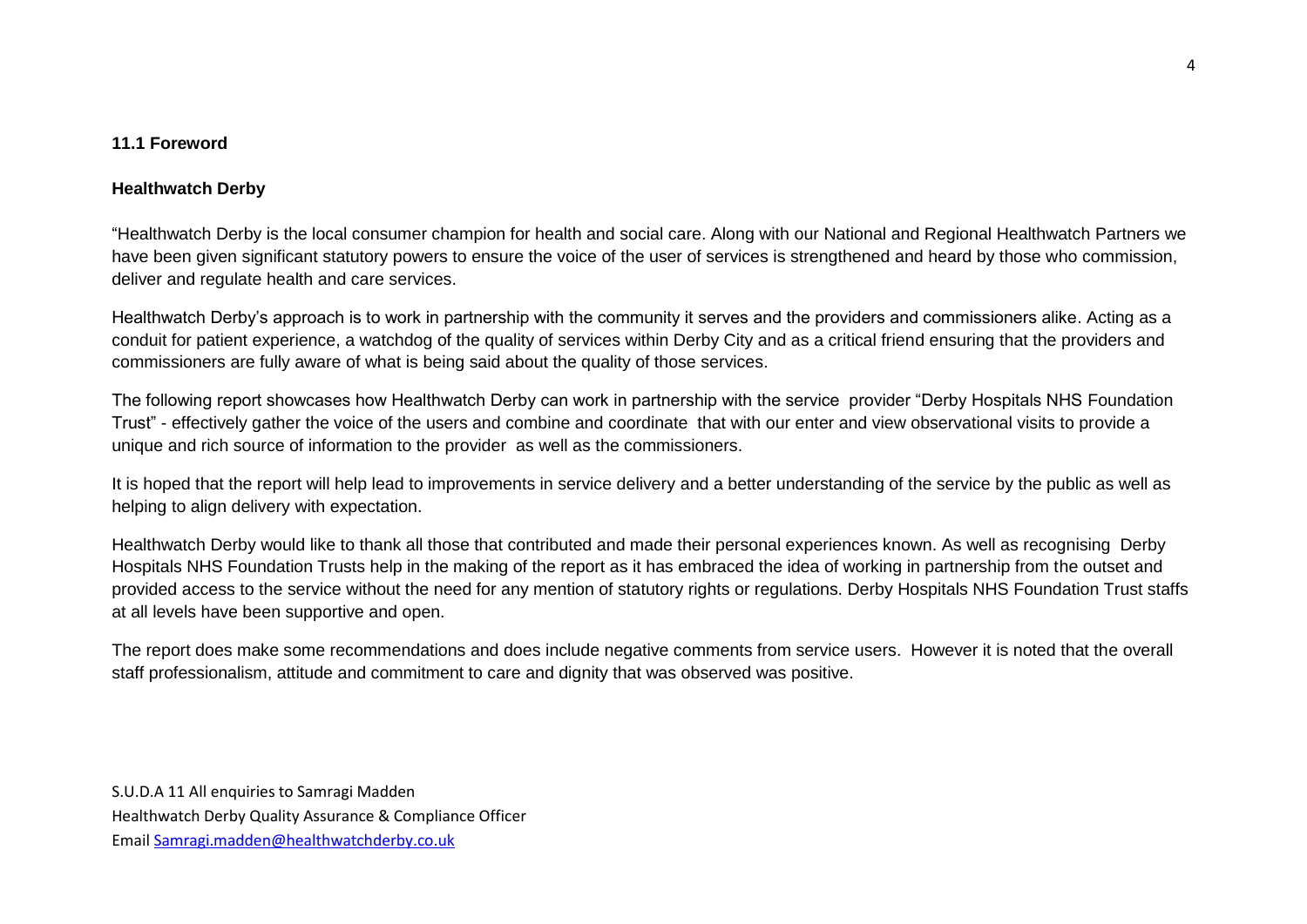The report itself and the information within will only have an impact if those in senior positions within the Trust take note of it and act upon those findings in a positive manner. As I write this foreword we await the response from Derby Hospitals NHS Foundation Trust. Our initial feedback is that the report has been well received. The findings will be discussed with senior managers and commissioners at the final 'Your Royal' event on May 1<sup>st</sup> 2014 and I am confident that this will be the first attempt at working in partnership to strengthen the patient voice in the improvement of service design and delivery."

**James Moore**

**Chief Executive Healthwatch Derby**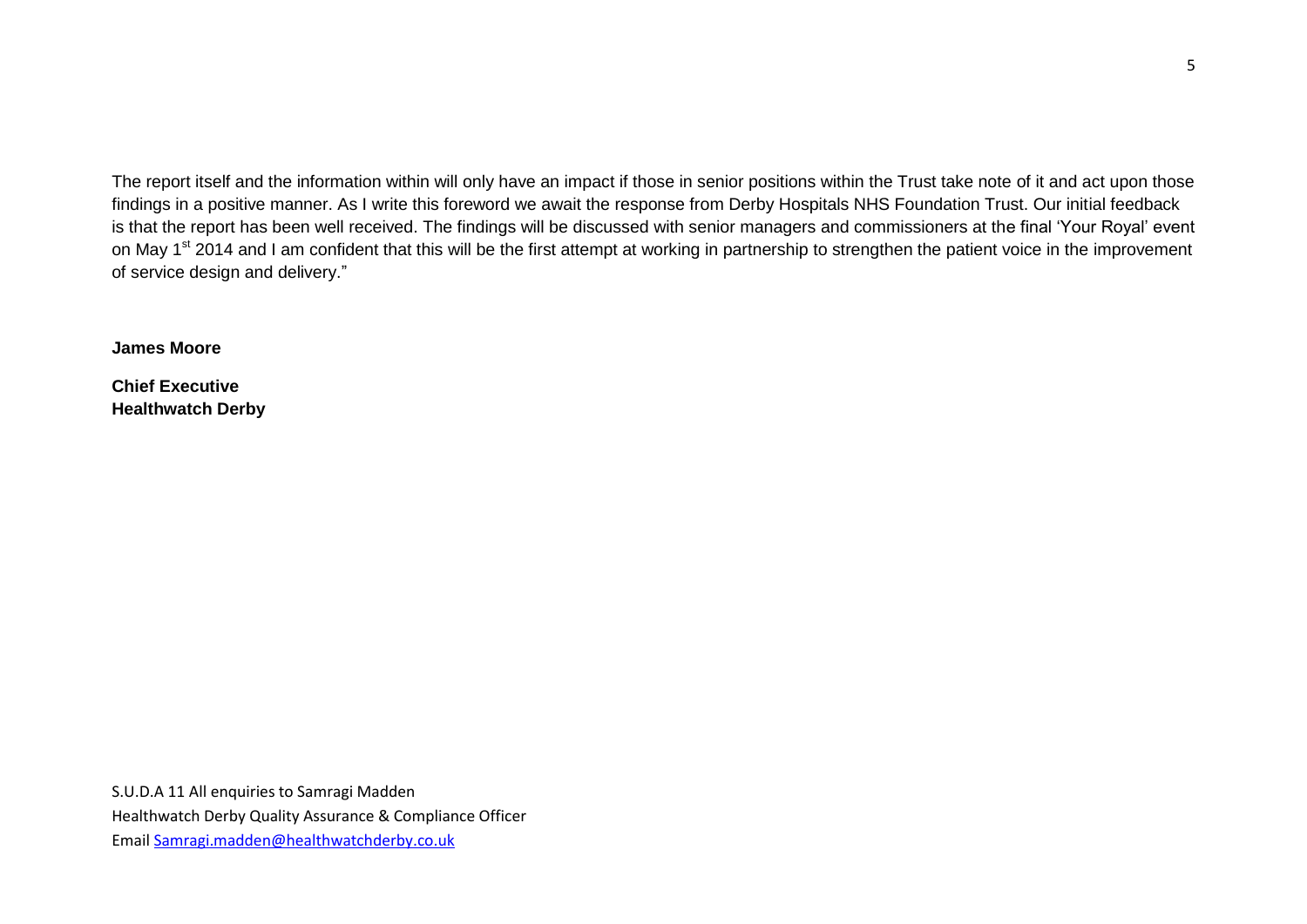### **Derby Hospitals NHS Foundation Trust**

"Derby Hospitals have been delighted in the way this joint consultation has gone and would like to thank Healthwatch for the opportunity to work with them so closely.

The listening events leading up to the consultation event on the 1<sup>st</sup> of May have been really useful to the Trust and has allowed them access to areas of the community that have been traditionally quite hard to reach.

This is a ground-breaking partnership that we believe is the first of this type of joint working between a Healthwatch organisation and an Acute Trust in the region and shows the Trusts approach to openness and candour can and will benefit the population that the Royal Derby serves.

The opportunity to work closely in the coming years with our Healthwatch partners will enable our patients, visitors and staff to talk to the Trust in a way that is completely confidential and allow both issues and compliments to be communicated at the highest levels which we know will drive improvement in the services we deliver."

#### **Cathy Winfield**

**Director of Patient Experience and Chief Nurse Derby Hospitals NHS Foundation Trust**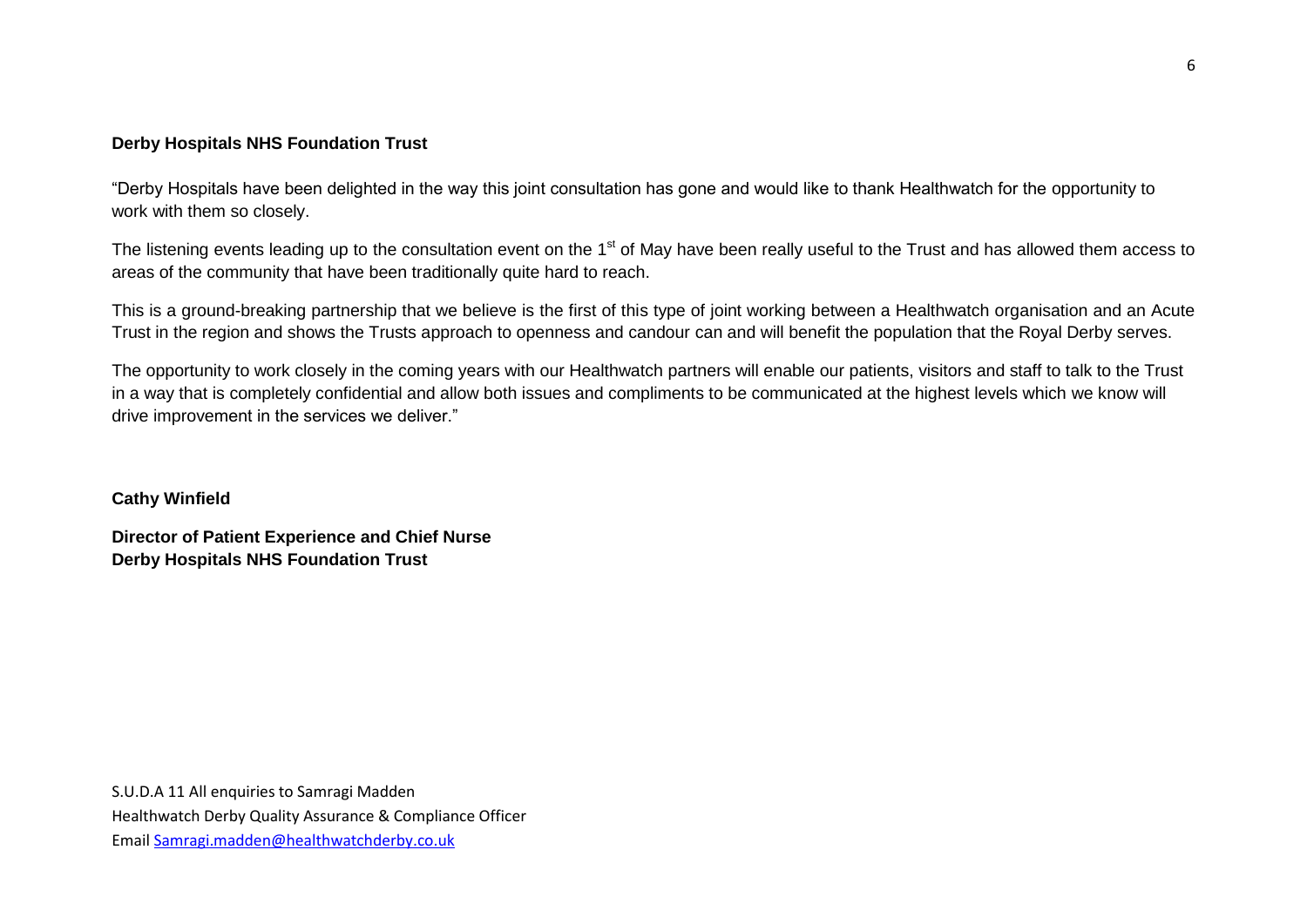# **11.2 Executive Summary**

Healthwatch Derby in partnership with the Royal Derby Hospital undertook a public consultation programme named the 'Your Royal' in 2014. Various methods of consultation resulted in a wide range of feedback received about patient experience and service delivery at the hospital.

| Your Royal Feedback Method | <b>Feedback Received</b>    |
|----------------------------|-----------------------------|
| Survey                     | 88                          |
| Workshops                  | 135                         |
| <b>Stalls</b>              | 30                          |
| <b>Little Voices</b>       | 50                          |
| Outreach                   | 147                         |
| Enter & View Surveys       | 140 from 14 E&V assessments |
| Total feedback received    | 590                         |

Each of the feedback collection methods described above revealed themes emerging which looked at various aspects of service delivery. The overall patient experience recorded was positive, with some clear areas of improvements highlighted. In addition to the above, a 12 hour observational shift was undertaken at the Royal Derby's A&E department, findings of which have been incorporated in this report. The overall patient experience observed at A&E was largely positive with some areas for improvement highlighted.

The report has made several recommendations, one of the most important ones being the need to ensure there is robust independent reviews of service delivery, and more staff support with a wider freedom to express concerns. Healthwatch Derby is pleased to report that the overall staff attitude and commitment to dignity and care observed as part of the consultation has been positive.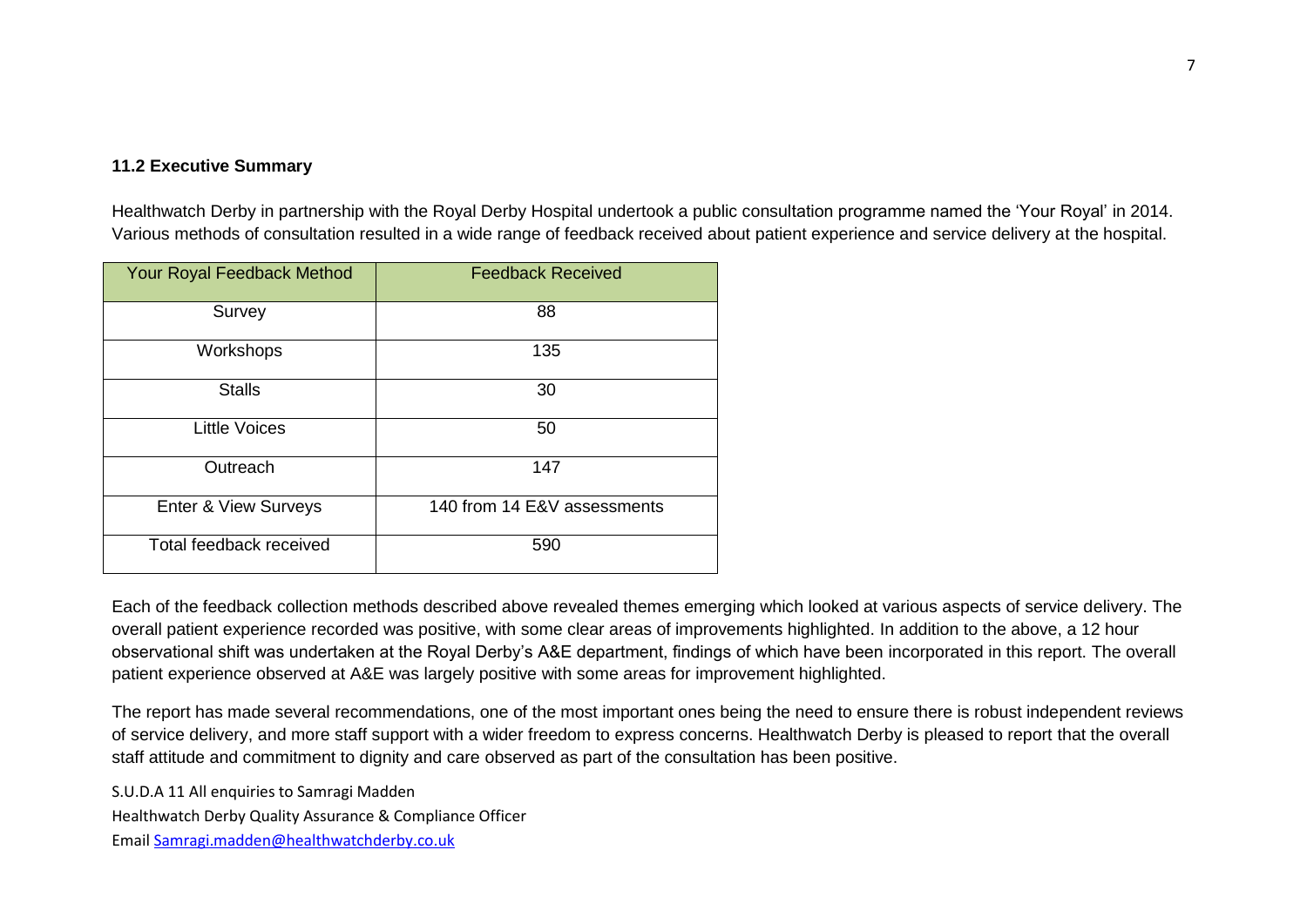### **11.3 Introduction**

In a rapidly changing economic climate where essential services are facing financial pressures, it is important to ensure patient voice is central to decision making in the health and social care sector. A consultation event took place between January to April 2014, where Derby's major healthcare provider, the Royal Derby Hospital in partnership with Healthwatch Derby attempted to consult its patients on its services. The event was jointly organised with the specific aim of ensuring those at the heart of service delivery voice their opinions directly to the decision makers at the acute hospital.

### **11.4 Why Healthwatch?**

In recent years the health service has come under much criticism with stories like the Mid Staffordshire tragedy capturing public interest, with renewed calls for independent scrutiny to be made mandatory for the NHS. Amidst growing frustration with the lack of accountability a full public inquiry (chaired by Robert Francis QC) was commissioned with a final report published on the 6<sup>th</sup> February 2013, making 290 recommendations on how to improve standards. One of the recommendations of the report was the need for an independent health and social care watchdog for every local authority in England. The Health and Social Care Act 2012 had already made this mandatory for all local authorities in England with a view to encouraging openness and candour amongst those entrusted to serve the public at its most vulnerable. In Derby the existing LINKs transitioned to form Healthwatch Derby which became operational on the 1<sup>st</sup> of April 2013.

Healthwatch Derby since its inception has been focused on its role as consumer champion with an emphasis on patient voices reaching decision makers. From the start of its operational activities, Healthwatch Derby started receiving patient feedback into various services accessed frequently by the residents of Derby. The Royal Derby hospital was identified repeatedly as the largest source of feedback.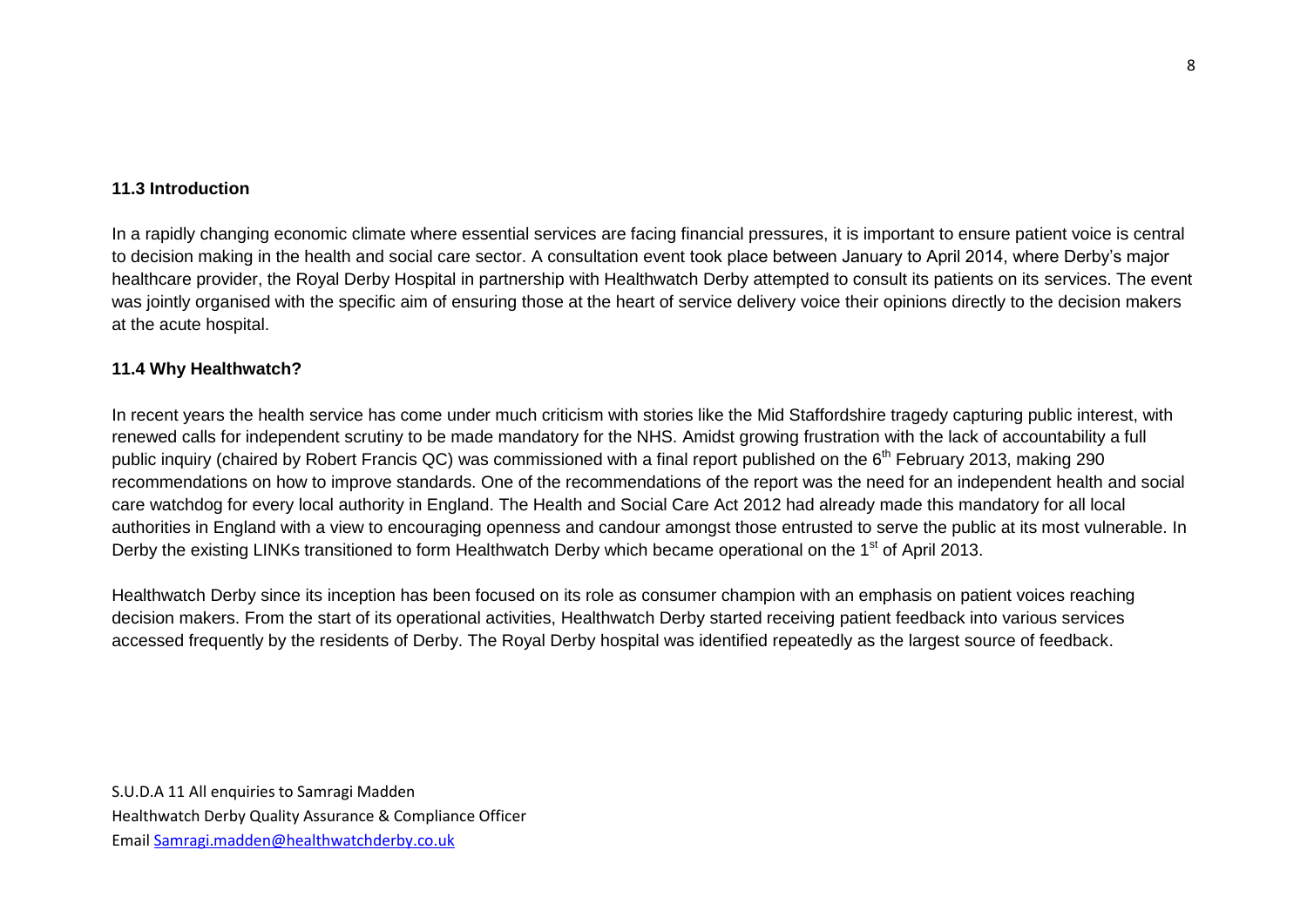| <b>Monitoring Period</b> | <b>Total Feedback</b>       | <b>RDH Feedback</b>                             |
|--------------------------|-----------------------------|-------------------------------------------------|
| 2013 Quarter One         | Total Feedback received 14  | 4 Feedback identified RDH as service provider   |
| 2013 Quarter Two         | Total Feedback received 79  | 31 Feedback identified RDH as service provider  |
| 2013 Quarter Three       | Total Feedback received 579 | 110 Feedback identified RDH as service provider |

For three quarters as Healthwatch's operational capacity grew, and the numbers of feedback steadily increased, there was a clear indication of where the consumer wanted us to focus. The Royal Derby Hospital was the largest source of feedback, which is not surprising as it is also the largest provider of healthcare services and is Derby's acute hospital providing a range of services. Partnership meetings with colleagues at the Trust resulted in a consultation proposal being drawn up and presented for consideration.

## **11.5 Event Proposal**

A proposal was put together in the middle of Quarter Three, and it contained the following draft:

| Scope & Background | Derby has a strong record of patient voice and has some of the best healthcare provisions in the country with the<br>Royal Derby given 'super' hospital status. The Royal Derby was officially inaugurated by HM Elizabeth II in April<br>2010, and boasts over 1159 beds, 35 OTs, and state of the art medical equipment. However recent MONITOR<br>ratings reveal concerns in finance and governance. Healthwatch Derby has been in operation since April 2013, and<br>has carefully recorded feedback about all major service providers in the city.                                                                |
|--------------------|------------------------------------------------------------------------------------------------------------------------------------------------------------------------------------------------------------------------------------------------------------------------------------------------------------------------------------------------------------------------------------------------------------------------------------------------------------------------------------------------------------------------------------------------------------------------------------------------------------------------|
|                    | In the first two quarters of the year the overall emerging trend followed the expected forecast – the majority of our<br>feedback (positive and negative) came from the Royal Derby, with some positive and negative feedback reported.<br>"Your Royal" community listening event has been designed with a view to gauge patient voices, and an attempt by<br>Healthwatch to highlight these as part of our independent consumer champion role. Colleagues at the Royal Derby<br>have previously given their commitment to improving standards, and the event is a means of enabling this through<br>partnership work. |

S.U.D.A 11 All enquiries to Samragi Madden

Healthwatch Derby Quality Assurance & Compliance Officer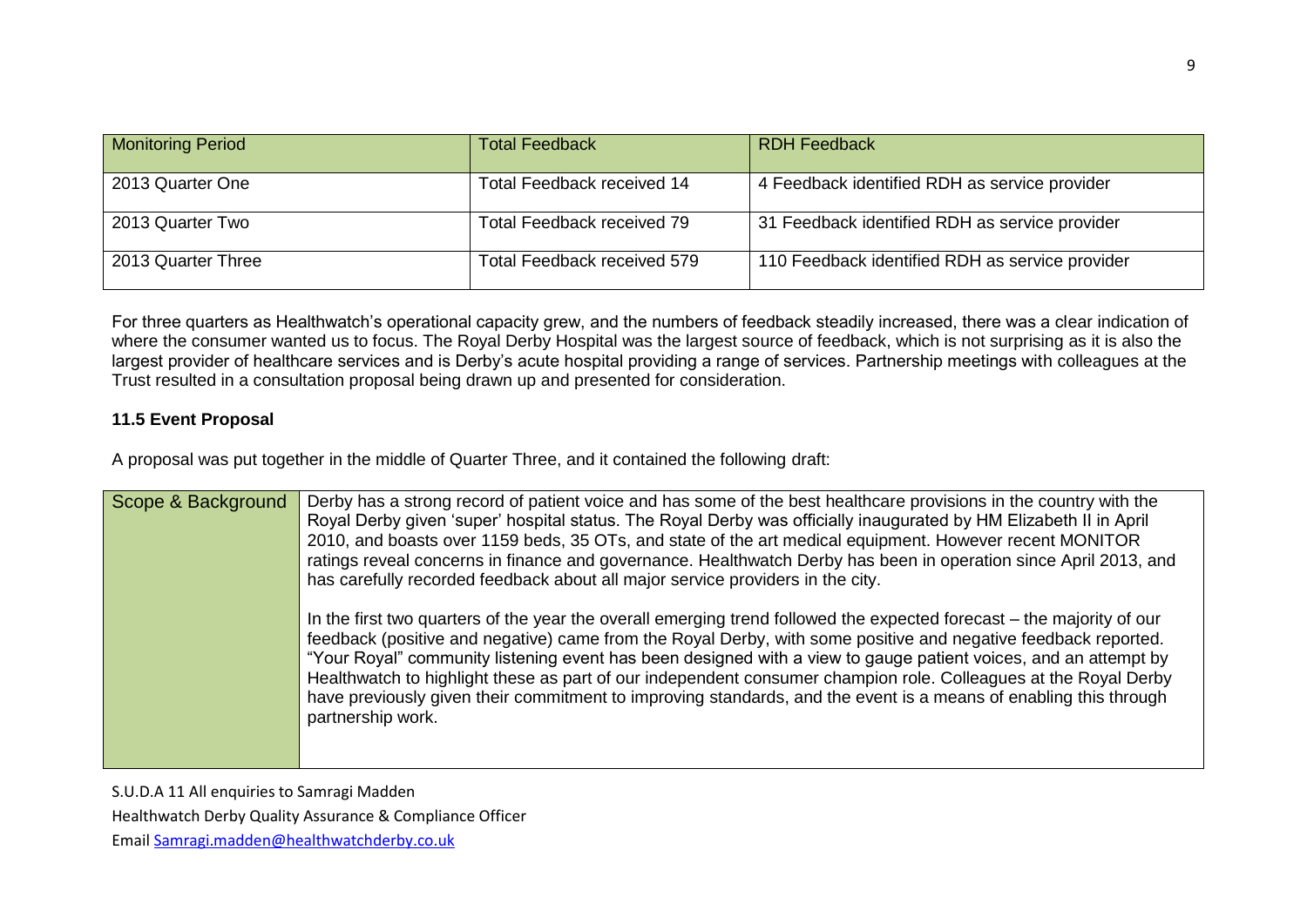| <b>Proposal</b>          | We aim to have a partnership listening event with colleagues at the Royal Derby, to plan and execute the event as a    |
|--------------------------|------------------------------------------------------------------------------------------------------------------------|
|                          | joint venture. Healthwatch would like a firm commitment from the management structure at the Royal Derby with          |
|                          | regards to presence, support, and an openness to participate and listen to the feedback. Healthwatch will record,      |
|                          | analyse and report on the event findings.                                                                              |
| <b>Cost Implications</b> | Costs to be divided equally between RDH & HWD for venue bookings, RDH to be invoiced after 1 <sup>st</sup> April 2014. |

# **Draft Events Schedule**

| Event                      | <b>Description</b>                                                                                                                                                                    | Cost &<br><b>Staffing</b>          | Venue                                                                                              | <b>Notes</b>                                                                                   |
|----------------------------|---------------------------------------------------------------------------------------------------------------------------------------------------------------------------------------|------------------------------------|----------------------------------------------------------------------------------------------------|------------------------------------------------------------------------------------------------|
| Surveys                    | Online survey hosted by Healthwatch Derby focusing on the<br>services accessed at RDH & LRCH.                                                                                         | <b>HW</b><br>(SM & JD at<br>HW)    | Online                                                                                             | Survey results to be<br>presented as part of<br>formal event                                   |
| Workshopsx2<br>1 to 4pm    | Two community workshops are to be arranged, with service<br>personnel from the Royal attending. Services identified are<br>ED & Health Promotion Team                                 | HW & RDH<br>(SM, JD, RS)<br>at HW) | Chaddesden<br>Revive<br>4 <sup>th</sup> March<br>Normanton<br><b>JET</b><br>11 <sup>th</sup> March | 27 <sup>th</sup> January Workshop<br>programmes confirmed<br>and agreed by RDH &<br><b>HWD</b> |
| Market FocusX2<br>9 to 4pm | HWD team to man a stall at the market, Royal colleagues<br>attending the workshop to also be present - Public<br>interaction, and feedback. Findings to be part of the main<br>event. | HW & RDH<br>(SM & CEWs<br>at HW)   | Eagle Market<br>$5TH$ & $12TH$<br>March 2014                                                       | 27 <sup>TH</sup> January Market<br>Focus confirmed and<br>agreed by RDH & HWD                  |
| A day in the life          | Samragi Madden (Healthwatch Derby) to shadow a service in<br>the Royal for a full day – findings to be part of the main event                                                         | <b>HW</b><br>(SM)                  | <b>RDH</b>                                                                                         | 12 Hour Shift to be part of<br>main event as well as a<br>targeted report.                     |
| <b>Little Voices</b>       | Children's hospital in focus - Market focus stall in the<br>Children's hospital – public interaction and feedback.<br>Findings to be part of the main event.                          | <b>HW</b><br>(SM & CEWs<br>at HW)  | <b>RDH</b><br>13 <sup>th</sup> March<br>2014                                                       |                                                                                                |

S.U.D.A 11 All enquiries to Samragi Madden

Healthwatch Derby Quality Assurance & Compliance Officer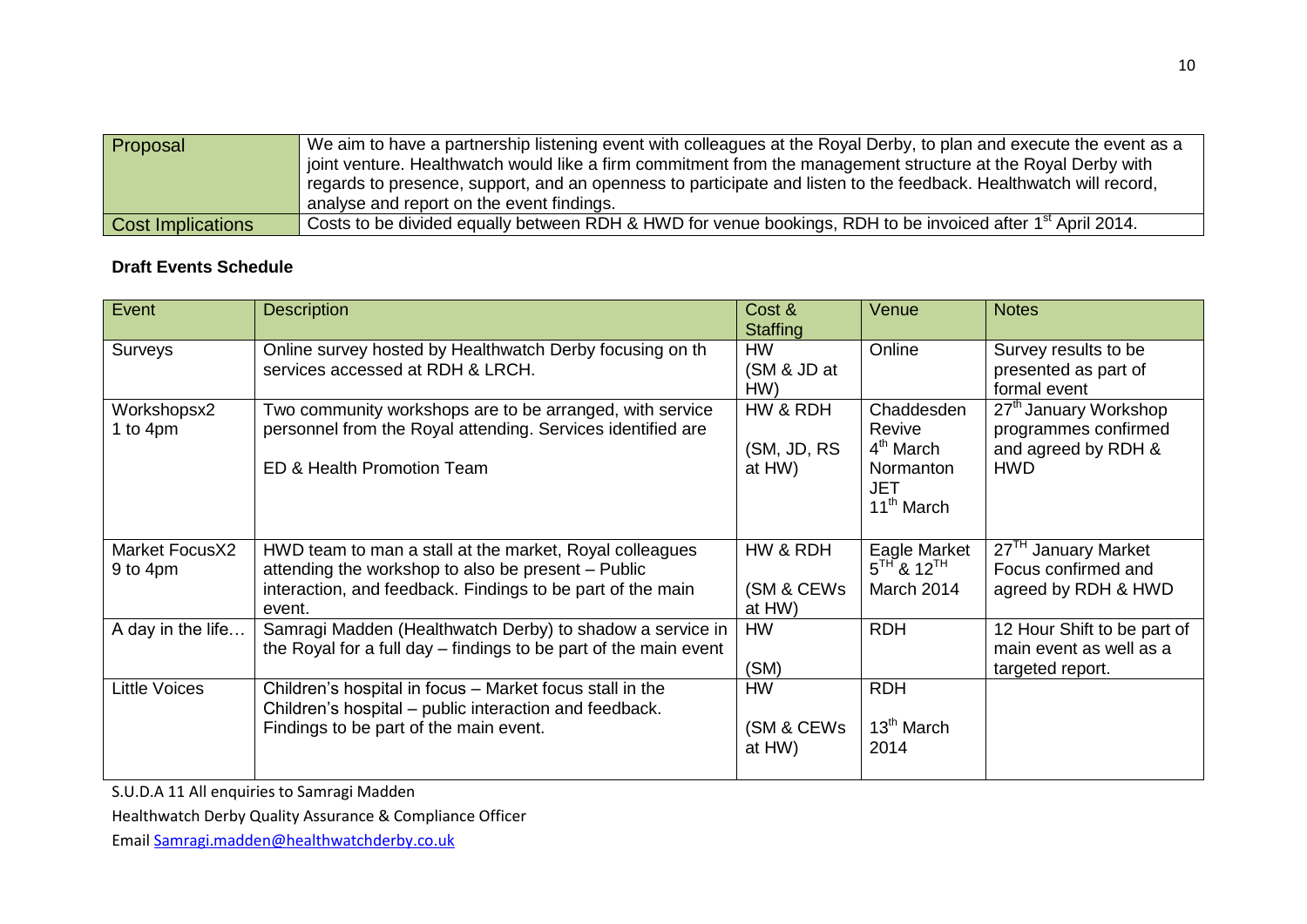| <b>Formal Event</b> | Formal event to present findings, and a full programme     | HW & RDH  | ⊩Quad 1 <sup>st</sup> Mav | Venue to be booked by  |
|---------------------|------------------------------------------------------------|-----------|---------------------------|------------------------|
|                     | attended by CEOs of both organisations, commissioners, and |           | 10am to $12$              | HWD, programme to be   |
|                     | other guests by invitation only.                           | (HWD full | noon                      | confirmed in mid March |
|                     |                                                            | team)     |                           |                        |

| <b>Date</b>                   | Formal event on 1st May 2014 – all other events leading up to formal event in May 2014.                                                                                                                                                                                                                                                                                                                                             |
|-------------------------------|-------------------------------------------------------------------------------------------------------------------------------------------------------------------------------------------------------------------------------------------------------------------------------------------------------------------------------------------------------------------------------------------------------------------------------------|
| <b>Publicity &amp; Social</b> | The Royal Derby's own publicity resources and Healthwatch Derby could pool together and draw up a media                                                                                                                                                                                                                                                                                                                             |
| <b>Media</b>                  | campaign                                                                                                                                                                                                                                                                                                                                                                                                                            |
| <b>Feedback Evaluation</b>    | All feedback received to be recorded, compiled, analysed and reported on by Samragi Madden (Healthwatch Derby),<br>and colleagues at the RDH to have full access to findings                                                                                                                                                                                                                                                        |
| <b>Outcome Desired</b>        | A partnership listening event that reaches out to all members of the community – at hospital and beyond.<br>A true picture of patient feedback, collated, recorded, analysed, reported.<br>A better understanding of patient needs.<br>A better understanding of patient proposals and recommendations.<br>An independent rostrum to put forward views facilitated by Healthwatch Derby.<br>A stronger commitment to work together. |
| <b>Healthwatch Liaision</b>   | Your Royal event lead at Healthwatch Derby is Samragi Madden - Quality Assurance & Compliance Officer<br>Surveys, Enter & Views - Jessica Davies, Research & Policy Officer<br>Media & Publicity - Rebecca Sumpter, Office Supervisor<br>Stalls & Engagement - Rebecca Johnson, Membership & Engagement Officer & Community Engagement Team                                                                                         |
| <b>RDH Liaision</b>           | Your Royal event lead at RDH is Paul Brooks – Associate Director of Patient Experience & Facilities Management<br>Complaints focus - Jim Murray, Deputy Chief Nurse<br>Engagement & Publicity - Marina Backovic, Nursing & Facilities Projects Coordinator<br>Engagement & Publicity - Judith Moore, Engagement Officer<br>A&E Liaison and support - David Ainsworth, General Manager, Acute Medicine                               |

S.U.D.A 11 All enquiries to Samragi Madden In addition to the events agreed, the overall findings would also take into account the Enter & Views done for both the Royal Derby and London Road Community Hospitals. Overall feedback for RDH has also been included as part of the findings with particular emphasis to feedback

Healthwatch Derby Quality Assurance & Compliance Officer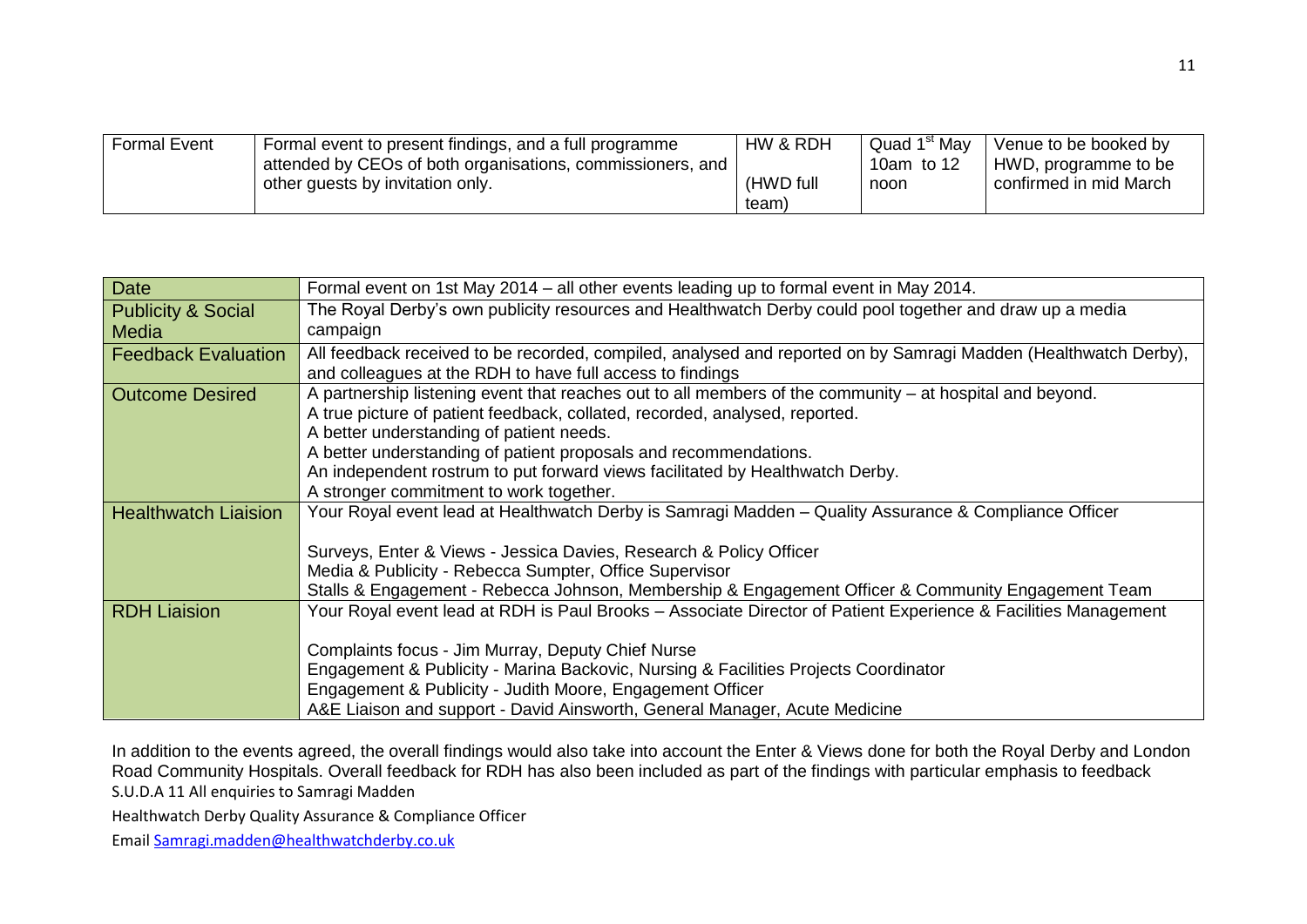received in Quarter Four – January to March 2014 as this coincided with the event timeline. Healthwatch Derby's team structure detailed below:

### **Our structure CFO** The Healthwatch **Derby James Moore Board Office Supervisor Rebecca Sumpter** Membership and **Research and Quality Assurance & Policy Engagement Officer Compliance Officer Samragi Madden** Rebecca Johnson **Jessica Davies** Community Community Community **Engagement Worker Engagement Worker Engagement Worker Steve Barr Farhat Yasin Sandra Dawkins**

S.U.D.A 11 All enquiries to Samragi Madden

Healthwatch Derby Quality Assurance & Compliance Officer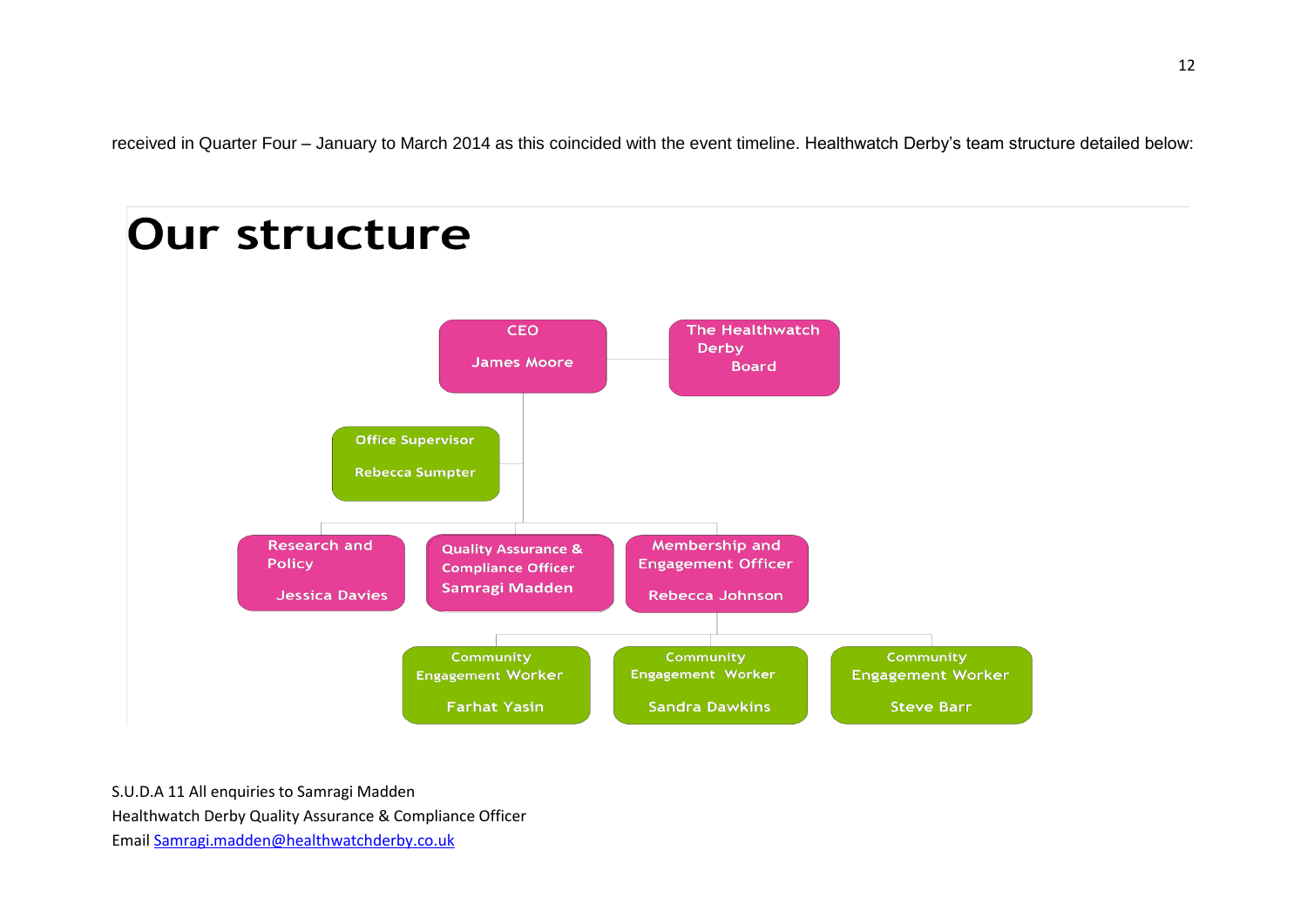# **11.6 Methodology**

| Survey           | An online survey was commissioned as part of the consultation event. It focused exclusively on the services accessed   |
|------------------|------------------------------------------------------------------------------------------------------------------------|
|                  | at the Royal Derby Hospital. Survey drafts were given to the Trust, and changes made and approved as requested.        |
|                  | Survey results are part of the main report, and feature in the recommendations.                                        |
|                  | The survey was designed and hosted online by Healthwatch Derby and was promoted on Healthwatch Derby's social          |
|                  | media profiles. Hardcopies of the survey were used at all engagement opportunities for the event, and were also sent   |
|                  | to Healthwatchers by post on request.                                                                                  |
| <b>Workshops</b> | A full draft proposal for the two workshops was worked upon together by both organisations, with clear topics of       |
|                  | discussion and agenda identified.                                                                                      |
|                  | Workshops included service presentations from RDH, as well as information from Healthwatch about how it uses           |
|                  | independent feedback to bring core patient issues to the attention of decision makers. Group discussions resulted in a |
|                  | very positive two way conversation between the Trust and patients attending. Findings are part of the main report.     |
| <b>Stalls</b>    | Healthwatch Derby held two engagement stalls manned by members of the Community Engagement Team, supported             |
|                  | by Healthwatch volunteers. The aim was to ask consumers about healthcare services in general with open questions       |
|                  | about RDH in particular which were as follows:                                                                         |
|                  |                                                                                                                        |
|                  | Have you ever accessed services at RDH or LRCH?                                                                        |
|                  | Would you like to tell us about your experience?                                                                       |

S.U.D.A 11 All enquiries to Samragi Madden

Healthwatch Derby Quality Assurance & Compliance Officer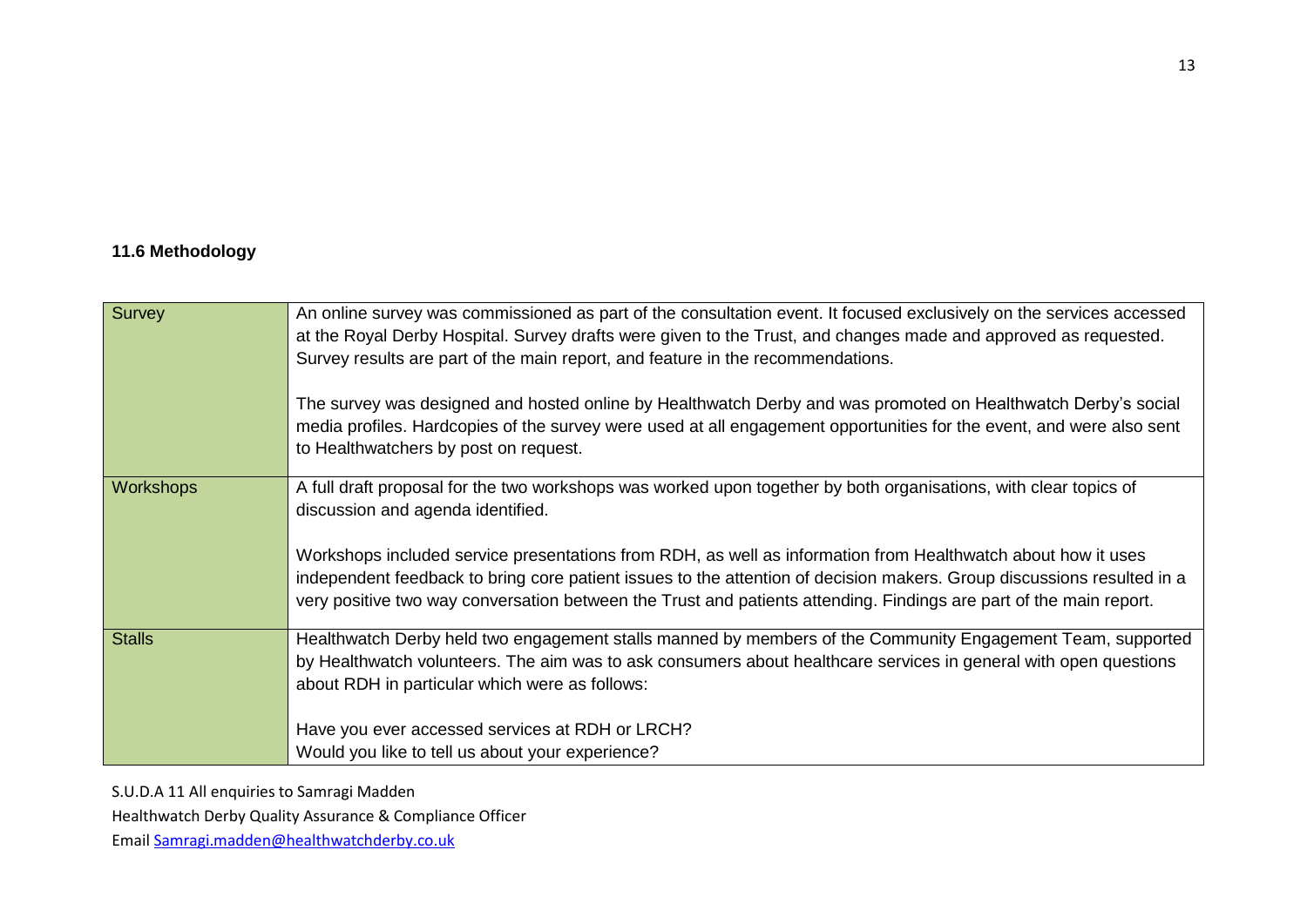|                          | The feedback comments were analysed and findings are part of the main report.                                                                                                                                                        |
|--------------------------|--------------------------------------------------------------------------------------------------------------------------------------------------------------------------------------------------------------------------------------|
| <b>Little Voices</b>     | A stall was held at the Children's Hospital, again as above manned by Healthwatch officers. The aim was to speak to<br>members of the public about their specific experiences at the Children's Hospital. Open questions were asked: |
|                          | Have you ever accessed services at the Children's Hospital?<br>Would you like to tell us about your experience?                                                                                                                      |
|                          | No children or minors were directly consulted, and it was the families of children attending hospital who were<br>consulted.                                                                                                         |
| <b>Enter &amp; Views</b> | Please see Section 11.8 for full details                                                                                                                                                                                             |
| 12 Hour A&E Shift        | Please see Section 11.12 for full details                                                                                                                                                                                            |
| <b>Publicity</b>         | A poster was designed by Healthwatch Derby publicising the event. This poster was publicised by the Trust internally<br>(hard copies on wards) and also externally on its website.                                                   |
|                          | Healthwatch Derby publicised the event by:                                                                                                                                                                                           |
|                          | * Publishing details on its social media profiles, newsletter, email and postal invitations to contacts and partners<br>* Liaising with the Derby Evening Telegraph and BBC Radio Derby                                              |
|                          | * Distributing hard copies of the poster and promoting the event via community engagement links<br>* Promoting the event via Derby City Council's external website's event page.                                                     |
| Feedback used            | The feedback used for the findings in this main report comes from the following areas:                                                                                                                                               |
|                          | * Survey results<br>* Workshop discussion group and Q&A sessions                                                                                                                                                                     |

Healthwatch Derby Quality Assurance & Compliance Officer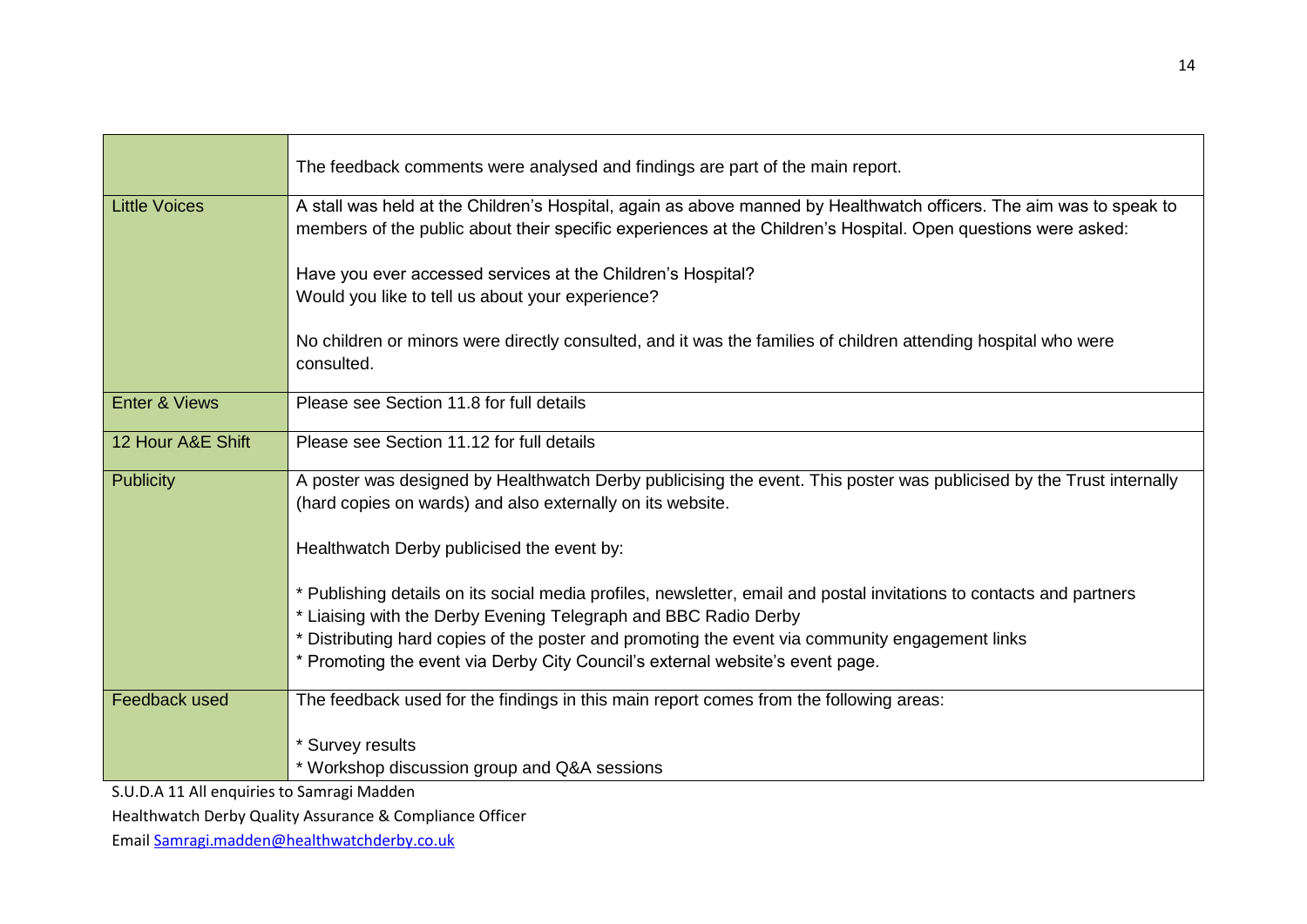|                     | * Enter & Views conducted in the period 2013-2014<br>* Feedback collected by Healthwatch Derby for the Trust in the period 2013-2014 via its outreach activities    |
|---------------------|---------------------------------------------------------------------------------------------------------------------------------------------------------------------|
| <b>Final Report</b> | The draft final report was presented to the Trust for their comments, and response prior to the final publication at the<br>event's close on the $1st$ of May 2014. |

### **11.7 Patient Confidentiality**

Healthwatch Derby has not included any personal or sensitive data as part of this report to maintain complete privacy and confidentiality of observations. Healthwatch Derby continues to work following a strict Data Protection protocol, where we prioritise the safeguarding of patient information and only disclose information on a strategic and overview basis. In each part of the consultation event, no personal or sensitive patient data was recorded by Healthwatch Derby, our focus remained service delivery and overall patient experience. Where patients have requested assistance, Healthwatch Derby has fulfilled its duties to act as a source of up to date and reliable information, signposting to other services such as PALS and POhWER NHS advocacy service, as well as escalating any serious or safeguarding concerns directly to nominated lead officers within the Trust. In forwarding this report and its findings, Healthwatch Derby continues to uphold and abide by the Data Sharing Protocol which is in place between the Royal Derby Hospital and Healthwatch Derby.

### **11.8 Enter & Views**

Enter and View is an opportunity for Healthwatch Derby volunteers, trained as Authorised Representatives:

- **C** To go into health and social care premises to see and hear for themselves how services are provided.
- C To collect the views of service users (patients and residents) at the point of service delivery.
- To collect the views of carers and relatives of service users.
- **C** To observe the nature and quality of services.
- **C** To collate evidence-based findings.
- C To report findings and associated recommendations good and bad to providers, CQC, Local Authority and NHS commissioners and quality assurers, Healthwatch England and any other relevant partners.
- C To develop insights and recommendations across multiple visits to inform strategic decision making at local and national levels.

The Health and Social Care Act 2012 provides for local Healthwatch to carry out Enter and View:

S.U.D.A 11 All enquiries to Samragi Madden

Healthwatch Derby Quality Assurance & Compliance Officer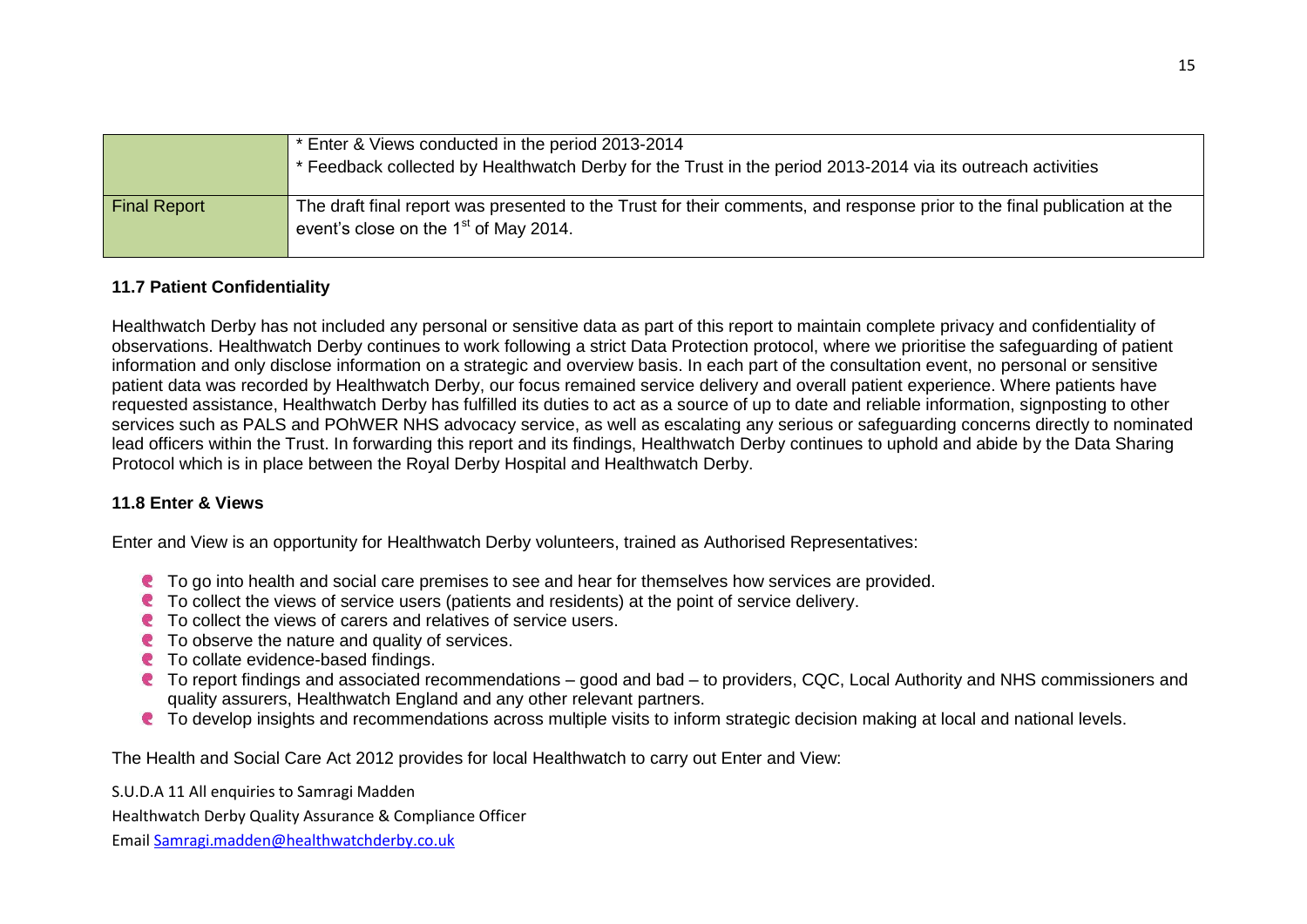"Section 186 – Requests, rights of entry and referrals – Subsections (6) to (11) amend section 225 of the 2007 Act, the effect of which is to require the Secretary of State to make regulations to imposed a duty on persons such as certain providers of health and social care services to allow representatives of Local Healthwatch organisations to enter and view premises and carry out observations for the purpose of carrying on of Local Healthwatch activities, under the arrangements under section 221(1) or Local Healthwatch arrangements."

(Explanatory Notes regarding The Health and Social Care Act 2012 on legislation.gov.uk on 4<sup>th</sup> January 2013).

# **Methodology**

Derby Hospitals NHS Foundation Trust carry out monthly PLACE Inspections at each of their sites where they produce an internal action plan. Healthwatch Derby contacted the lead, Debbie Wild, Contracts Monitoring Officer, to arrange for the Enter and View representatives to take part. Since the launch of Healthwatch Derby in April 2013, our team of authorised representatives have conducted 14 enter and view visits at Derby Hospitals NHS Foundation Trust.

#### **Overview**

| The Royal Derby Hospital - 8 visits | London Road Community Hospital - 6<br>visits |  |  |
|-------------------------------------|----------------------------------------------|--|--|
| Including:                          | Including:                                   |  |  |
| A&E (Major and Minor)<br><b>K</b>   | Dermatology<br>œ.                            |  |  |
| Ward 4                              | Neurology                                    |  |  |
| <b>Ward 204</b>                     | Ward 4                                       |  |  |
| <b>Ward 209</b><br>œ                | Ward 6                                       |  |  |
| Reception<br>œ.                     | Reception                                    |  |  |
| <b>Orthotic Outpatients</b><br>⋐    | <b>GUM Clinic</b>                            |  |  |
| <b>Ward 311</b>                     | Ward 5                                       |  |  |
| <b>Ward 306</b><br>e                | Level 1                                      |  |  |
| <b>Combined Day Unit</b>            | <b>Physiotherapy Department</b>              |  |  |
| Ward 408                            | <b>Orthotics Department</b>                  |  |  |
| Endoscopy                           | <b>Fire Exits/Stairwells</b>                 |  |  |

S.U.D.A 11 All enquiries to Samragi Madden

Healthwatch Derby Quality Assurance & Compliance Officer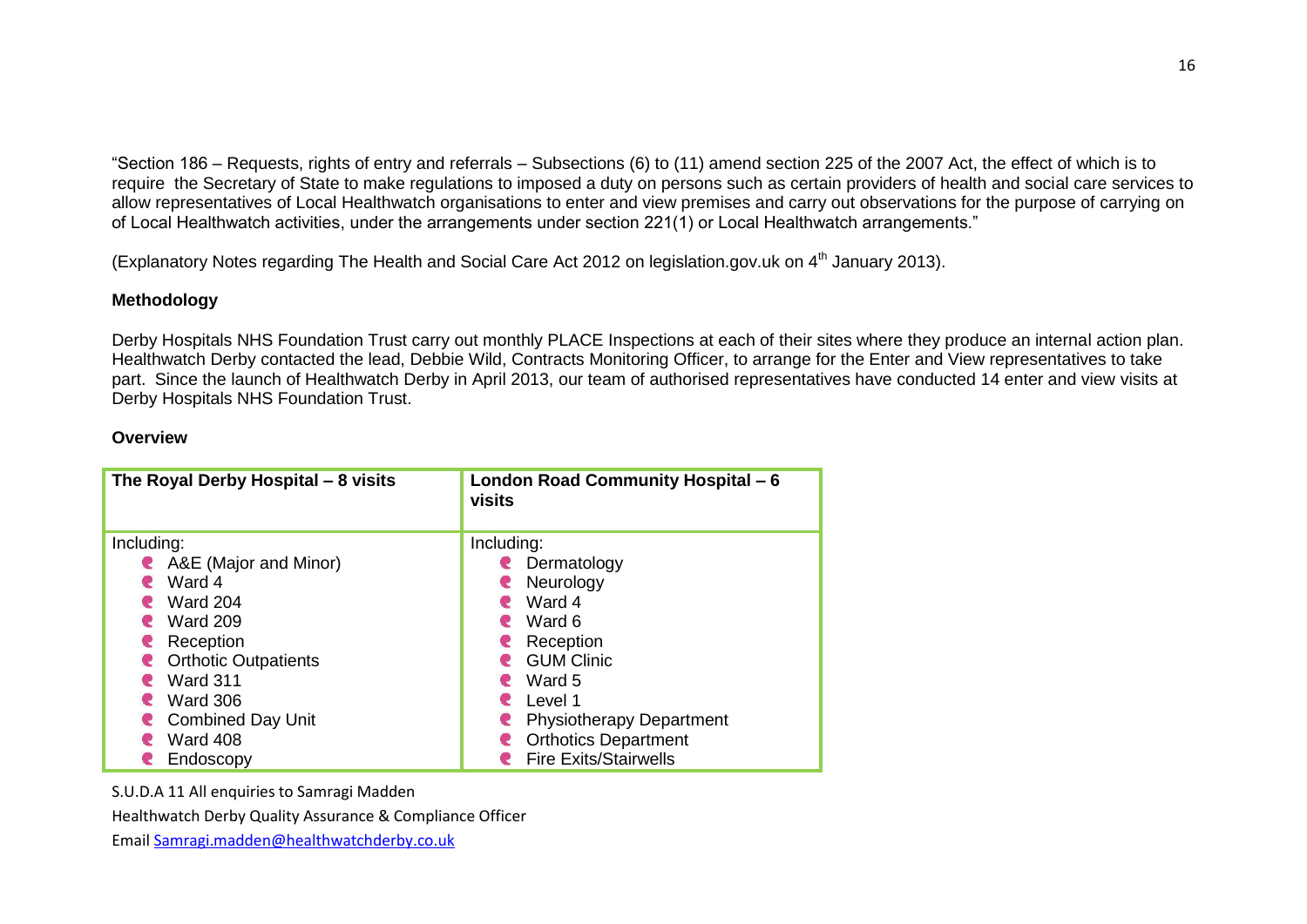| Coronary Unit<br><b>Ward 305</b><br>P | $\bullet$ Ward 3<br>• The Grove |
|---------------------------------------|---------------------------------|
| • Maternity                           |                                 |
| C Gynaecology<br><b>Ward 309</b>      |                                 |

Each Enter and View visit consists of a tour of one or two departments at the hospitals where authorised representatives note down their observations of the environment and the care being provided and a tasting session of the day's lunch menu. Patient, visitor and staff surveys are also left in the areas visited by the team to be completed anonymously and returned within a two week timeframe of the visit in the freepost envelope provided.

In total, Healthwatch Derby has received 140 survey responses since the visits began.

### **Enter & View Patient Survey Key Findings (61 Respondents)**

- **C** 77% of respondents felt that the doctors and nurses talked to them about why they were in hospital.
- 80% of respondents felt that they know what's wrong with them to be able to explain it to someone else.
- 56% of respondents felt they had been involved in deciding what treatment they get for their medical condition.
- 43% of respondents felt they had been offered information and leaflets about their medical condition.
- **28% of respondents had been offered a patient handbook.**
- **19% of respondents felt they had been told where they or their family could get more information about their medical condition.**
- 50% of respondents felt they had met the dignity in care champion for their ward.
- 78% of respondents felt there was always someone to help them when they needed it.
- 78% of respondents felt they got help at meal times if they needed it.
- 17% of respondents felt a relative or friend had been told they could get help at meal times if they needed it.
- 98% of respondents felt they always got help with washing or bathing if they needed it.
- 74% of respondents felt if they needed it, they got help with toileting on time.
- 65% of respondents felt that a family member (or someone they were close to) had enough opportunity to talk to a doctor (with their permission).

S.U.D.A 11 All enquiries to Samragi Madden Healthwatch Derby Quality Assurance & Compliance Officer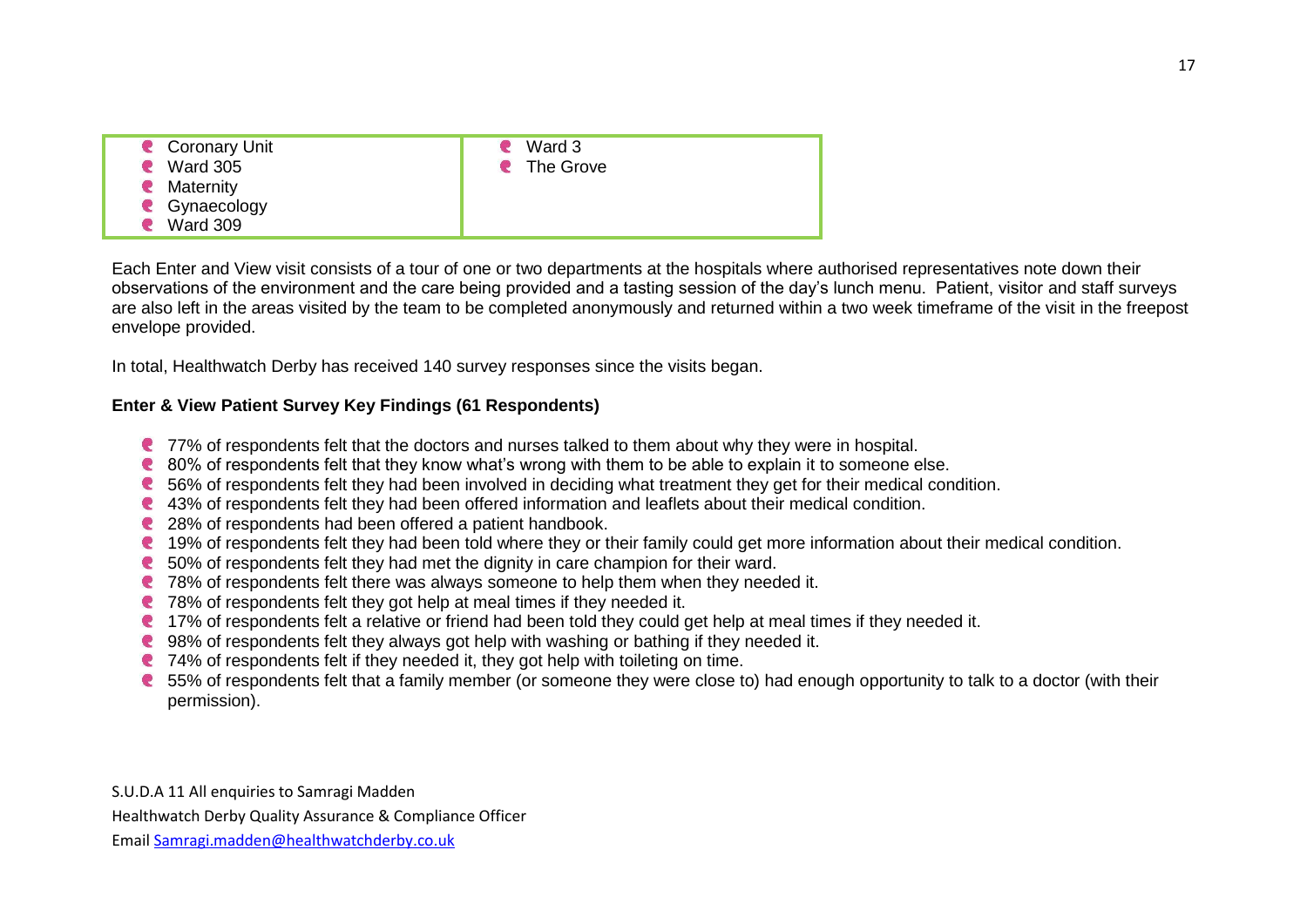### **Enter & View Visitor Survey Key Findings (16 Respondents)**

- 86% of respondents felt they were made to feel welcome when they came to visit the hospital.
- 43% of respondents felt that visiting times were flexible at the hospital.
- 57% of respondents felt that visitors were supported by staff at the hospital in regards to visiting.
- 86% of respondents felt that staff were friendly and helpful at the hospital.
- 57% of respondents were happy with the service of physical and medical care provided at the hospital.
- 57% of respondents were happy with the service of emotional care provided at the hospital.
- 57% of respondents are happy with other aspects of service at the hospital, such as food and activities.
- 17% of respondents felt that the patients care plan was followed successfully.
- 71% of respondents felt they were fully informed and kept up to date with the health and care of the patient.
- 86% of respondents felt the patients were treated with dignity and respect.

### **Enter & View Staff Survey Key Findings (63 Respondents)**

- 16% of respondents felt there were enough nurses on shift to meet the needs of the patients.
- 23% of respondents felt there were enough care assistants on shift to meet the needs of the patients.
- 57% of respondents felt that there were enough housekeeping staff on shift to meet the needs of the patients.
- the 50% of respondents felt satisfied with their job.
- 27% of respondents felt they were asked to do things against their better judgement.
- **that 16% of respondents felt that they had enough time on shift to fulfil their duties on shift.**
- 36% of respondents felt they received adequate support at the hospital, both physically and emotionally.
- 37% of respondents feel that their work is valued at the hospital.

Each visit contributes to an internal action plan generated by Derby Hospitals NHS Foundation Trust where recommendations are considered and acted on where necessary. An example of what we've achieved from these visits is that it was observed that foot operated bins were used throughout the Trust to reduce the risk of infection control. However, for someone who is a wheelchair user, or who has limited mobility, this just isn't practical, Healthwatch Derby made recommendations to the Trust, and they are now in the process for sourcing new bins, for all accessible toilets in areas which people with mobility issues use.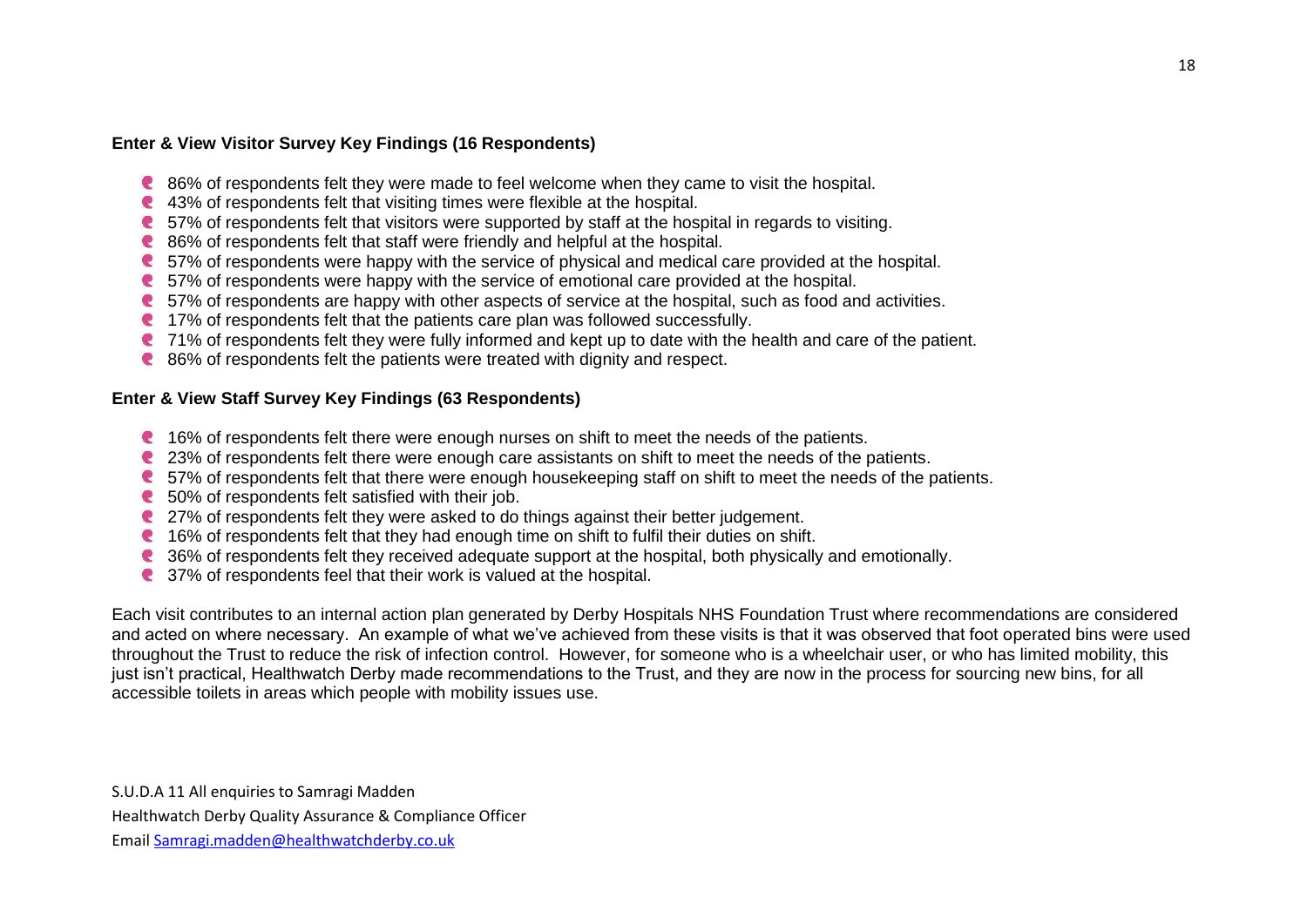Full details and reports of each visit are available Healthwatch Derby's website, along with responses from Derby Hospitals NHS Foundation Trust at the following weblink:

### <http://www.healthwatchderby.co.uk/about/docs>

### **11.9 Surveys & Workshops**

#### **Online Survey – Your Royal**

Healthwatch Derby conducted a survey investigating people's experience of receiving treatment at The Royal Derby Hospital. The survey has been reproduced below as part of this report:

#### **Royal Derby Hospital Survey**

Healthwatch Derby is the independent consumer champion, a Watchdog, for the people of Derby around Health and Social Care Services.

Healthwatch Derby is carrying out a survey to find out about your experiences of accessing services at the Royal Derby Hospital. The information you provide will help us to identify ways Derby Hospitals NHS Foundation Trust can improve its services for you and others. Please take a few moments to answer the following questions, and post your completed survey to us at **FREEPOST RTEZ-UHGE-EUST, Healthwatch Derby, The Council House, Corporation Street, Derby, DE1 2FS** by Monday 31 March 2014 to ensure your views are taken into account. If you have any queries please contact Jessica Davies on 01332 643987 or jessica.davies@healthwatchderby.co.uk

Your answers will be kept completely confidential.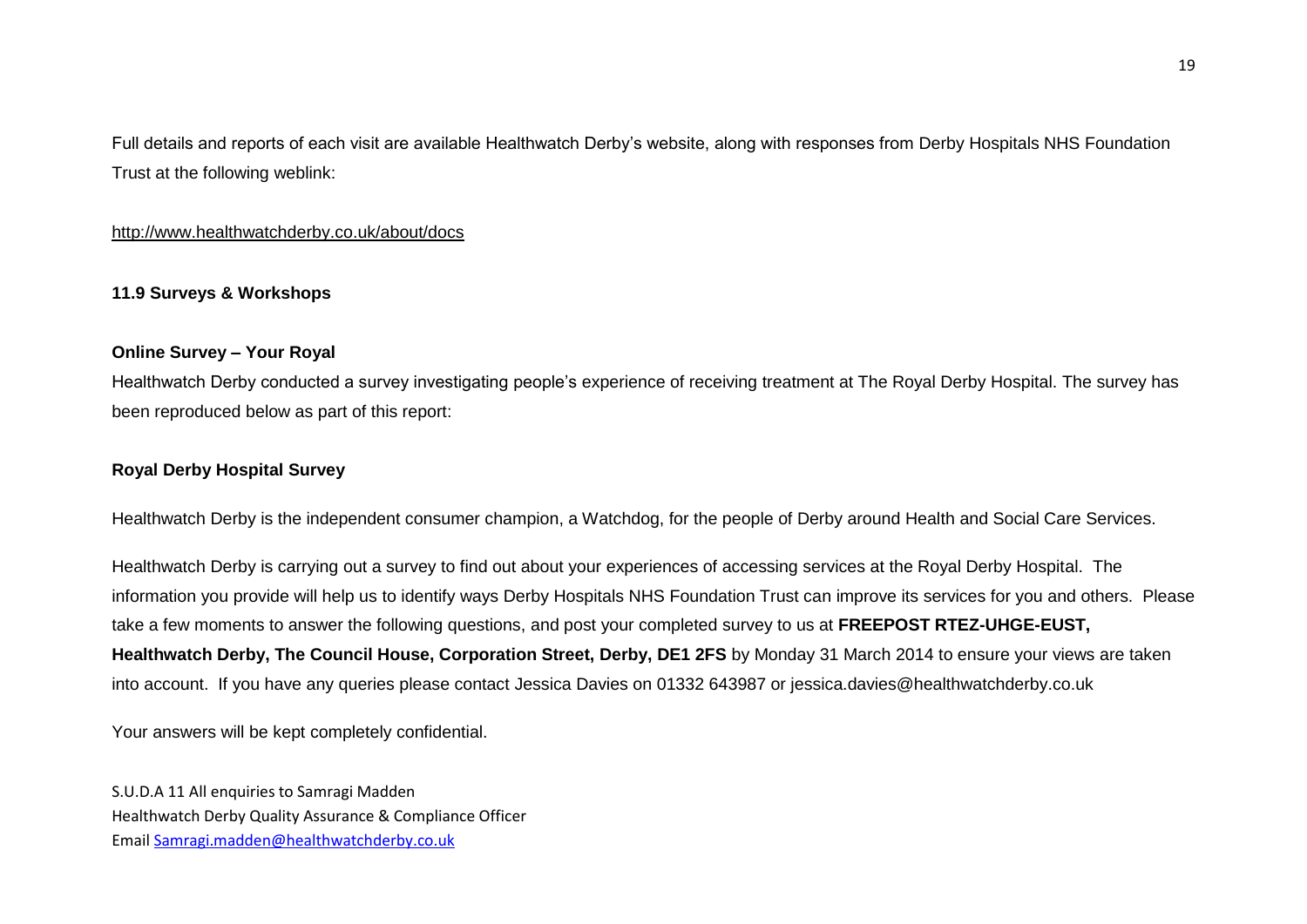1.a) Have you ever used the services at the Royal Derby Hospital?

| $\Box$ Yes                                             | $\square$ No                            |                   |  |  |
|--------------------------------------------------------|-----------------------------------------|-------------------|--|--|
| 1.b) How long ago did you access those services?       |                                         |                   |  |  |
| $\square$ Less than 2 years ago                        | $\Box$ More than 2 years ago            | $\Box$ Don't know |  |  |
| 2. Which services did you access?                      |                                         |                   |  |  |
| $\Box$ Inpatient<br>$\Box$ Accident and Emergency      | $\Box$ Day Patient<br>$\Box$ Don't know | $\Box$ Outpatient |  |  |
| Please give more details (department/ward)             |                                         |                   |  |  |
|                                                        |                                         |                   |  |  |
| 3. Please tell us about your experience:               |                                         |                   |  |  |
|                                                        |                                         |                   |  |  |
|                                                        |                                         |                   |  |  |
|                                                        |                                         |                   |  |  |
|                                                        |                                         |                   |  |  |
|                                                        |                                         |                   |  |  |
| 4. If required, how easy was it to get an appointment? |                                         |                   |  |  |

Very Easy Easy Not very easy Not at all easy

S.U.D.A 11 All enquiries to Samragi Madden

Healthwatch Derby Quality Assurance & Compliance Officer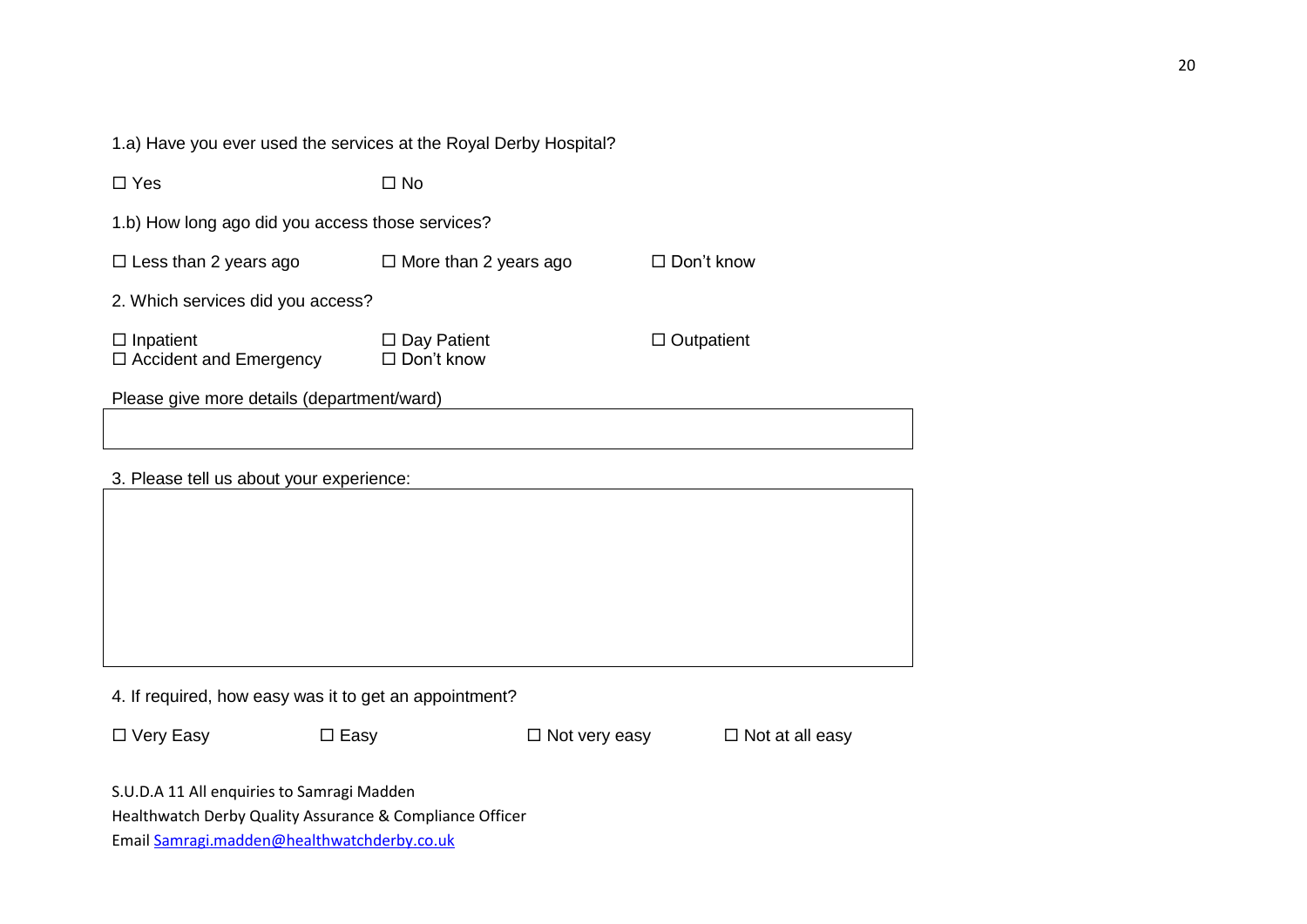5. Did the reception staff make you feel at ease?

| $\Box$ Yes                                       | $\square$ No                                                                    |
|--------------------------------------------------|---------------------------------------------------------------------------------|
| 6. Was the medical practitioner you saw helpful? |                                                                                 |
| $\Box$ Yes                                       | $\square$ No                                                                    |
|                                                  | 7. Did they give you all the information needed in a way you could understand?  |
| $\Box$ Yes                                       | $\square$ No                                                                    |
| 8. Were you able to ask questions?               |                                                                                 |
| $\Box$ Yes                                       | $\square$ No                                                                    |
|                                                  | 9. Did they explain the treatment and/or medication and what happens next?      |
| $\Box$ Yes                                       | $\square$ No                                                                    |
|                                                  | 10. If you would like to change anything about your experience, what would it b |
|                                                  |                                                                                 |

# **Equalities Monitoring Form**

To ensure we are meeting the needs of our diverse and vibrant community, we are asking you some further detailed questions.

be and why?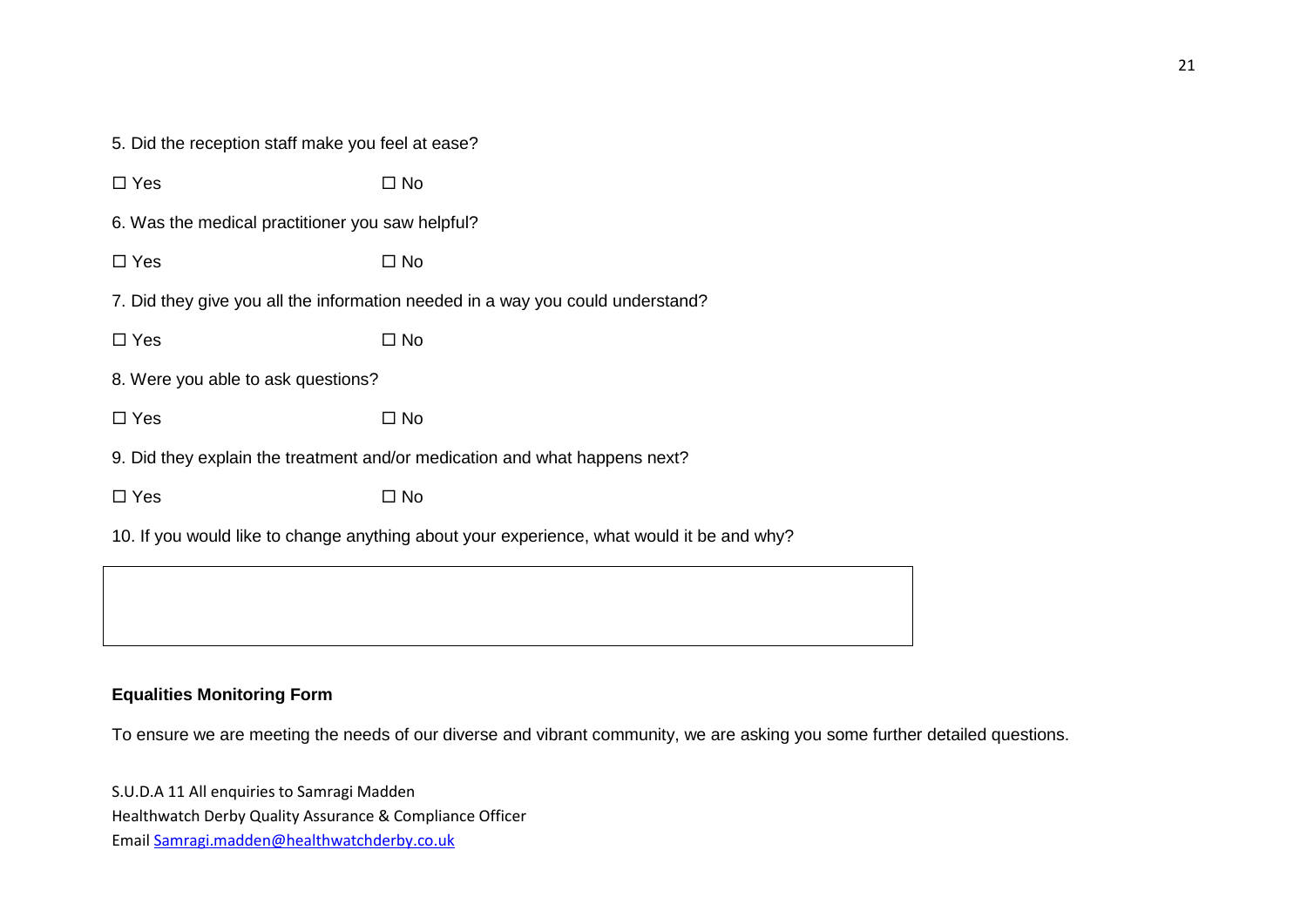Please note, these categories are taken from the Equality and Human Rights Commission, Gender Identity Research and Education Society and the Office for National Statistics and will be reviewed every six months.

| $\star$ | Age                     | $\Box$ 25-49<br>$\Box$ Over 50<br>$\Box$ Under 18 $\Box$ 18-24<br>$\Box$ I do not wish to disclose this                                  |  |
|---------|-------------------------|------------------------------------------------------------------------------------------------------------------------------------------|--|
| $\star$ | Gender                  | $\Box$ Male<br>$\Box$ Female<br>$\Box$ In another way<br>$\Box$ I do not wish to disclose this<br>Please describe                        |  |
| $\star$ | Gender<br>Nonconformity | Does your gender identity match the sex you were registered with at birth?<br>$\Box$ Yes $\Box$ No $\Box$ I do not wish to disclose this |  |

| $\star$<br>I would describe my ethnic origin as: |                                 |                                       |  |  |
|--------------------------------------------------|---------------------------------|---------------------------------------|--|--|
| <b>Asian or Asian British</b>                    | <b>Mixed</b>                    | <b>Other Ethnic Group</b>             |  |  |
| $\Box$ Bangladeshi                               | $\Box$ White & Asian            | $\Box$ Arab                           |  |  |
| $\Box$ Indian                                    | $\Box$ White & Black African    | $\Box$ Any other ethnic group         |  |  |
| $\Box$ Pakistani                                 | $\Box$ White & Black            |                                       |  |  |
| $\Box$ Chinese                                   | Caribbean                       |                                       |  |  |
| $\Box$ Any other Asian                           | $\Box$ Any other mixed          | $\Box$ I do not wish to disclose this |  |  |
| background                                       | background                      |                                       |  |  |
|                                                  |                                 | Please describe                       |  |  |
| <b>Black or Black British</b>                    | <b>White</b>                    |                                       |  |  |
| $\Box$ African                                   | $\Box$ British                  |                                       |  |  |
| $\Box$ Caribbean                                 | $\Box$ Irish                    |                                       |  |  |
| $\Box$ Any other Black                           | $\Box$ Gypsy or Irish Traveller |                                       |  |  |
| background                                       | $\Box$ Any other White          |                                       |  |  |
|                                                  | background                      |                                       |  |  |
|                                                  |                                 |                                       |  |  |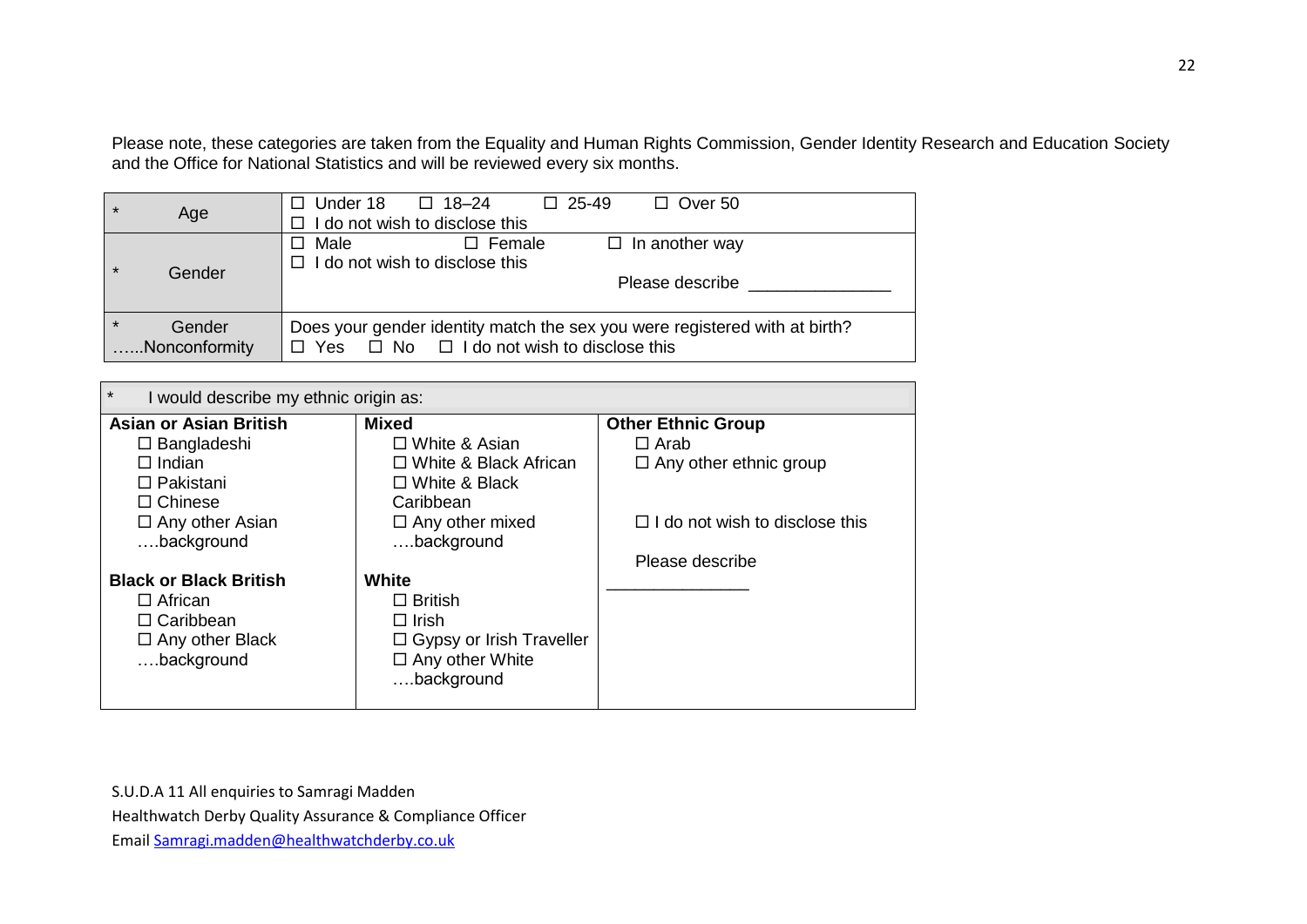| Please select the option which best describes your sexuality |                                       |  |
|--------------------------------------------------------------|---------------------------------------|--|
| $\Box$ Lesbian/Gay woman                                     | $\Box$ Heterosexual/Straight          |  |
| $\Box$ Gay man                                               | $\Box$ I do not wish to disclose this |  |
| $\Box$ Bisexual                                              |                                       |  |

| $\Box$ Christian<br>$\Box$ Hindi | $\Box$ No Religion                    |
|----------------------------------|---------------------------------------|
| $\Box$ Muslim<br>$\Box$ Buddhist | $\Box$ Any other religion             |
| $\Box$ Jewish<br>$\Box$ Sikh     | $\Box$ I do not wish to disclose this |
|                                  | Please describe                       |

| * Do you consider yourself to have a physical or mental impairment, health condition or learning<br>difference? |                                       |  |  |
|-----------------------------------------------------------------------------------------------------------------|---------------------------------------|--|--|
| $\Box$ Yes                                                                                                      | $\Box$ I do not wish to disclose this |  |  |
| $\Box$ No                                                                                                       | Please describe                       |  |  |

# **Thank You**

Thank you for taking the time to complete this survey.

We will publish the findings on our website and in future editions of our newsletter.

If you currently do not receive our newsletter and would like to, please tick here  $\Box$  and leave your contact details below:

S.U.D.A 11 All enquiries to Samragi Madden

Healthwatch Derby Quality Assurance & Compliance Officer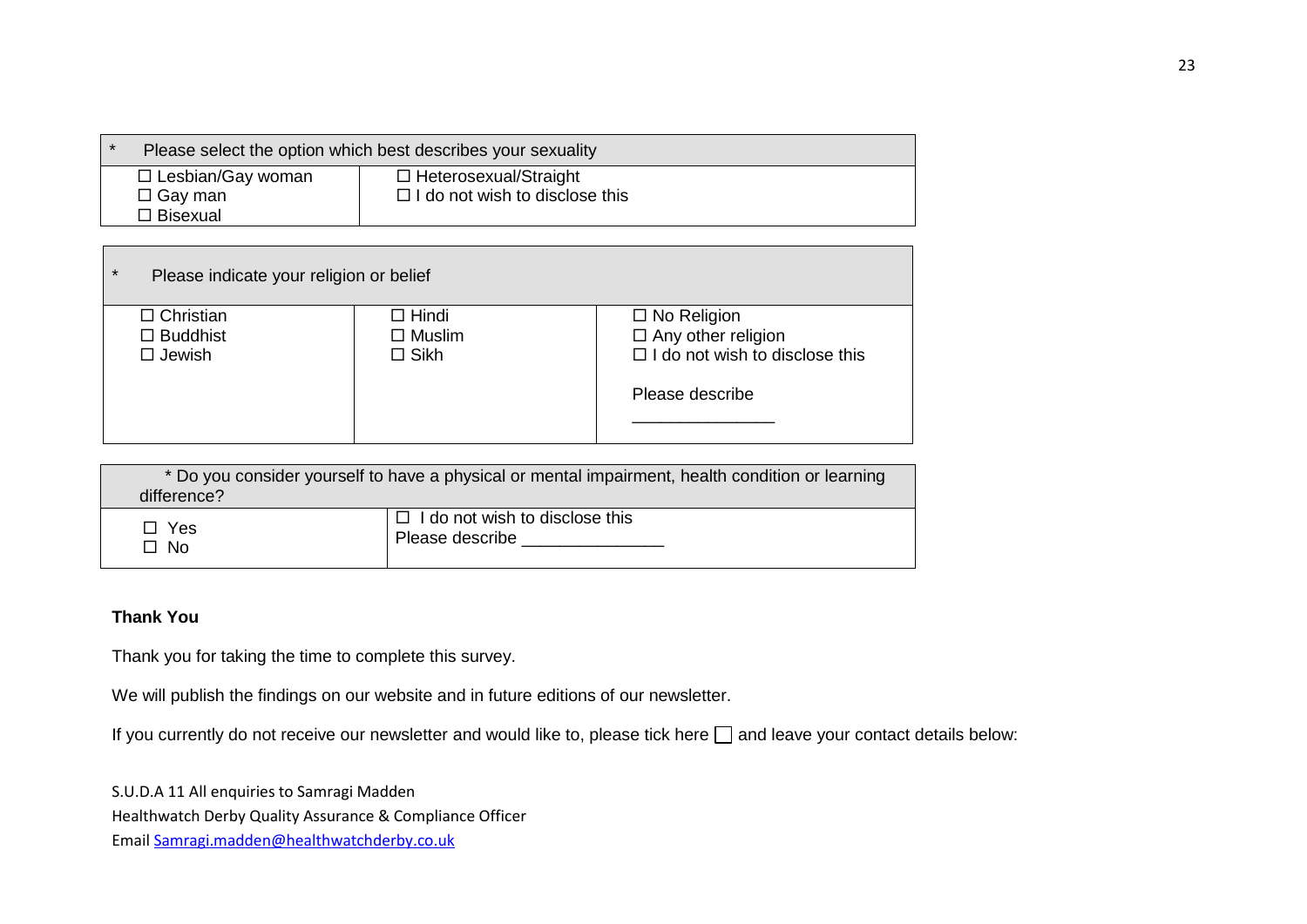| .or |
|-----|
|     |
|     |

Alternatively email Rebecca Johnson on rebecca.johnson@healthwatchderby.co.uk or contact her on 01332 643987.

The findings of this survey will be shared with both local and national stakeholders to inform service development.

Data Protection Act 1998.

This information is collected, processed and stored to adhere with the UK Data Protection Act 1998. We will store all Healthwatch Derby information and will never, without your consent pass on any of your personal details to any other parties.

A total of 88 people completed the above survey.

- 25 Inpatients
- 8 Day patients
- 33 Outpatients
- <sup>2</sup> 13 people who used Accident and Emergency
- <sup>1</sup> 1 person did not state how they used the hospital.

# **Inpatient Experience**

- 82% of respondents indicated that they had spent time at Derby Royal Hospital within the last two vears.
- 67% of respondents indicated that where required, it was easy or very easy to get an appointment.
- 95% of respondents felt the reception staff made them feel welcome and at ease.
- **C** 96% of respondents felt that the medical practitioner they saw was helpful.

S.U.D.A 11 All enquiries to Samragi Madden

Healthwatch Derby Quality Assurance & Compliance Officer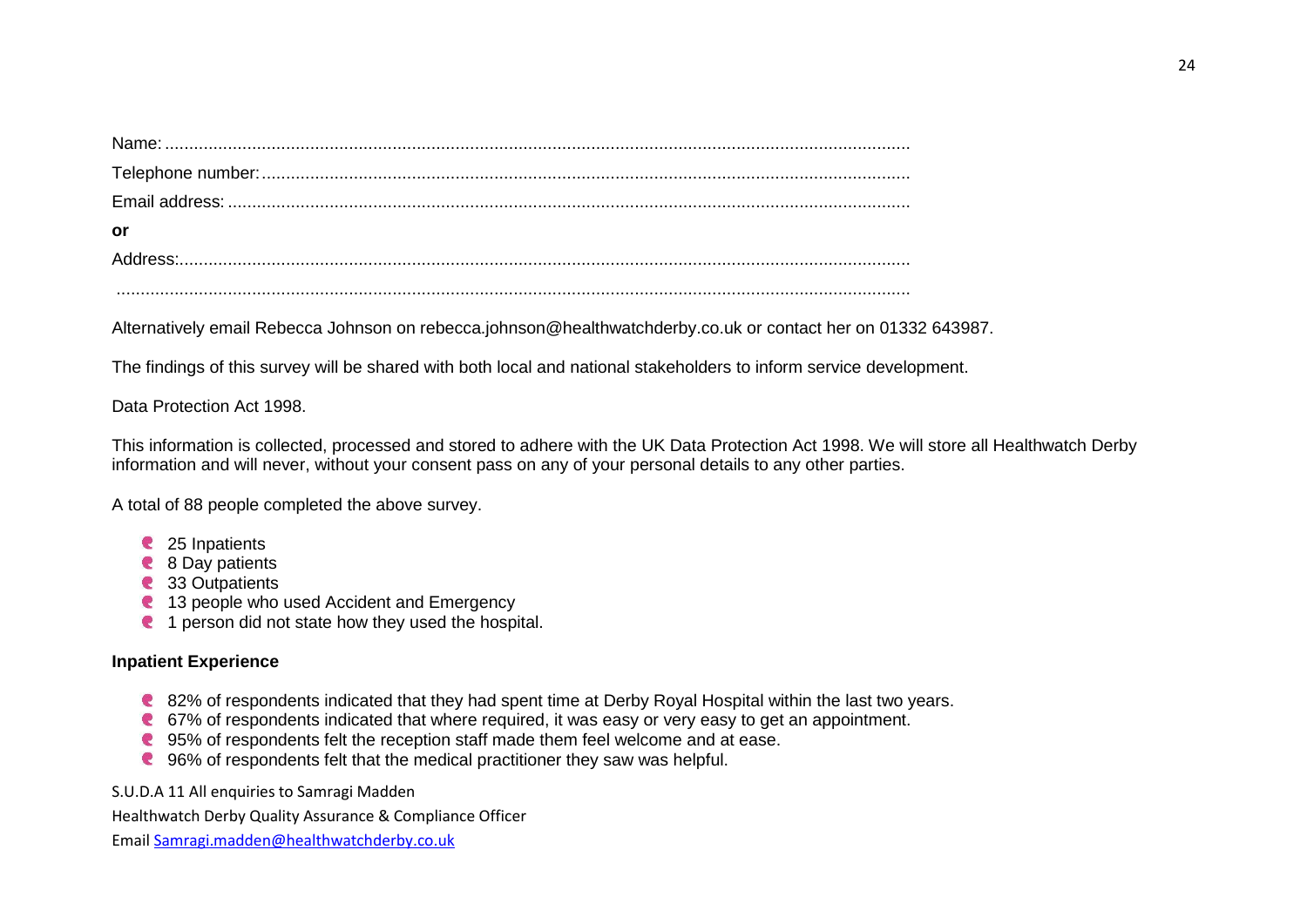- 92% of respondents felt they were given all the information they needed in a way they could understand.
- **t** 100% of respondents felt they were able to ask questions.
- 87% of respondents felt that treatment/medication and what happens next was explained.

**"I was in for two nights with my new born baby and both of us were looked after well…Although I think they should try and speed up the discharge process, as we spent a lot of the day waiting for paperwork to be signed and medication to be gathered before we could go home".**

# **Day patient Experience**

- 63% of respondents indicated that they had spent time at Derby Royal Hospital within the last two years.
- **C** 71% of respondents indicated that where required, it was easy or very easy to get an appointment.
- 75% of respondents felt the reception staff made them feel welcome and at ease.
- 86% of respondents felt that the medical practitioner they saw was helpful.
- 75% of respondents felt they were given all the information they needed in a way they could understand.
- t 100% of respondents felt they were able to ask questions.
- 100% of respondents felt that treatment/medication and what happens next was explained.

**"From my experience all staff were very professional and caring from the time I arrived to the time I left…My only criticism would be the time it took to get the operation scheduled".**

### **Outpatient Experience**

- 88% of respondents indicated that they had spent time at Derby Royal Hospital within the last two years.
- 83% of respondents indicated that where required, it was easy or very easy to get an appointment.
- 87% of respondents felt the reception staff made them feel welcome and at ease.
- 97% of respondents felt that the medical practitioner they saw was helpful.
- 97% of respondents felt they were given all the information they needed in a way they could understand.
- 97% of respondents felt they were able to ask questions.
- 91% of respondents felt that treatment/medication and what happens next was explained.

S.U.D.A 11 All enquiries to Samragi Madden Healthwatch Derby Quality Assurance & Compliance Officer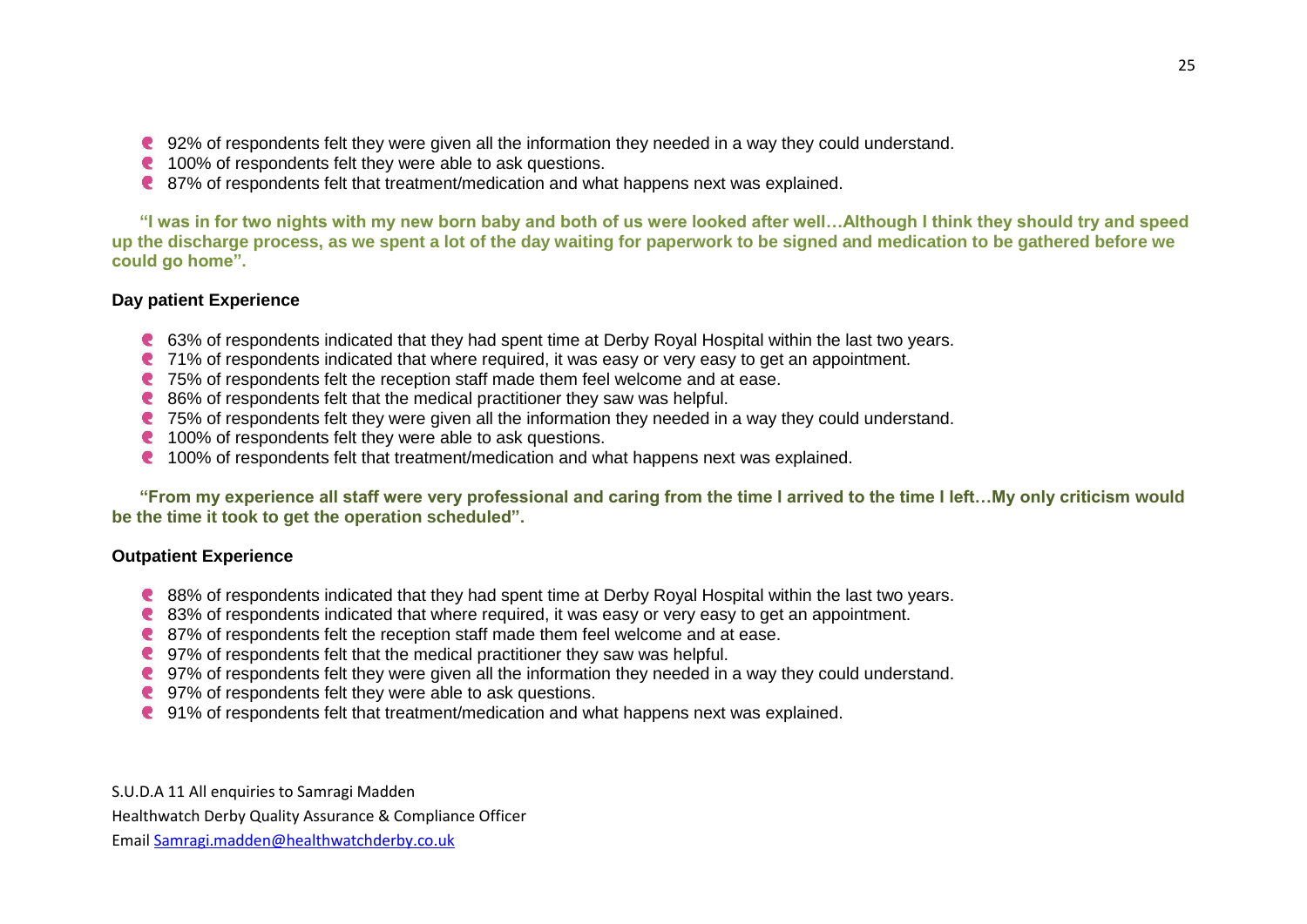**"I was booked for an ultrasound. I told the receptionist that I am deaf and asked her to remind the radiographer that she/he must come to me instead of calling my name as there is a sticker on my folder to show that the patient is deaf. I was looking around and lip read the radiographer saying my name. I was not happy as I could have missed it. She should have gone to receptionist after seeing the 'deaf' sticker on my folder and be shown by the receptionist to approach to me".**

#### **A&E Experience**

- 85% of respondents indicated that they had spent time at Derby Royal Hospital within the last two years.
- **C** 75% of respondents felt the reception staff made them feel welcome and at ease.
- 69% of respondents felt that the medical practitioner they saw was helpful.
- 69% of respondents felt they were given all the information they needed in a way they could understand.
- 69% of respondents felt they were able to ask questions.
- 77% of respondents felt that treatment/medication and what happens next was explained.

**"I accompanied my granddaughter to A&E, after a 5 hour session during the night she was sent home with pain killers, later in the day she went back to A&E and was re-directed to The Walk In Centre where she was seen very promptly. A more prompt referral from A&E personnel for assessment would have been useful. She may not have needed the second visit had this happened".**

### **Workshop Plan**

Two workshops were organised as part of the consultation event, to be held at locations in the community, rather than at the hospital itself. The first workshop was on the 4<sup>th</sup> March 2014 in Chaddesden at the Revive centre. The second workshop took place on the 11<sup>th</sup> March 2014 in Normanton at the JET community space. The workshop plan agreed between Healthwatch Derby and the Trust was as follows:

| Time               | Agenda                    | <b>Duration</b> | <b>Requirements</b>                                          | <b>Responsible Officers</b> |
|--------------------|---------------------------|-----------------|--------------------------------------------------------------|-----------------------------|
| 1pm                | Welcome & Registrations   | 10 mins         | Tea, coffee, etc – no lunch<br>provisions. Workshop Register | <b>HWD Team</b>             |
|                    |                           |                 |                                                              | <b>CEWs</b>                 |
| 1:10 <sub>pm</sub> | Introduction by HWD Chair | 10 mins         |                                                              | <b>HWD Chair</b>            |

S.U.D.A 11 All enquiries to Samragi Madden

Healthwatch Derby Quality Assurance & Compliance Officer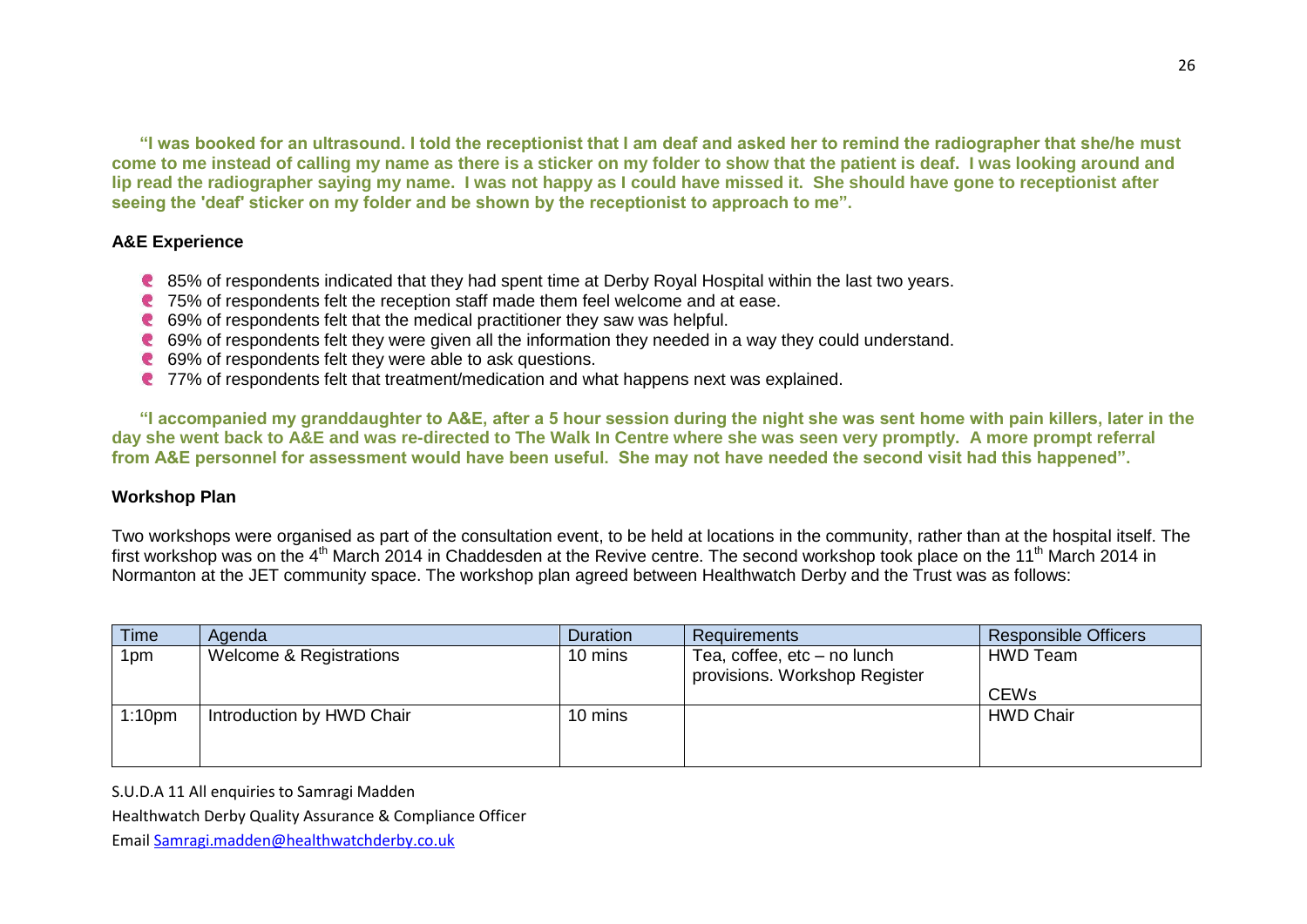|                                                                                                                                                                                                                                                                                                                                                                                       | Your Royal - Group Activity                                                                                                                                                                                                          |                                                                       | Flipcharts & sticky notes |                                      | HWD Team to appoint 5<br>facilitators                                                                                                                                                                                                                                                      |  |
|---------------------------------------------------------------------------------------------------------------------------------------------------------------------------------------------------------------------------------------------------------------------------------------------------------------------------------------------------------------------------------------|--------------------------------------------------------------------------------------------------------------------------------------------------------------------------------------------------------------------------------------|-----------------------------------------------------------------------|---------------------------|--------------------------------------|--------------------------------------------------------------------------------------------------------------------------------------------------------------------------------------------------------------------------------------------------------------------------------------------|--|
| Note – HWD will collect, record, analyse and report on the findings of each workshop and present findings in the 'Your Royal' formal event.                                                                                                                                                                                                                                           |                                                                                                                                                                                                                                      |                                                                       |                           |                                      |                                                                                                                                                                                                                                                                                            |  |
|                                                                                                                                                                                                                                                                                                                                                                                       |                                                                                                                                                                                                                                      |                                                                       |                           |                                      |                                                                                                                                                                                                                                                                                            |  |
|                                                                                                                                                                                                                                                                                                                                                                                       |                                                                                                                                                                                                                                      |                                                                       |                           |                                      |                                                                                                                                                                                                                                                                                            |  |
|                                                                                                                                                                                                                                                                                                                                                                                       | Group 2 - Attitude                                                                                                                                                                                                                   |                                                                       |                           | Group 4 - Information                | Group 5 - Future                                                                                                                                                                                                                                                                           |  |
|                                                                                                                                                                                                                                                                                                                                                                                       | Negative/Positive                                                                                                                                                                                                                    | Appropriate facilities                                                |                           | <b>Complaints and</b><br>compliments | What improvements<br>would you like to see?                                                                                                                                                                                                                                                |  |
|                                                                                                                                                                                                                                                                                                                                                                                       | Warm and Welcoming                                                                                                                                                                                                                   | Pregnancy, maternity and<br>children's services - any<br>observations |                           | Open and honest                      | Aftercare changes?                                                                                                                                                                                                                                                                         |  |
|                                                                                                                                                                                                                                                                                                                                                                                       | What is your experience                                                                                                                                                                                                              | $A&E - any observations$                                              |                           | Information about my<br>condition    | Appointment changes?                                                                                                                                                                                                                                                                       |  |
|                                                                                                                                                                                                                                                                                                                                                                                       | Do you feel valued?                                                                                                                                                                                                                  | Outpatient/Inpatient - any<br>observations                            |                           | <b>Personal experiences</b>          | Inpatient changes?                                                                                                                                                                                                                                                                         |  |
| Each team will be given sticky notes and flip charts to write their questions, comments, concerns, feedback, observations. Facilitators will not<br>guide discussions - they will make sure all talking points have been covered. Facilitators to discuss with delegates in each group - which<br>are the three most pressing trends they want to highlight, and make a note of them. |                                                                                                                                                                                                                                      |                                                                       |                           |                                      |                                                                                                                                                                                                                                                                                            |  |
|                                                                                                                                                                                                                                                                                                                                                                                       | <b>Group Activity Details</b><br>dialogue about 'Your Royal'.<br>Group 1 - Access<br><b>Appointment Times</b><br><b>Disabled Access</b><br>Transport/Discharge<br><b>Translation/Easy to</b><br>understand/specific to<br>your needs |                                                                       |                           | Group 3 - Services                   | Participants will be divided into five groups, each group will have a HWD facilitator, Members of the RDH team will be present in each group.<br>Each group will focus on various aspects of the patient experience. Members of the group will be given some talking points to encourage a |  |

Healthwatch Derby Quality Assurance & Compliance Officer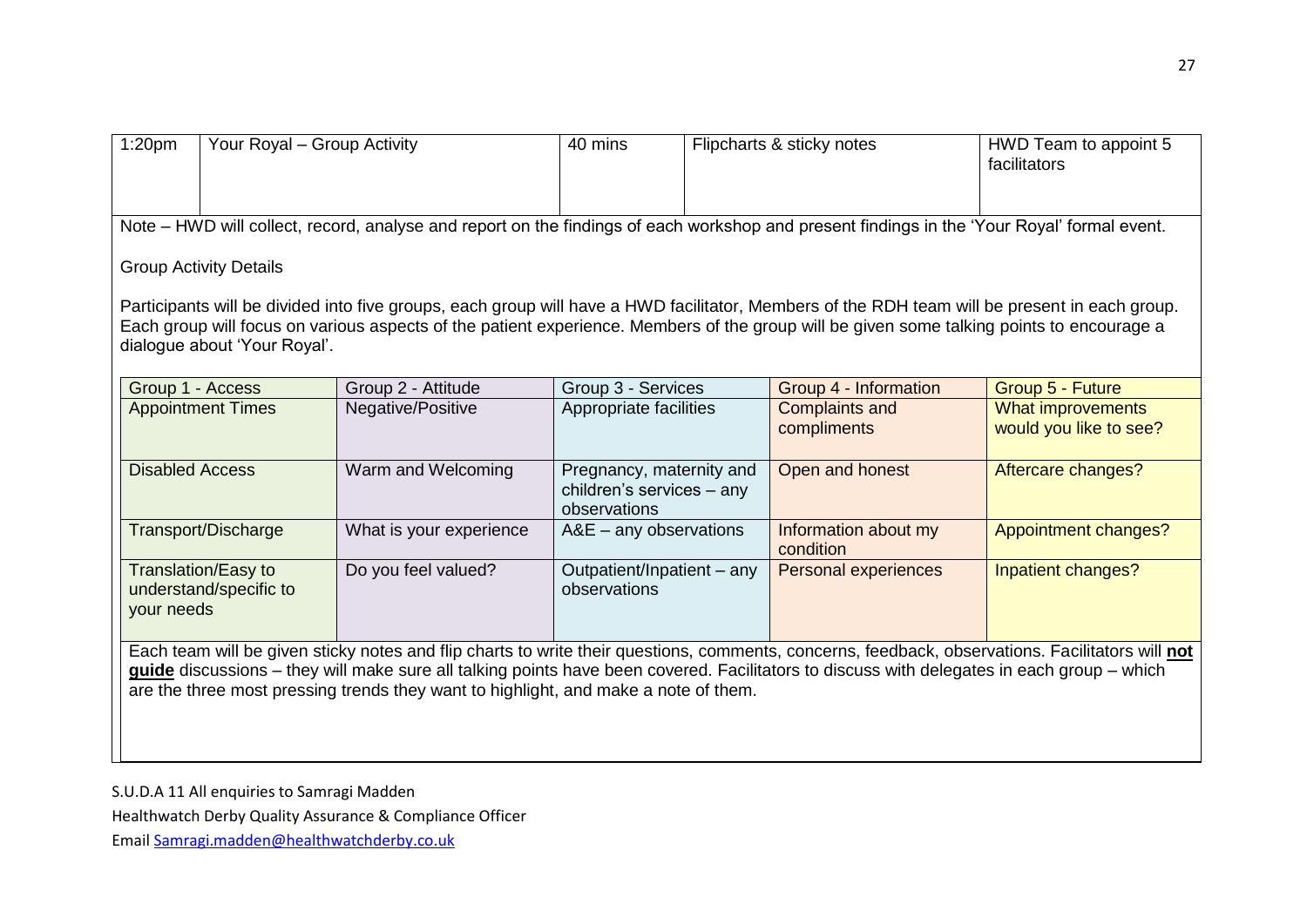| 2:00 <sub>pm</sub> | Networking – A chance for groups to see what<br>others have written and add their views                                                                                                                                                                | 10 mins | Flipcharts and sticky notes                                                                                                   | <b>HWD Facilitators</b>             |
|--------------------|--------------------------------------------------------------------------------------------------------------------------------------------------------------------------------------------------------------------------------------------------------|---------|-------------------------------------------------------------------------------------------------------------------------------|-------------------------------------|
| 2:10 <sub>pm</sub> | <b>RDH Food Taster Break</b>                                                                                                                                                                                                                           | 20 mins | Each dish to have handy gold,<br>silver and bronze star marking<br>system - tasters to place stars<br>according to preference | <b>RDH Team</b>                     |
| 2:30 <sub>pm</sub> | <b>RDH Service Presentation x 2</b><br>(ED & Health Promotion)                                                                                                                                                                                         | 30 mins |                                                                                                                               | <b>RDH Team</b>                     |
| 3pm                | Barriers & Improvements<br>HWD facilitators to read out the three<br>dominant trends in each of the groups to a<br>panel of RDH Team.<br>RDH Team can either provide feedback or<br>take concerns forward and provide response<br>in the formal event. | 20 mins |                                                                                                                               | <b>HWD Facilitators/RDH</b><br>Team |
| 3:20 <sub>pm</sub> | HWD Closing Address - What Happens Next?                                                                                                                                                                                                               | 15 mins |                                                                                                                               | <b>HWD Chair</b>                    |
| $3:45 -$<br>4pm    | Networking and Close                                                                                                                                                                                                                                   |         |                                                                                                                               |                                     |

The above workplan then generated a more practical working agenda one of which has been reproduced below. Agenda for the second 'Your Royal' workshop at JET:

| <b>Time</b> | Item                               | <b>Officer</b>  |
|-------------|------------------------------------|-----------------|
| Ipm         | <b>Welcome &amp; Registrations</b> | <b>HWD Team</b> |

S.U.D.A 11 All enquiries to Samragi Madden

Healthwatch Derby Quality Assurance & Compliance Officer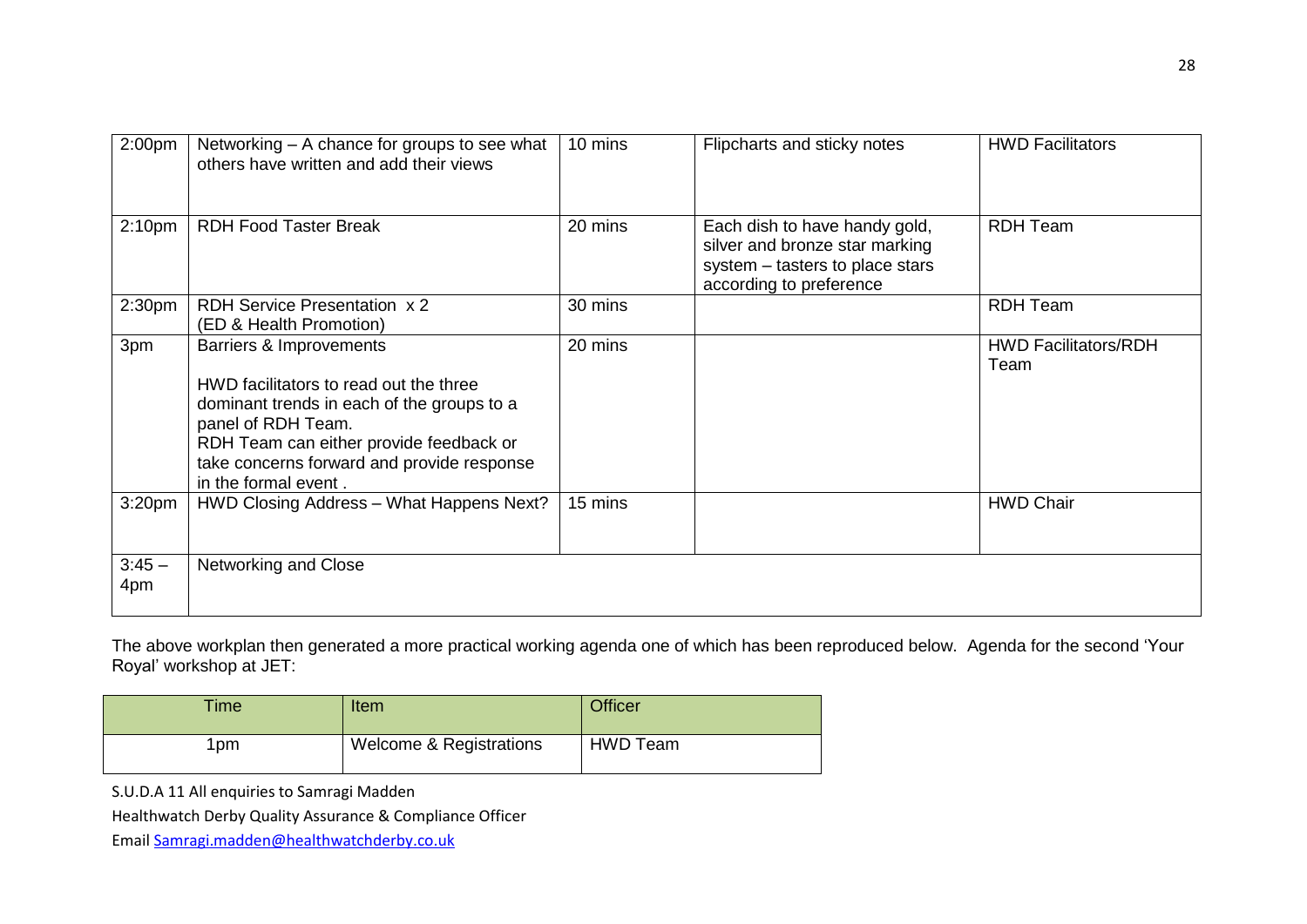| $1:05$ pm          | Introduction              | <b>HWD Chair</b>           |
|--------------------|---------------------------|----------------------------|
| $1:15$ pm          | <b>Group Activity</b>     | <b>HWD Team</b>            |
| 2pm                | Swap notes!               | All                        |
| 2:05 <sub>pm</sub> | <b>RDH Food Tasting</b>   | <b>RDH Team</b>            |
| $2:25$ pm          | <b>RDH Presentation 1</b> | <b>Health Promotion</b>    |
| 2:35 <sub>pm</sub> | <b>RDH Presentation 2</b> | RDH Team - ED              |
| 2:50 <sub>pm</sub> | <b>RDH Presentation 3</b> | <b>RDH - Volunteers</b>    |
| 3pm                | Barriers & Improvements   | <b>HWD &amp; RDH Teams</b> |
| 3:35 <sub>pm</sub> | <b>Closing Address</b>    | <b>HWD Chair</b>           |
| 3:45 <sub>pm</sub> | Networking                | All                        |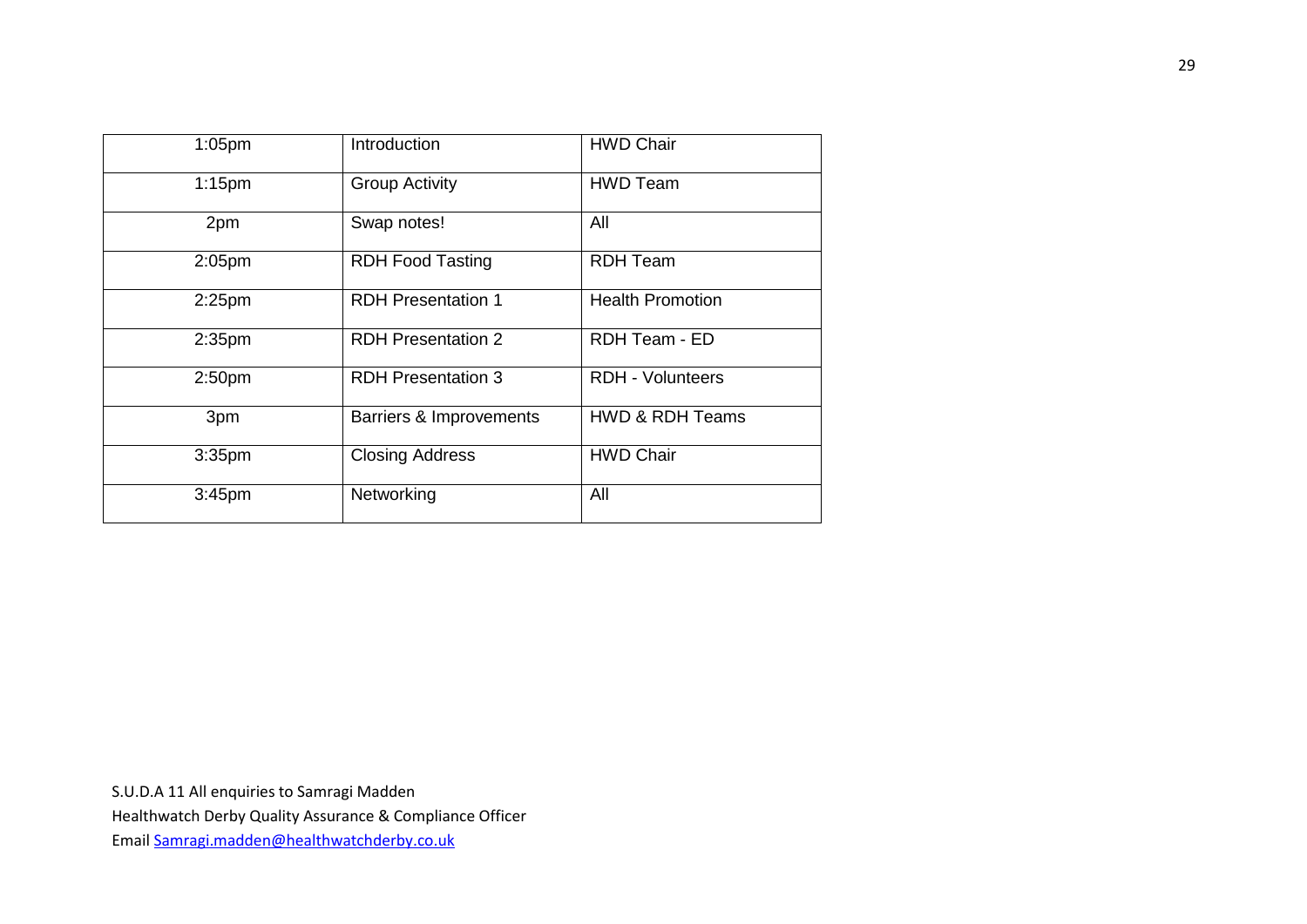The workshops were well attended with a total of 30 attendees, which included patients, patient interest group representatives, local voluntary organisations, and community leads. The group discussions focused on the topics mentioned above generated a total of 135 comments or feedback recorded at the group activity sessions, as well as the follow Q&A into barriers and improvements. A breakdown of the workshop feedback follows with some examples of comments received:

| <b>Type of Feedback</b>     | <b>Number of Comments</b> |  |
|-----------------------------|---------------------------|--|
| Positive                    | 35                        |  |
| Negative                    | 73                        |  |
| Indifferent                 |                           |  |
| Suggestions for Improvement | 23                        |  |
| 「otal                       | 135                       |  |

**"I had a mastectomy - service was excellent. I could not have had better treatment if I paid privately for it."**

**"My cancer treatment was brilliant from the volunteers up the consultants - everyone was so helpful to me."**

**"A lot of people go to A&E when they should not. People should go to Walk in Centres - can be seen more quickly. Ambulances taking you to A&E is misused."**

**"When a child is waiting for discharge waiting for the Pharmacy can take a very long time. It can be very frustrating."**

**"Have child with complex needs - Continuing Care team are not there at the weekend."**

**"Common problem - told being discharged in the morning but doesn't happen until the evening."**

**Café is closed quite early. Would be nice if there was an all night one rather than just vending machines."**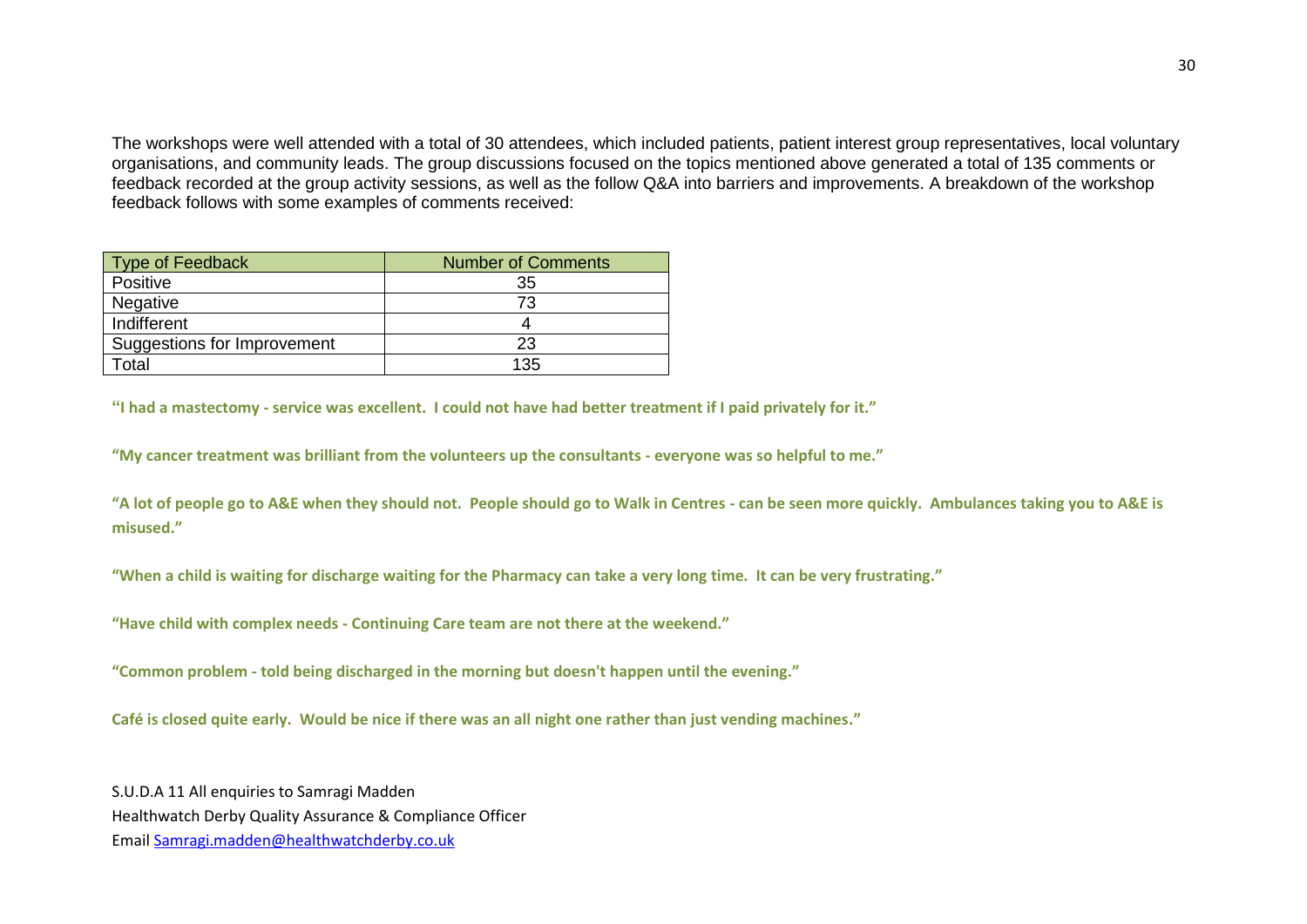**"Menu choices received, good – vegetarian menu is good."**

**"Hospital trolley service makes it easier to get around the hospital."**

**"Time scales - waiting for appointments. Felt like they had forgotten all about me."**

**"Eye Clinic - never had a bad experience there. Good at communication cannot praise them enough."**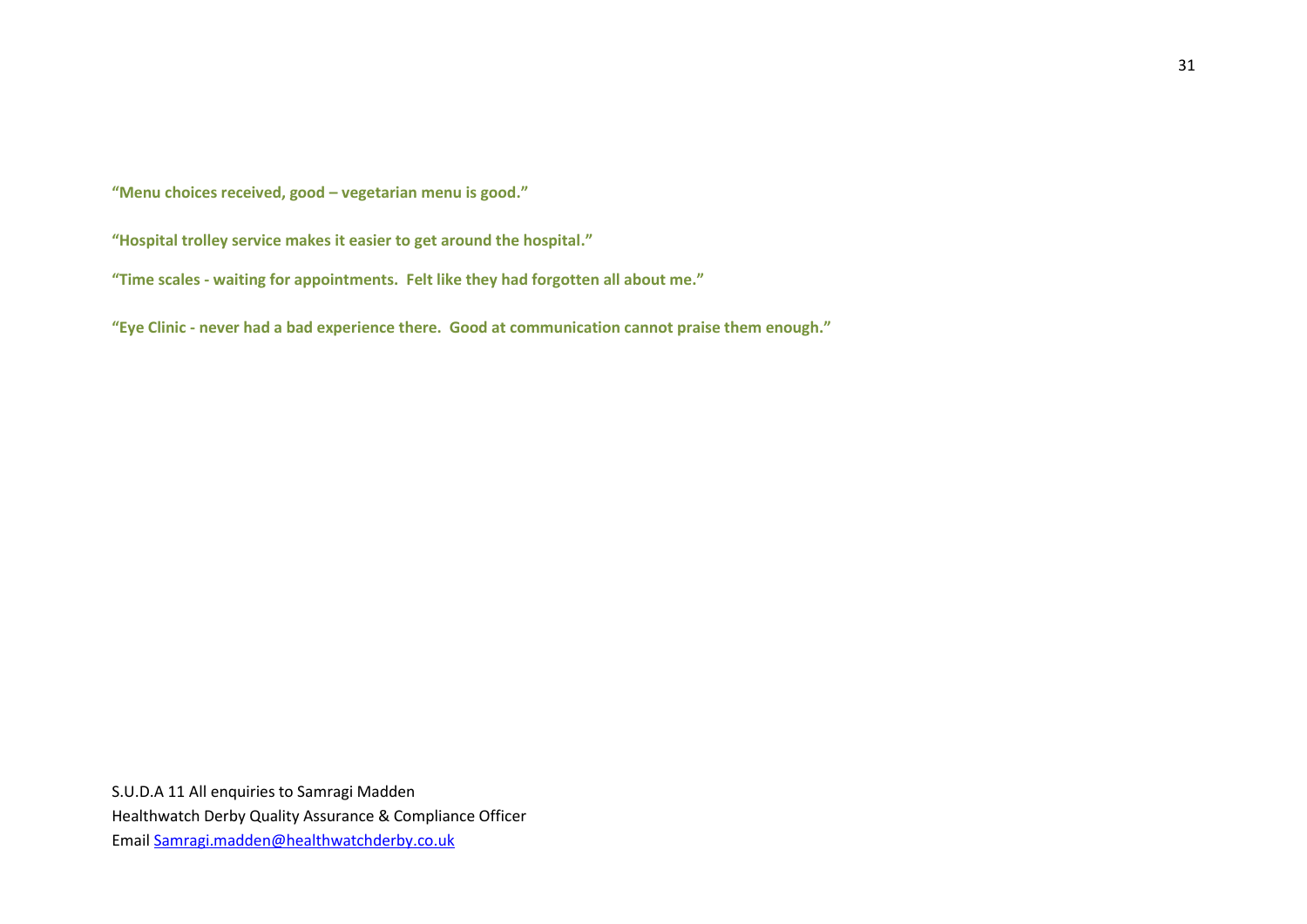# **Themes Emerging**

| Group 1 - Access                                                                                                                                                    | Group 2 - Attitude                                                                                    | Group 3 - Services                                                                                                                                                                     | Group 4 - Information                                                                                                                           | Group 5 - Future                                                                                                                                  |  |  |  |
|---------------------------------------------------------------------------------------------------------------------------------------------------------------------|-------------------------------------------------------------------------------------------------------|----------------------------------------------------------------------------------------------------------------------------------------------------------------------------------------|-------------------------------------------------------------------------------------------------------------------------------------------------|---------------------------------------------------------------------------------------------------------------------------------------------------|--|--|--|
| <b>Focus on:</b><br><b>Appointment Times</b><br><b>Disabled Access</b><br>Transport/Discharge<br><b>Translation/Easy to</b><br>understand/specific to<br>your needs | Focus on:<br>Negative/Positive<br>Warm and Welcoming<br>What is your experience<br>Do you feel valued | Focus on:<br>Appropriate facilities<br>Pregnancy, maternity and<br>children's services - any<br>observations<br>$A&E - any$ observations<br>Outpatient/Inpatient - any<br>observations | <b>Focus on:</b><br><b>Complaints and</b><br>compliments<br>Open and honest<br>Information about my<br>condition<br><b>Personal experiences</b> | <b>Focus on:</b><br><b>What improvements</b><br>would you like to see?<br>Aftercare changes?<br><b>Appointment changes?</b><br>Inpatient changes? |  |  |  |
|                                                                                                                                                                     | THEMES EMERGING FOR EACH WORKGROUP LISTED BELOW                                                       |                                                                                                                                                                                        |                                                                                                                                                 |                                                                                                                                                   |  |  |  |
| Discharge times                                                                                                                                                     | Overall patient                                                                                       | Overall good facilities                                                                                                                                                                | Carers voices highlighted                                                                                                                       | Improvements suggested                                                                                                                            |  |  |  |
| highlighted as a negative                                                                                                                                           | experiences shared                                                                                    | highlighted                                                                                                                                                                            | as essential for patients                                                                                                                       | for maternity services                                                                                                                            |  |  |  |
|                                                                                                                                                                     | negative                                                                                              |                                                                                                                                                                                        |                                                                                                                                                 | such as a labour room for                                                                                                                         |  |  |  |
| Hospital transport                                                                                                                                                  |                                                                                                       | Overall Pregnancy,                                                                                                                                                                     | Complaints, more<br>information and                                                                                                             | family members                                                                                                                                    |  |  |  |
| highlighted as a negative                                                                                                                                           | Some good instances of<br>positive care and attitude                                                  | maternity and children's<br>services are good                                                                                                                                          | correspondence in writing                                                                                                                       | Sight impairment training                                                                                                                         |  |  |  |
| Access/specific needs                                                                                                                                               |                                                                                                       |                                                                                                                                                                                        | requested rather than                                                                                                                           | for nurses suggested                                                                                                                              |  |  |  |
| highlighted as a positive                                                                                                                                           | Nursing care highlighted                                                                              | A&E some instances of                                                                                                                                                                  | verbal acknowledgements                                                                                                                         |                                                                                                                                                   |  |  |  |
|                                                                                                                                                                     | as a positive                                                                                         | where public education                                                                                                                                                                 |                                                                                                                                                 | More disabled toilets at                                                                                                                          |  |  |  |
|                                                                                                                                                                     |                                                                                                       | can reduce admissions                                                                                                                                                                  | Dispensation of                                                                                                                                 | <b>RDH</b> front reception                                                                                                                        |  |  |  |
|                                                                                                                                                                     | Some services highlighted                                                                             |                                                                                                                                                                                        | medication highlighted                                                                                                                          | needed. Parking                                                                                                                                   |  |  |  |
|                                                                                                                                                                     | as positives under feeling                                                                            | Positive observations                                                                                                                                                                  | with some negative                                                                                                                              | improvements requested                                                                                                                            |  |  |  |
|                                                                                                                                                                     | valued                                                                                                | about hospital food                                                                                                                                                                    | experiences                                                                                                                                     |                                                                                                                                                   |  |  |  |

S.U.D.A 11 All enquiries to Samragi Madden

Healthwatch Derby Quality Assurance & Compliance Officer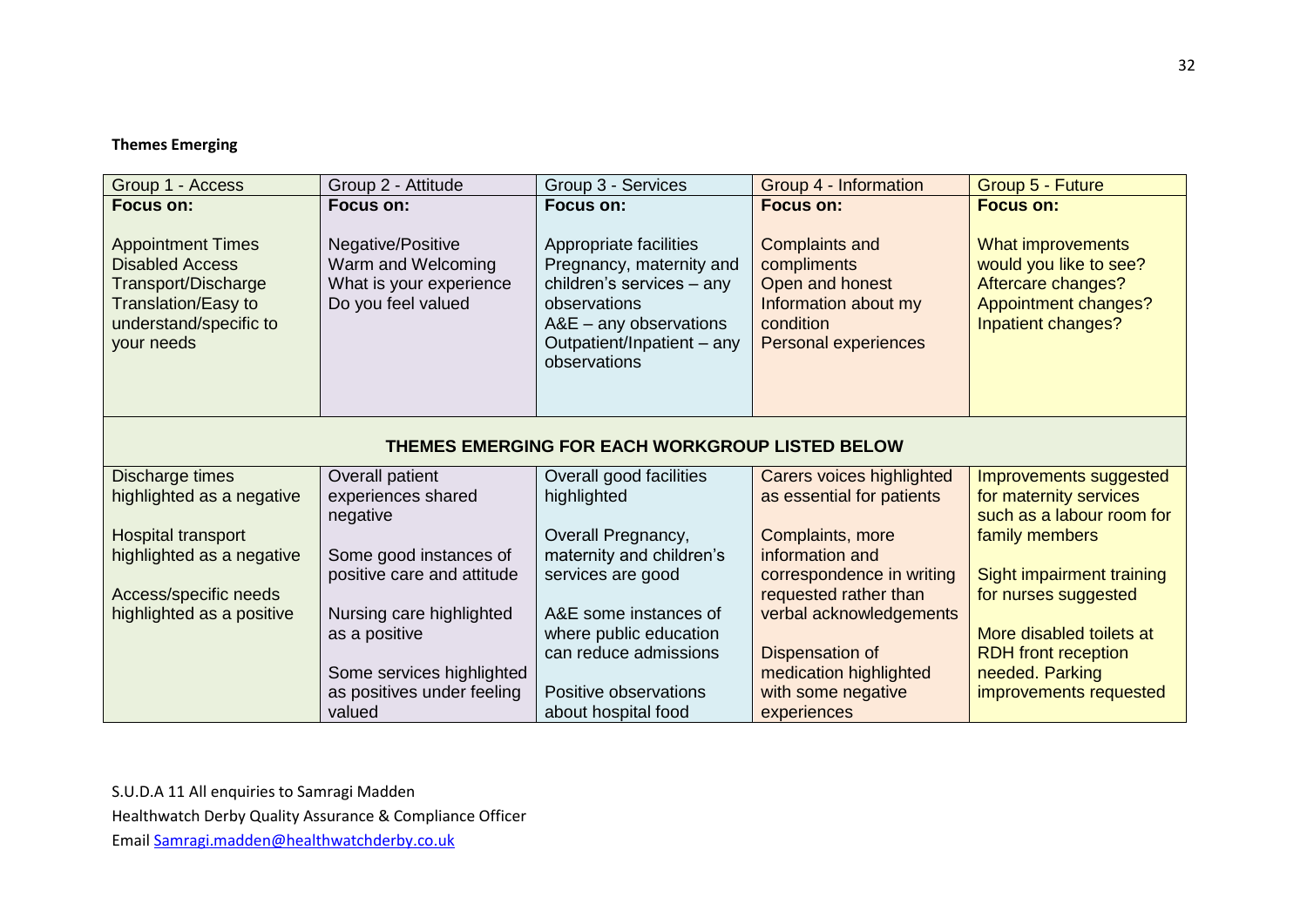### **11.10 Outreach Feedback & Market Place Stalls**

Healthwatch Derby regularly carries out outreach at several community bases. The intention is to speak to service users on a one to one basis at a venue which they are comfortable with. Our outreach venues vary from libraries, community health centres, to actual service access points like the Royal Derby Hospital as an outreach base. The feedback collected is a rich source of independent consumer data. As previously mentioned the Royal Derby Hospital has been identified as the largest source of patient feedback for Healthwatch Derby.

| <b>Monitoring Period</b> | <b>Total Feedback</b>       | <b>RDH Feedback</b>                             |
|--------------------------|-----------------------------|-------------------------------------------------|
| 2013 Quarter One         | Total Feedback received 14  | 4 Feedback identified RDH as service provider   |
| 2013 Quarter Two         | Total Feedback received 79  | 31 Feedback identified RDH as service provider  |
| 2013 Quarter Three       | Total Feedback received 579 | 110 Feedback identified RDH as service provider |

For the purpose of this report we have included the feedback received in 2013 Quarter Four:

| <b>Monitoring Period</b> | <b>Total Feedback</b>       | <b>RDH Feedback</b>                             |
|--------------------------|-----------------------------|-------------------------------------------------|
| 2013 Quarter Four        | Total Feedback received 929 | 362 Feedback identified RDH as service provider |
|                          |                             | (Excludes survey responses and E&V responses)   |

Out of the 362 pieces of feedback recorded for RDH in Quarter Four, Outreach yielded 147 and market place stalls yielded 30 items of consumer feedback on the services accessed at the Royal Derby Hospital. As part of the consultation event, two market place stalls were set up in the city centre for ease of service user access. The market stalls were held at the Eagle Market on the 5<sup>TH</sup> & 12<sup>TH</sup> March 2014 between 9am to 4pm.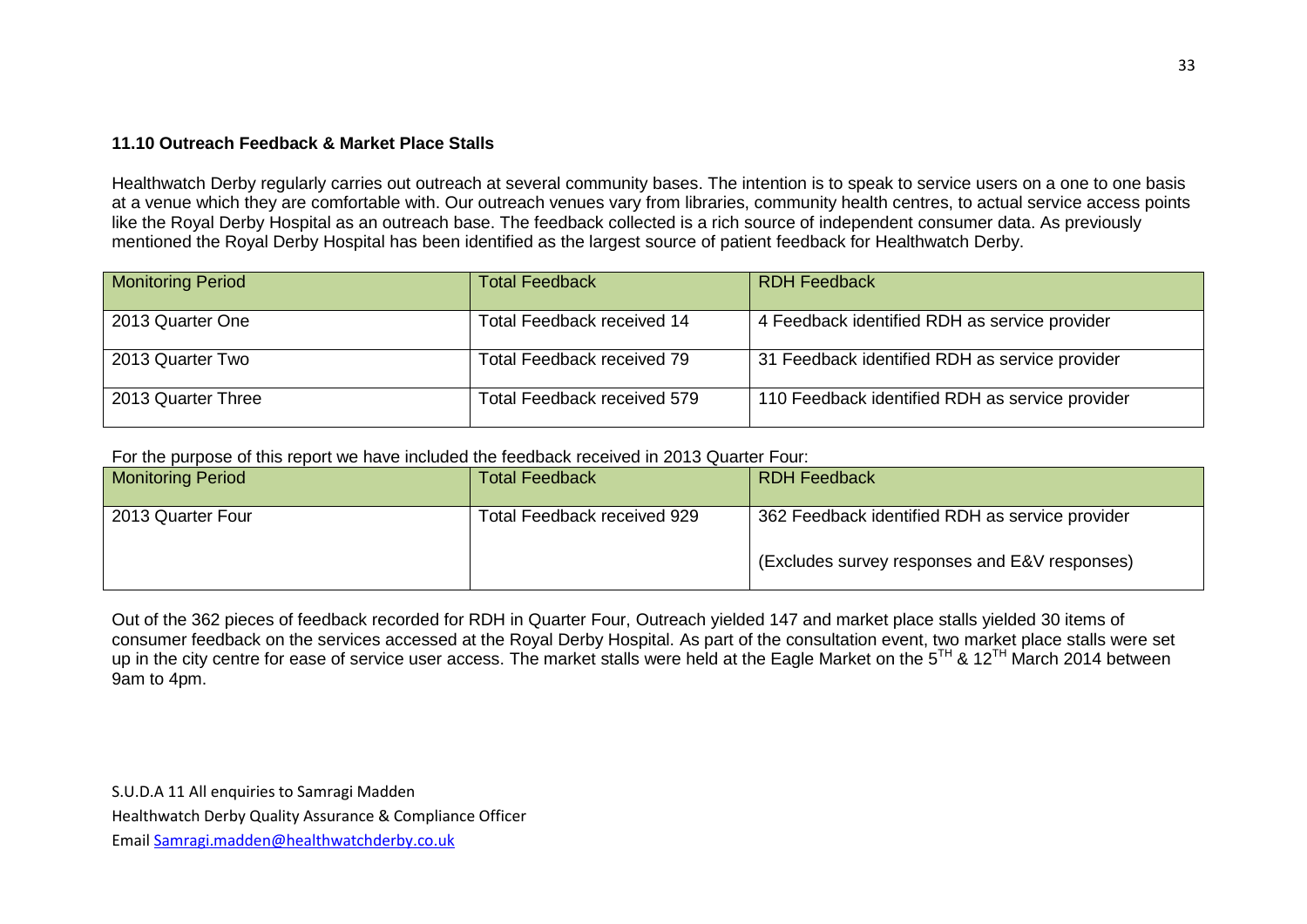| Type of Feedback            | Number of Comments at Stalls | Number of Comments at Outreach |
|-----------------------------|------------------------------|--------------------------------|
| Positive                    |                              | 83                             |
| Negative                    |                              | 60                             |
| Indifferent                 |                              |                                |
| Suggestions for Improvement |                              |                                |
| Total                       | 30                           | 147                            |

This section focuses on both RDH outreach data for quarter four and market place data to show a sample of comments and themes emerging.

**"I've just visited the pre op surgical unit and I can't fault their service. The nurses were all very caring and extremely efficient and professional. They answered all of my questions and put me at ease."**

**"I had to take my son to the A&E dept when he got a pea stuck up his nose. It was a bit of a wait but I expected that as it was not a life threatening situation. When he was seen the treatment he received was great."**

**"I am currently waiting gall bladder surgery from the upper GI department at RDH. I had not heard anything and when I contacted the hospital, was told I am not on the list. I was furious having waited for so long. I was then told there is no elective surgery between January and March due to bed shortages. I have recently joined Lister House surgery and they are now trying to push for an operation date and possibly get me onto a cancellation list."**

**"On admission to RDH, I was left on a trolley in MAU for 6 hours before going to the ward. I was okay because my hubby was with me, but it would have been a long time on my own.** 

**"Discharge from RDH ward 306 is too slow, you have to wait all day from being told you can go to actually leaving the ward."**

**"London Road Community Hospital - I am out of that age range for a mammogram but I requested one and am now awaiting an appointment, I am really happy they are allowing me to have one."**

**"You receive a reminder of your appointment which is good." "My daughter in law had to have a caesarean at the last minute, they were very good."**

**"Ward 6 is exceptional, the staff are friendly, my wife is a fussy eater, but the menu is varied and she can find something on it."**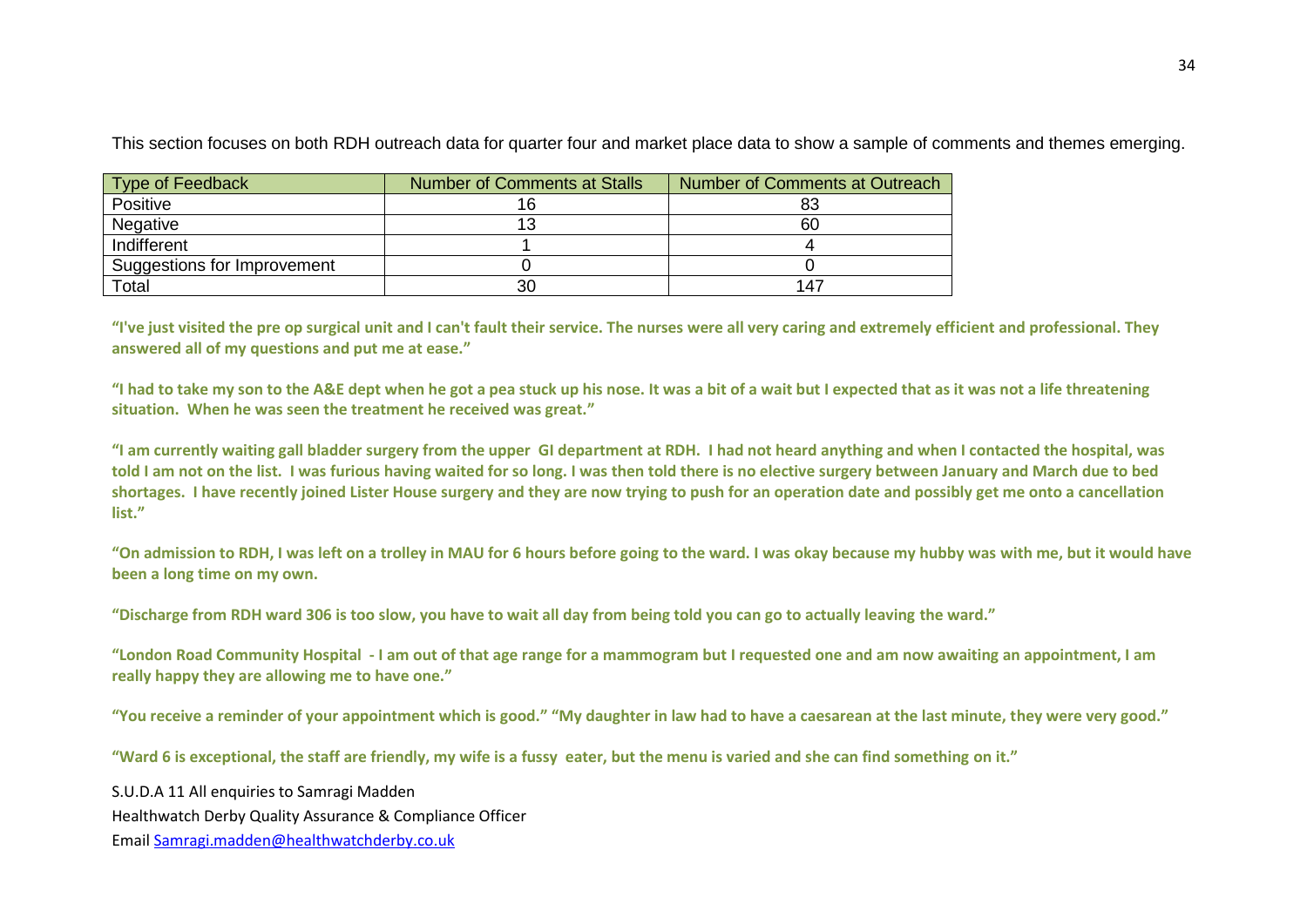**"The lymphoedema clinic was excellent, staff very good, helpful and friendly. The waiting times all have been fine."**

**"The general feeling of RDH is that it is useless, the reputation is poor, I am fearful of anyone being taken into RDH."**

**"In the last 3 years, I have been admitted twice for a knee replacement, the 1st time was ok, but 2nd time I was in a side room and I was lonely, the nurses are lovely but they put you in a side room and then forget you, I kept buzzing but most of the time no one came."**

# **Themes emerging**

| Positive                           | <b>Positive</b>                                    | <b>Negative</b>         | <b>Negative</b>                   | Indifferent                              |
|------------------------------------|----------------------------------------------------|-------------------------|-----------------------------------|------------------------------------------|
| Good services identified           | Good practices                                     | Problems with discharge | Parking                           | <b>General observations</b><br>about NHS |
| Good patient experiences<br>shared | Good and timely treatment  <br>received            | <b>Waiting times</b>    | Poor reputation of hospital       |                                          |
| Good nursing identified            | Empathy and dignity of<br>patient care highlighted | Hospital transport      | Poor patient experience<br>shared |                                          |

# **11.11 Little Voices**

Healthwatch Derby held a special engagement at the Royal Derby's Children's Hospital on the 13<sup>th</sup> March 2014 as part of the Your Royal consultation event. Pregnancy, maternity, and children's services are one of the identified lead area of work which Healthwatch Derby is looking to develop as the organisation evolves.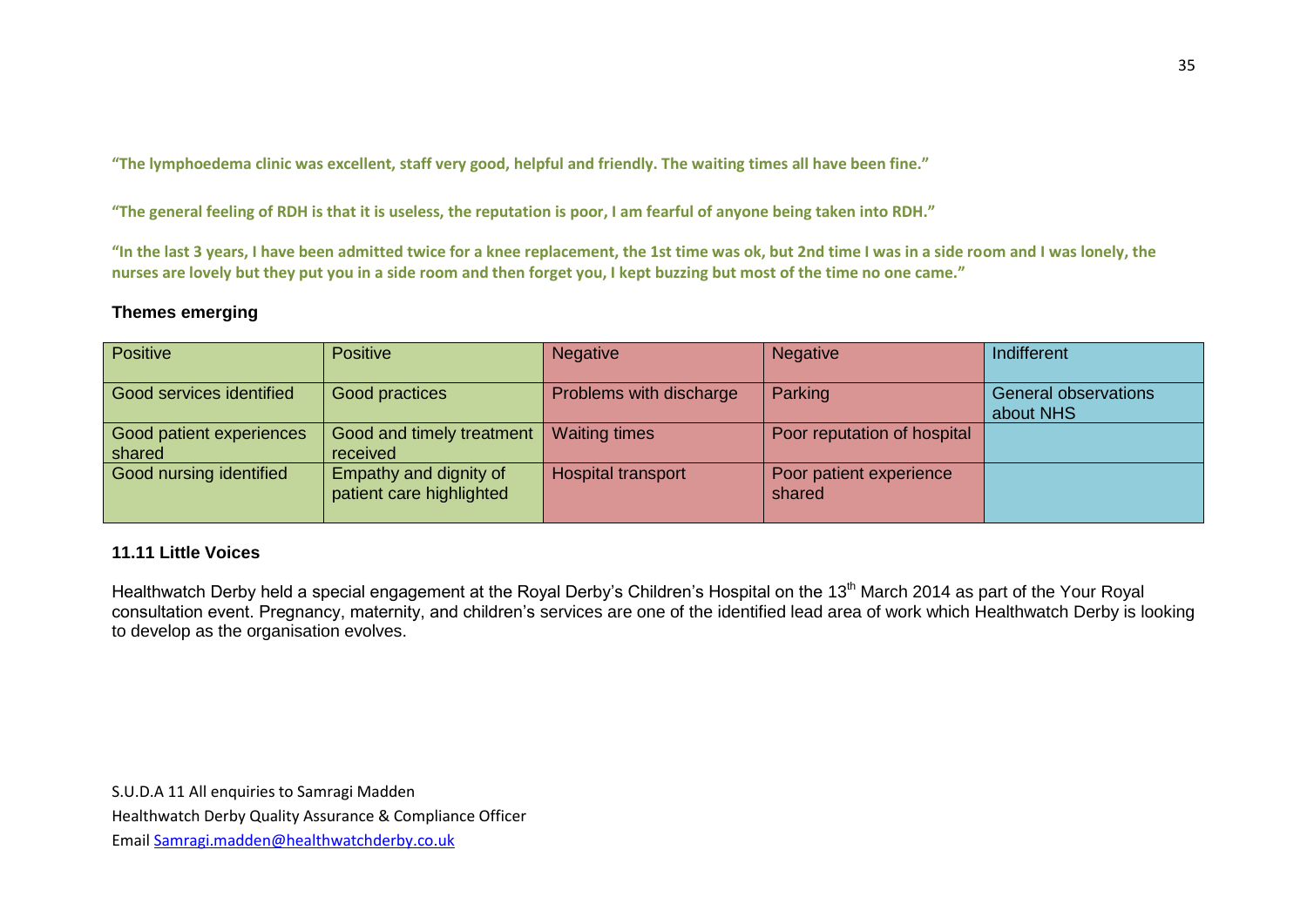The community engagement team had a very successful day at the Children's hospital. This section highlights the feedback collected, sample of comments, and trends emerging recorded at the Children's Hospital

| <b>Type of Feedback</b>     | <b>Number of Comments</b> |
|-----------------------------|---------------------------|
| Positive                    | 29                        |
| Negative                    |                           |
| Indifferent                 |                           |
| Suggestions for Improvement |                           |
| Total                       | 50                        |

**"My daughter comes to the Eye Clinic at the Children's hospital. It is fantastic - brilliant service.2**

**"I live in Nottingham but used to live in Derby 5 years ago when my some was born. He has a number of illnesses and has been receiving treatment from birth until now. The care he has received in Derby is fantastic. Staff have been friendly and caring, supportive and helpful. I chose to continue his medical treatment in Derby because it is the best. I would love my son to be able to give back to the hospital in some way. Recognition to hand surgeon Mr Bainbridge, physios, Mel and Kathryn brilliant and dietician Miss Delvin."**

**"My child attends the audiology department. It is such a good experience. You get seen to quickly, the staff are nice, helpful and take time to explain things to you. My child loves it here - the toys, atmosphere and experience."**

**"I am an interpreter for RDH. I cannot understand why they do not have their own in house service. It would be much cheaper than using an agency. Generally everything is OK but sometimes they call me at short notice or called me to interpret for a male with personal issues, which is very inappropriate. Once the session had to be cancelled as both the male patient and I felt embarrassed. It wasted my time."**

**"I have been at the Children's Hospital a few times. Appointment are always running late. Difficult with a teenager and kids. Waiting over an hour. Hard to keep children entertained."**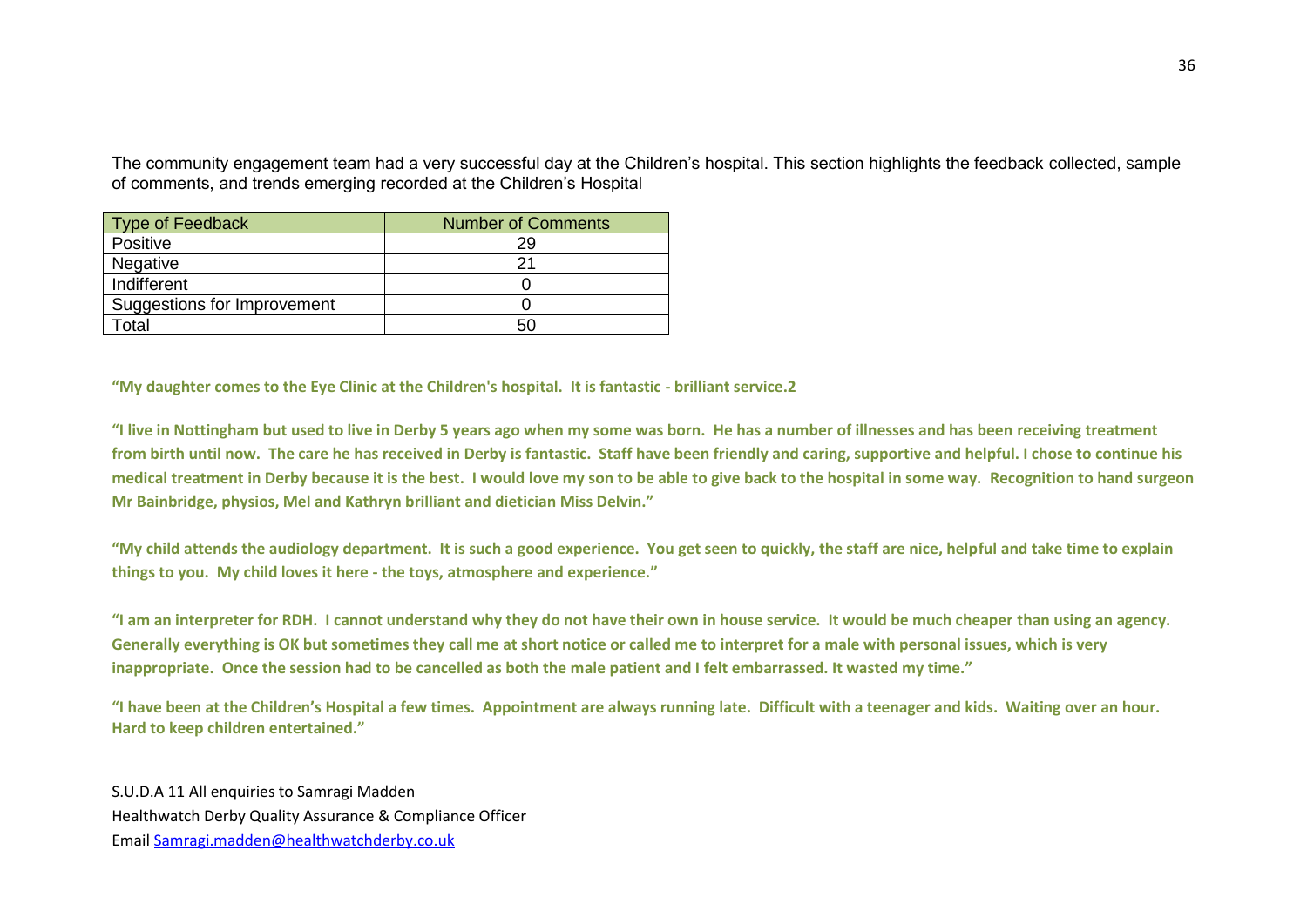**"On the whole treatment is good but specialist appointments are often delayed - very frustrating."**

**"I have used services here before. I find it to be a very good service. Nurse Rachel Wheway is very good. Will do home visits."**

**"Appointments needs to be better regulated. Not good at keeping informed. I turned up for min and found it had been cancelled."**

**"Glue ear - little girl comes regularly. Welcoming for children. Friendly staff, lots of toys - nothing like this in hospitals in London. Very impressed with the whole service."**

**"My son has special needs. Mostly has ear problems. Also goes to Sunflower Ward. Outside the Children's Hospital, the disabled bays are often taken up by patients going to the main hospital. It is quite annoying."**

#### **Themes Emerging**

| <b>Positive</b>                    | <b>Positive</b>                                    | <b>Negative</b>                  | <b>Negative</b>                        |
|------------------------------------|----------------------------------------------------|----------------------------------|----------------------------------------|
| Good services                      | Good practices                                     | Appointment system               | Parking                                |
| Good patient experiences<br>shared | Good and timely treatment<br>received              | <b>Waiting times</b>             | Negative patient<br>experiences shared |
| Good nursing identified            | Empathy and dignity of<br>patient care highlighted | Poor liaison between<br>services |                                        |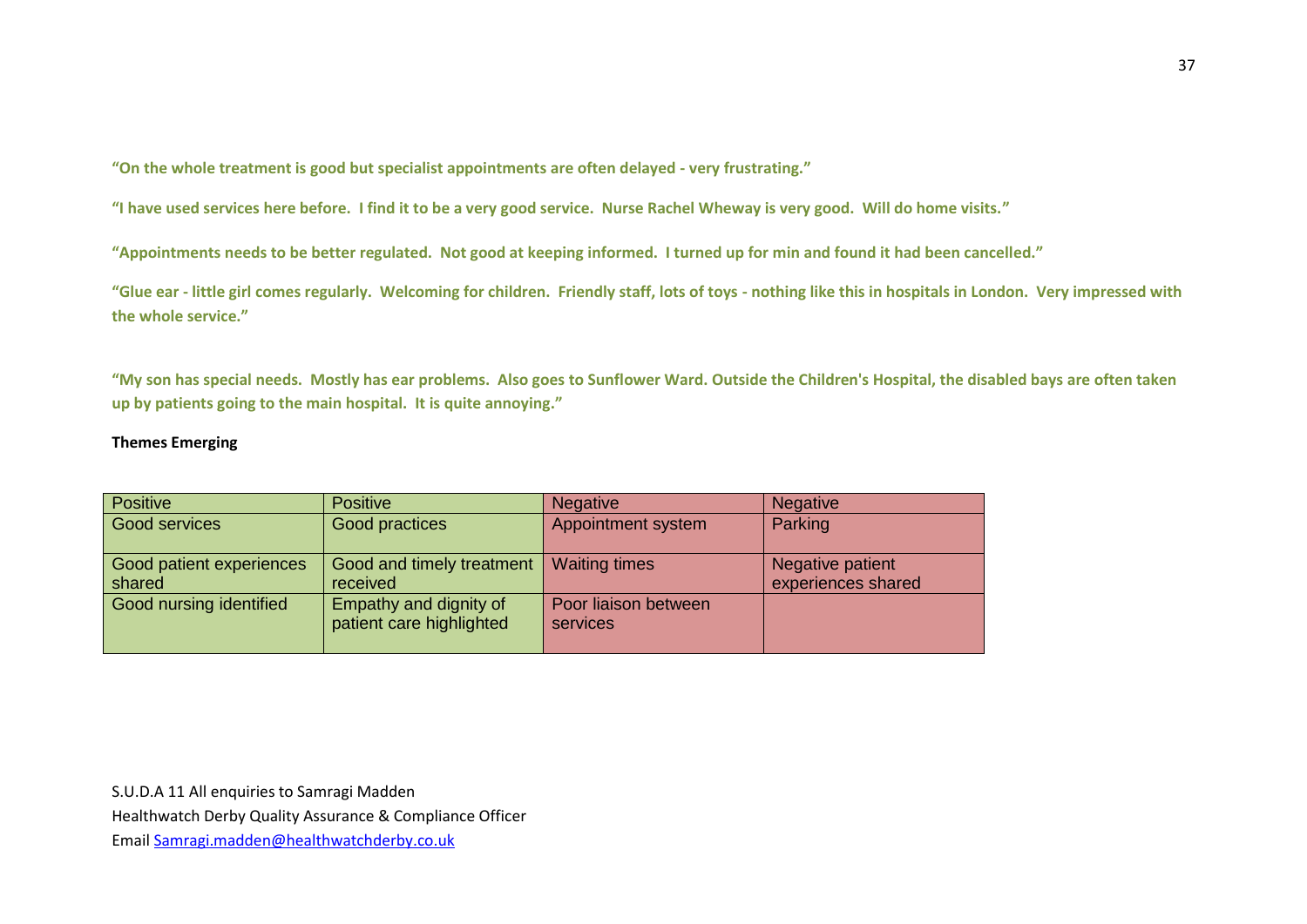### **11.12 12 Hours in A&E Introduction**

## *(Section 11.12 has also been produced as a stand alone piece of work with the title: Healthwatch Derby Service User Data Analysis S.U.D.A Report 10, 12 Hours in A&E – RDH)*

As part of our continued commitment to monitor and feedback on health and social care services in the city of Derby, Healthwatch Derby organised a partnership listening event 'Your Royal' to examine patient feedback at greater depth. The aim of the event was to consult service users and to open up the hospital's many services to patients – to get a greater understanding and appreciation of patient concerns, as well as a chance for the hospital to present its patient focused priorities, to demonstrate its commitment to ensure independent feedback is taken seriously, and to take forward meaningful feedback and practical recommendations which shapes future service delivery.

Following a programme of consultation events which were spread out to reach maximum numbers of patients – offline, online, one to one, marketplace, and in dedicated workshops – one part of the event was to look a particular service provided by the hospital at greater depth. Our feedback for 2013 showed that patients had identified A&E as a service area frequented regularly. With the consent of the hospital this report was commissioned to be a part of the overall consultation, as well as a stand alone piece of work into the provision of emergency care.

# **12 Hours in A&E - Methodology**

A 12 hour observational shift was undertaken at Royal Derby's Accident & Emergency department – the shift started from 9am and ended at 9pm on the **28th of March 2014**. The date was agreed by mutual consent between the organisations. To keep continuity of focus, a single officer from Healthwatch Derby completed this observational shift. This report is not to be confused with previous Healthwatch Derby Enter & Views done into parts of A&E, in conjunction with the hospital's PLACE visits. The E&Vs done previously focus on more than one ward at the Royal, where parts of A&E were observed on the day. This report is focused solely on A&E for a 12 hour duration, and can be seen as a prototype Enter & View into a busy and dynamic service area that is heavily accessed by the city and the shire, as well as neighbouring areas due to its super hospital status and advanced capacity to treat a number of conditions. It is to be noted that the observer on the shift is not clinically trained. Healthwatch Derby continues to provide the layperson's observation and insight into health and social care services. This report was sent to the Trust in draft form for their comments and response prior to publication. To the best of our knowledge all the case data recorded in this report is accurate as observed on the day.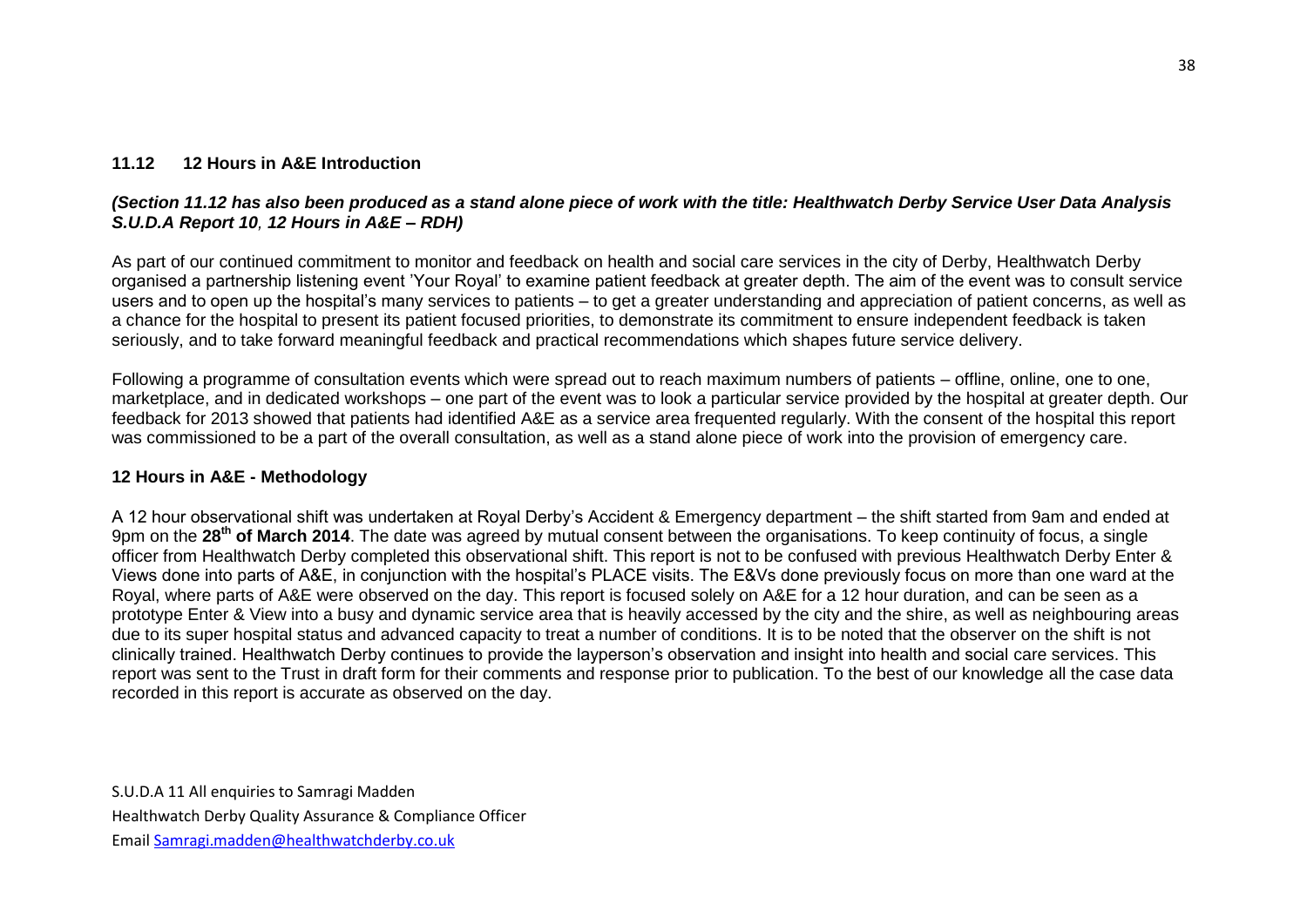### **12 Hours in A&E - Patient Confidentiality**

Healthwatch Derby has not included any personal or sensitive data as part of this report to maintain complete privacy and confidentiality of observations. Healthwatch Derby continues to work following a strict Data Protection protocol, where we prioritise the safeguarding of patient information and only disclose information on a strategic and overview basis. On the day of the observational shift, no personal or sensitive patient data was recorded by Healthwatch Derby, our focus remained service delivery and overall patient experience. In forwarding this report and its findings, Healthwatch Derby continues to uphold and abide by the Data Sharing Protocol which is in place between the Royal Derby Hospital and Healthwatch Derby.

#### **12 Hours in A&E - Areas Observed**

The 9am to 9pm shift covered the following areas:

A&E Walk in Reception (an areas where the public can walk in with any serious ailment requiring emergency treatment) Pitstop (mostly an area for EMAS crew to bring in serious patients) Minors (for minor injury and illness) Majors (for serious concerns and observation) Resus (for the most serious patients requiring emergency treatment and observation) Children's A&E Reception only (we did not venture into the Children's A&E on the day, but were able to observe patients brought in for admission)

The shift was structured in an organic way following patient footfall on the day, rather than restricting observational slots for specific areas. It was not possible to follow every patient through their journey from admission to discharge, but the study focused on getting a good feel for patient experience, and where practically possible patient updates were sought and recorded. Thirty five patients admitted or at various stages of treatment were observed as part of this report in the 12 hour shift.

### **12 Hours in A&E - Royal Derby Hospital A&E General Information**

The information in this section has been taken from the Royal Derby Hospital's public facing website, dated April 2014.

"The emergency department provides a 24 hour emergency service to a population in excess of 600,000 within Southern Derbyshire. We treat

S.U.D.A 11 All enquiries to Samragi Madden

Healthwatch Derby Quality Assurance & Compliance Officer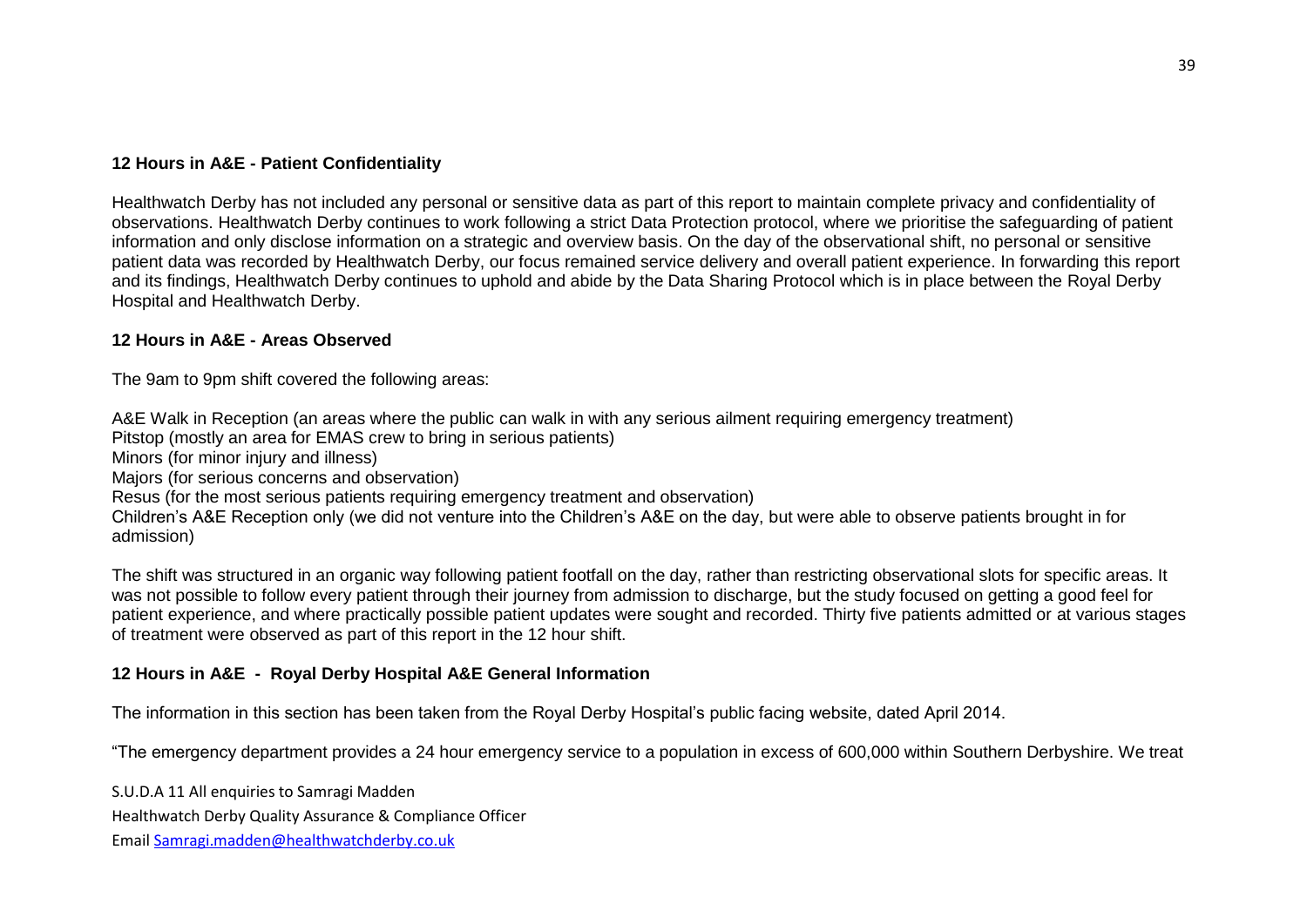around 350 new patients per day. A six-bedded adult emergency observation / treatment ward is located within the adult department to facilitate overnight observation of head injury patients. There is a separate Children's emergency department which is located within the Adult emergency department. The Adult department comprises the following facilities:

- an advanced initial assessment area in majors (pit stop)
- 6 bedded resuscitation room
- **17 bay / roomed major area**
- 2 triage see and treat rooms
- minor area with a number of assessment and procedure cubicles, 1 eye / ENT room, 2 dressing rooms and a separate sub-waiting area.
- **•** plaster room
- **2** relative's room and a bereavement bay

# **The Children's department consists of:**

- **2** bedded resuscitation room
- 9 examination rooms
- **•** plaster room
- **F** relative's room"

# **12 Hours in A&E - Observations**

| Time of arrival | Condition                                                                                  | What happened next | Follow up                                      | <b>Notes</b>                                                                                                         |
|-----------------|--------------------------------------------------------------------------------------------|--------------------|------------------------------------------------|----------------------------------------------------------------------------------------------------------------------|
| $9:10am -$      | Patient brought                                                                            | ECG done           | Unable to observe                              | Call from EMAS re                                                                                                    |
| Resus           | into Resus $-$<br>fallen down,<br>possible heart<br>attack, patient in<br>a confused state | Bloods done        | further, patient stated<br>they wanted privacy | potential arrival, directed<br>straight to Resus, no<br>waiting time. Medical<br>students observing and<br>assisting |

S.U.D.A 11 All enquiries to Samragi Madden

Healthwatch Derby Quality Assurance & Compliance Officer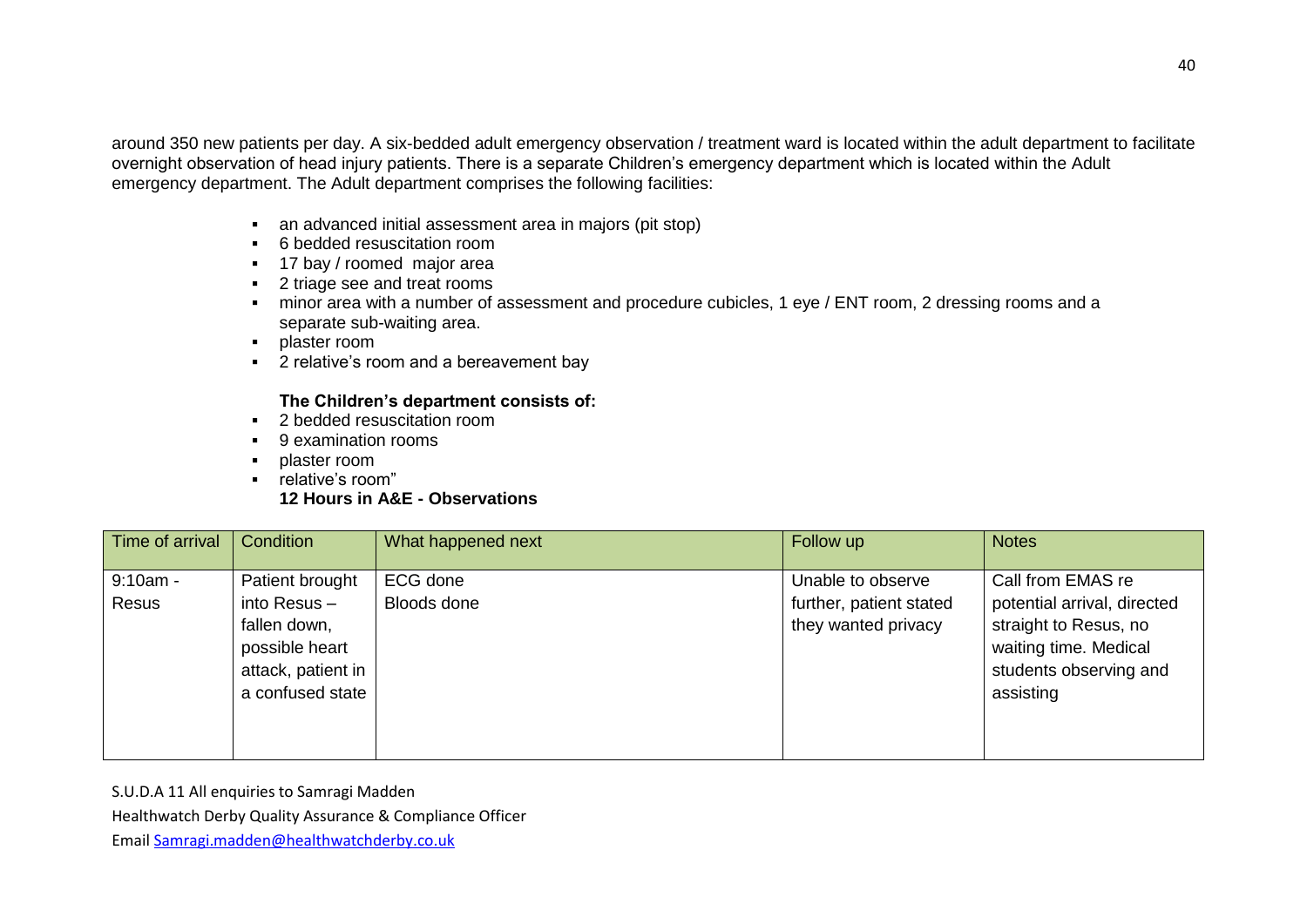| $9:50am -$<br>Pitstop<br>Patient 1 | Abdominal pain                          | <b>Bloods done</b><br>Fluids given<br>Taken to see Dr immediately | Taken to Majors 10am<br>11:05am waiting at<br>Majors<br>13:09pm - Treated and<br>discharged | Arrival at Pitstop,<br>undergone triage and<br>allocate appropriate<br>medical staff - no waiting<br>time |
|------------------------------------|-----------------------------------------|-------------------------------------------------------------------|---------------------------------------------------------------------------------------------|-----------------------------------------------------------------------------------------------------------|
| $9:50am -$<br>Pitstop<br>Patient 2 | Suspected<br>stroke                     | Assessed immediately, under observation<br>Taken to Majors        | 11:05am waiting for<br>Stroke Dr<br>13:09pm taken to<br>Stroke WARD 410                     |                                                                                                           |
| $9:50am -$<br>Pitstop<br>Patient 3 | Suspected<br><b>COPD</b><br>aggravation | Intravenous paracetamol administered                              | Taken to Majors<br>11:05am waiting at<br>Majors<br>13:09pm discharged                       |                                                                                                           |
| 9:50am -<br>Pitstop<br>Patient 4   | <b>Breathing</b><br>problems            | Assessment done in confidence, not observed                       | <b>Taken to Majors</b><br>11:05am waiting at<br>Majors<br>13:09pm discharged                |                                                                                                           |
| 10:10am -<br>Pitstop<br>Patient 5  | Taken unwell at<br>work                 | Under investigation                                               | 11:05am waiting at<br>Majors<br>13:09pm discharged                                          |                                                                                                           |

Healthwatch Derby Quality Assurance & Compliance Officer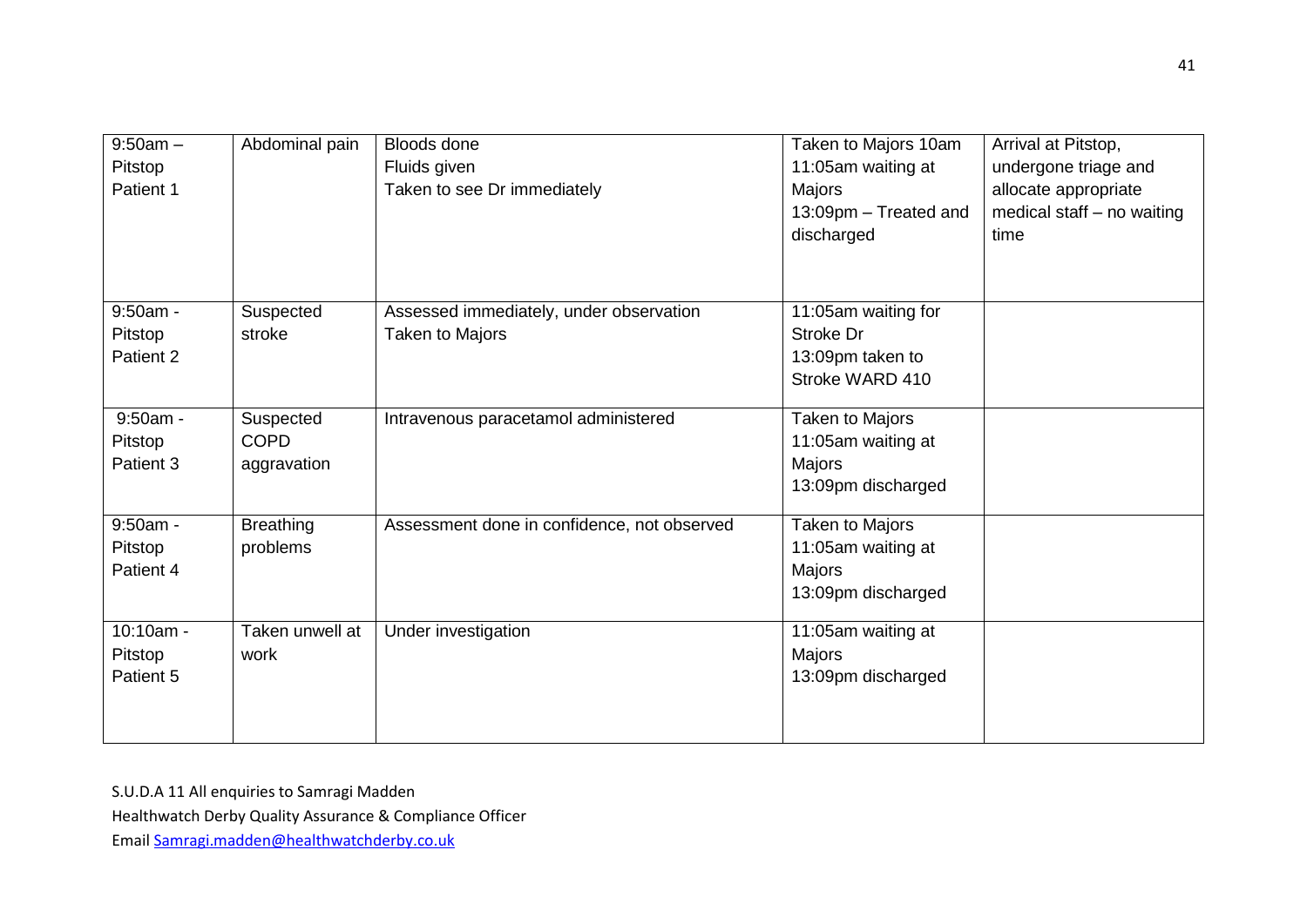| Time of arrival                     | Condition                                                     | What happened next                                         | Follow up                                          | <b>Notes</b>                                                                                                                                                                                                                                  |
|-------------------------------------|---------------------------------------------------------------|------------------------------------------------------------|----------------------------------------------------|-----------------------------------------------------------------------------------------------------------------------------------------------------------------------------------------------------------------------------------------------|
| $10:10am -$<br>Pitstop<br>Patient 6 | Collapsed at<br>work, arrived<br>with neck brace              | Awaiting assessment 5 minutes till staff free to<br>assist | 11:05am waiting at<br>Majors<br>13:09pm discharged | Waiting Time 5 mins                                                                                                                                                                                                                           |
| $10:10am -$<br>Pitstop<br>Patient 7 | Collapsed in a<br>public place                                | Taken to Majors - 11:05am waiting at Majors                | 13:09pm Treatment<br>ongoing at Majors             |                                                                                                                                                                                                                                               |
| $10:10am -$<br>Pitstop<br>Patient 8 | RTA at A52 - hit<br>from behind,<br>collided front as<br>well | Seen immediately and discharged                            | Discharged                                         | RTA generated other ED<br>admissions including one<br>into Children's A&E<br>ED staff (male nurse) very<br>good with distressed baby,<br>taking the baby in their<br>arms soothing it. Parents<br>visibly relieved. Again<br>seen immediately |

Healthwatch Derby Quality Assurance & Compliance Officer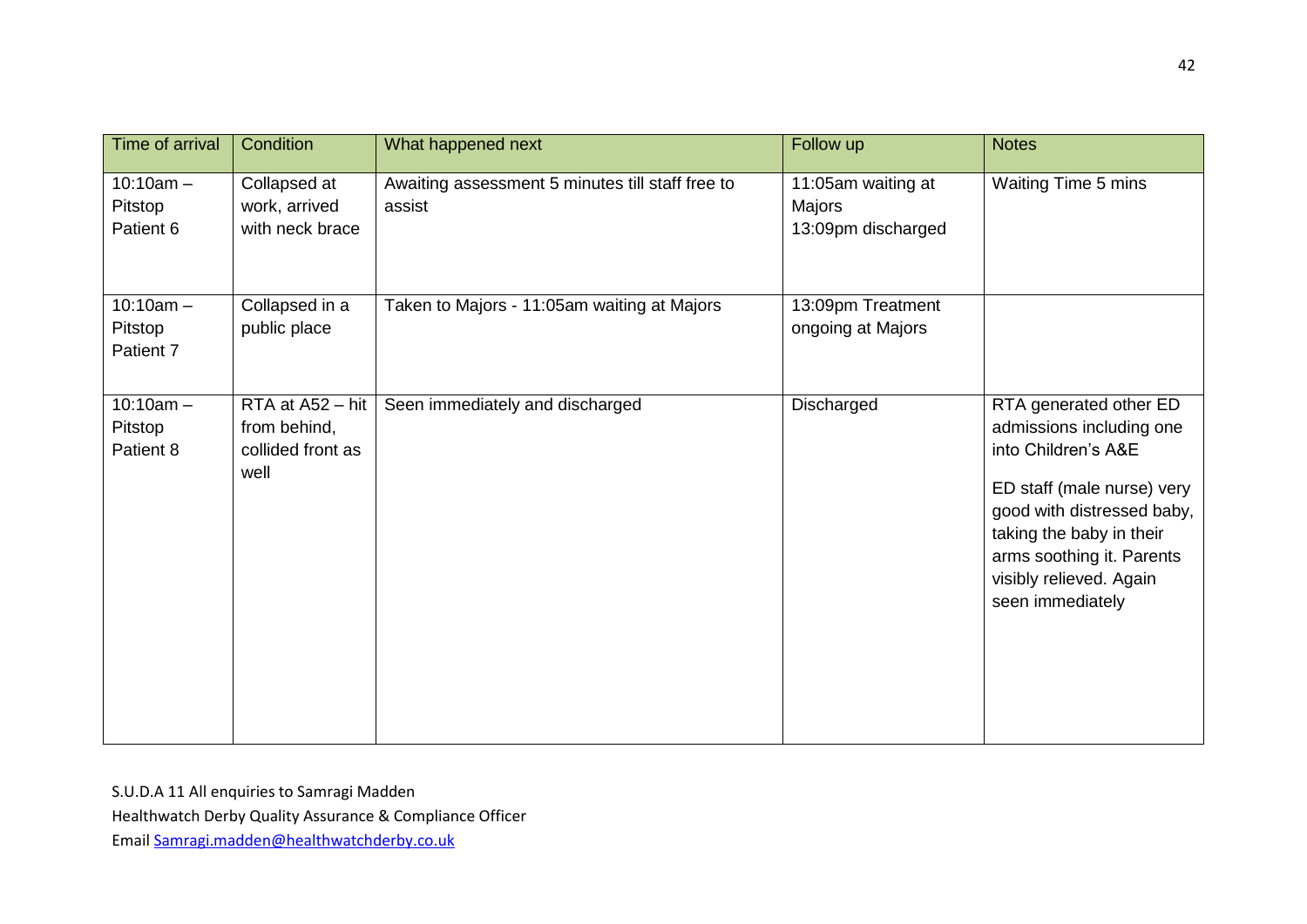| Time of arrival                    | Condition                                                                                           | What happened next                                        | Follow up                                                             | <b>Notes</b> |
|------------------------------------|-----------------------------------------------------------------------------------------------------|-----------------------------------------------------------|-----------------------------------------------------------------------|--------------|
| 11:05am -<br>Pitstop<br>Patient 9  | Patient<br>collapsed in city<br>centre, picked<br>up via CCTV,<br>patient does not<br>remember much | Seen immediately, moved to Majors                         | 13:09pm Moved to<br><b>Minors</b><br>15:00pm Moved to<br><b>MAU</b>   |              |
| 11:05am -<br>Pitstop<br>Patient 10 | Was seen at<br>MAU yesterday,<br>returned due to<br>dizziness and<br>headaches                      | ECG done<br>BP checked immediately                        | 13:09pm Moved to<br>Ambulatory Care,<br>awaiting further<br>treatment |              |
| 11:20am<br>Pitstop<br>Patient 11   | Unwell adult, no<br>clear indication<br>- extremely<br>distressed -<br>seizures                     | Seen immediately and taken thorough assessment<br>process | 13:09pm Moved to<br>Majors<br>14:30pm Moved to<br>Resus               |              |

Healthwatch Derby Quality Assurance & Compliance Officer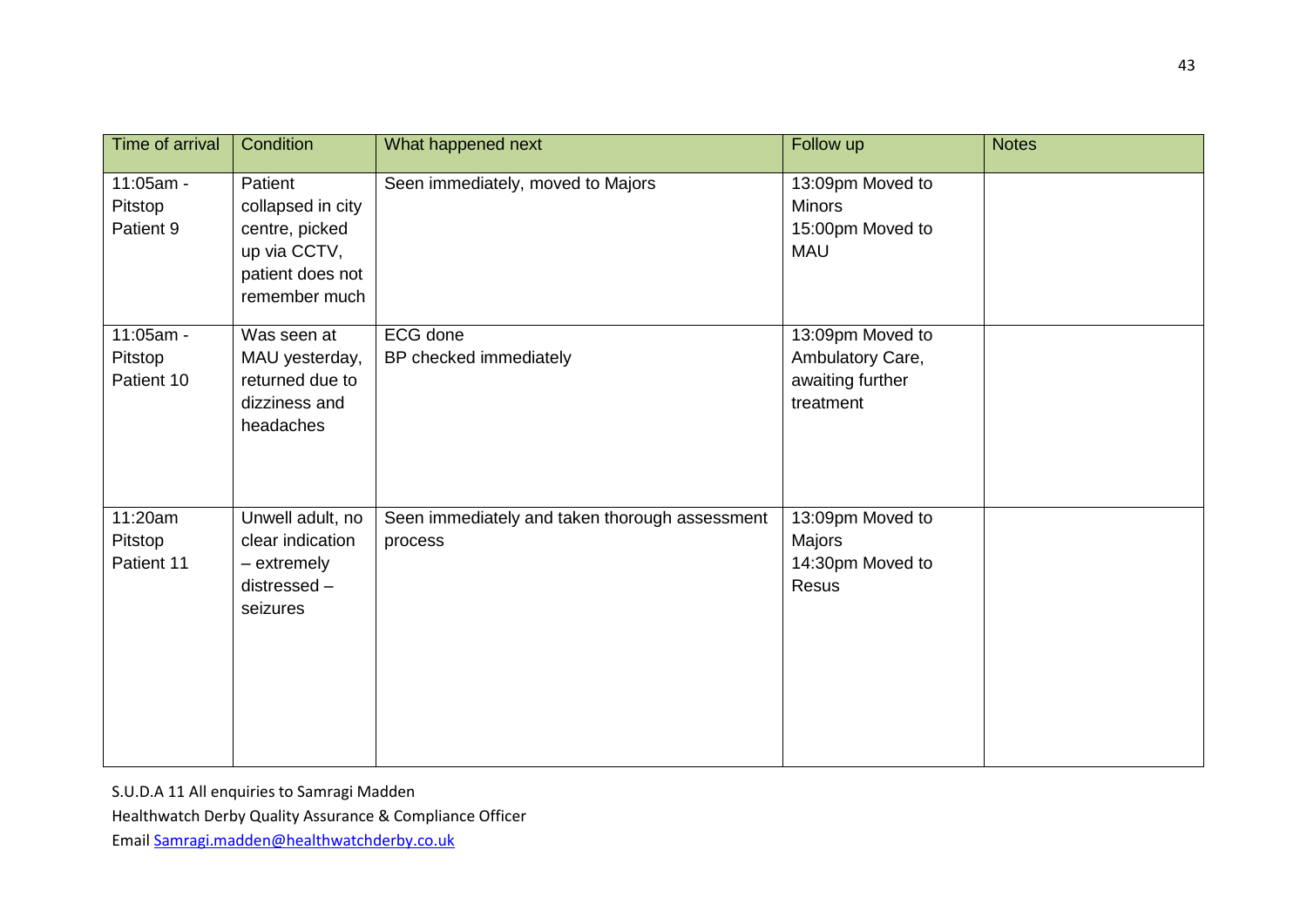| <b>Time of arrival</b>                                             | Condition                                                                              | What happened next                                                                                 | Follow up                                                                                                                                                  | <b>Notes</b>                                                                                                                                                                                                                                                                             |
|--------------------------------------------------------------------|----------------------------------------------------------------------------------------|----------------------------------------------------------------------------------------------------|------------------------------------------------------------------------------------------------------------------------------------------------------------|------------------------------------------------------------------------------------------------------------------------------------------------------------------------------------------------------------------------------------------------------------------------------------------|
| 11:30am<br>Children's<br>A&E<br>Reception                          | RTC child being<br>treated, also<br>others waiting to<br>be seen but<br>being assessed |                                                                                                    | 13:25pm Treatment<br>ongoing and others<br>admitted earlier were<br>discharged                                                                             |                                                                                                                                                                                                                                                                                          |
| $11:30am -$<br>Pitstop<br>Patient 12                               | Elderly adult<br>fainted                                                               | Seen immediately, BP checked                                                                       | 13:09pm Discharged                                                                                                                                         | Good supportive care for<br>distressed patient -<br>humour and gentle<br>conversation to set patient<br>at ease - patient relaxed<br>quickly                                                                                                                                             |
| $11:40am -$<br>Pitstop<br>Patient 13                               | Fell faint at<br>work, abdominal<br>pains                                              | Seen immediately, under assessment                                                                 | 13:09pm Moved to<br><b>Majors</b>                                                                                                                          |                                                                                                                                                                                                                                                                                          |
| 13:32pm -<br>Walk in A&E<br>Reception -<br>Streaming<br>Patient 14 | Adult with<br>broken arm and<br>shoulder - sent<br>from Ripley<br>Hospital             | Wheelchair immediately sourced for patient who<br>was in considerable pain fastracked to streaming | 5pm at Minors<br>Needs to go to MAU -<br>5:40pm patient has<br>finally agreed with<br>nursing staff and gone<br>to MAU - delay caused<br>by patient not ED | Patient not cooperating<br>with staff and refusing<br>treatment - clearly has<br>broken hand and shoulder<br>but wishes to go home<br>although is in no fit state.<br>Asked for cup of tea, was<br>given some to drink -<br>could not hold and spilled<br>$it$ – nurses negotiating with |

Healthwatch Derby Quality Assurance & Compliance Officer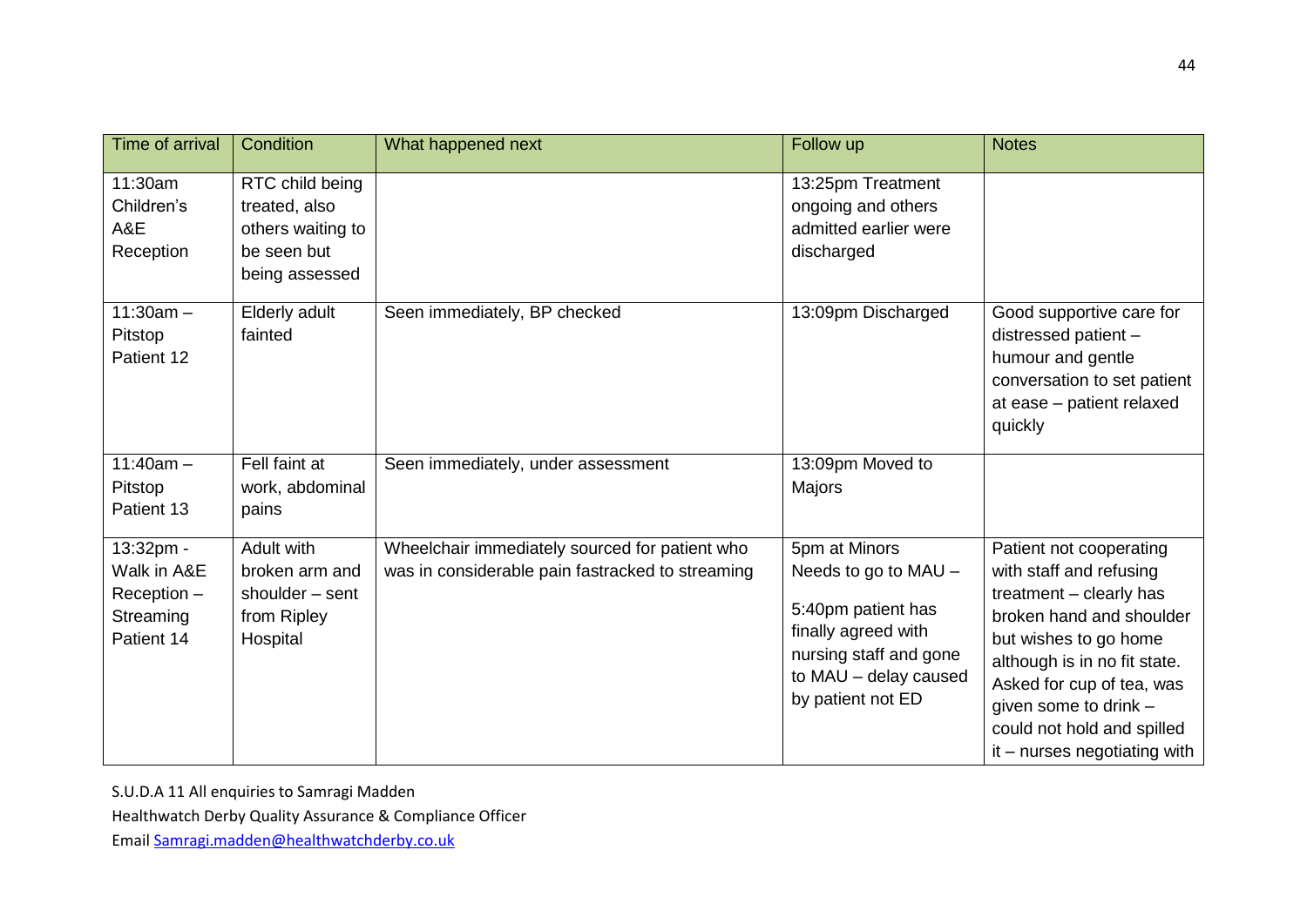|                                                                  |                                            |                                                              |           | patient to see if they will<br>be willing to see a doctor. |
|------------------------------------------------------------------|--------------------------------------------|--------------------------------------------------------------|-----------|------------------------------------------------------------|
| Time of arrival                                                  | Condition                                  | What happened next                                           | Follow up | <b>Notes</b>                                               |
| 13:32 - Walk<br>in A&E<br>Reception -<br>Streaming<br>Patient 15 | pain not severe                            | Waiting for assessment                                       |           |                                                            |
|                                                                  | 14:30pm - Majors - General Observations    |                                                              |           |                                                            |
|                                                                  |                                            | 10 patients in Majors, 6 in Minors, 3 in Resus, 2 in Pitstop |           |                                                            |
|                                                                  |                                            | Patients mostly waiting for blood tests and test results.    |           |                                                            |
|                                                                  |                                            |                                                              |           |                                                            |
|                                                                  |                                            |                                                              |           |                                                            |
|                                                                  |                                            |                                                              |           |                                                            |
|                                                                  |                                            |                                                              |           |                                                            |
|                                                                  |                                            |                                                              |           |                                                            |
|                                                                  |                                            |                                                              |           |                                                            |
|                                                                  |                                            |                                                              |           |                                                            |
|                                                                  | S.U.D.A 11 All enquiries to Samragi Madden | Healthwatch Derby Quality Assurance & Compliance Officer     |           |                                                            |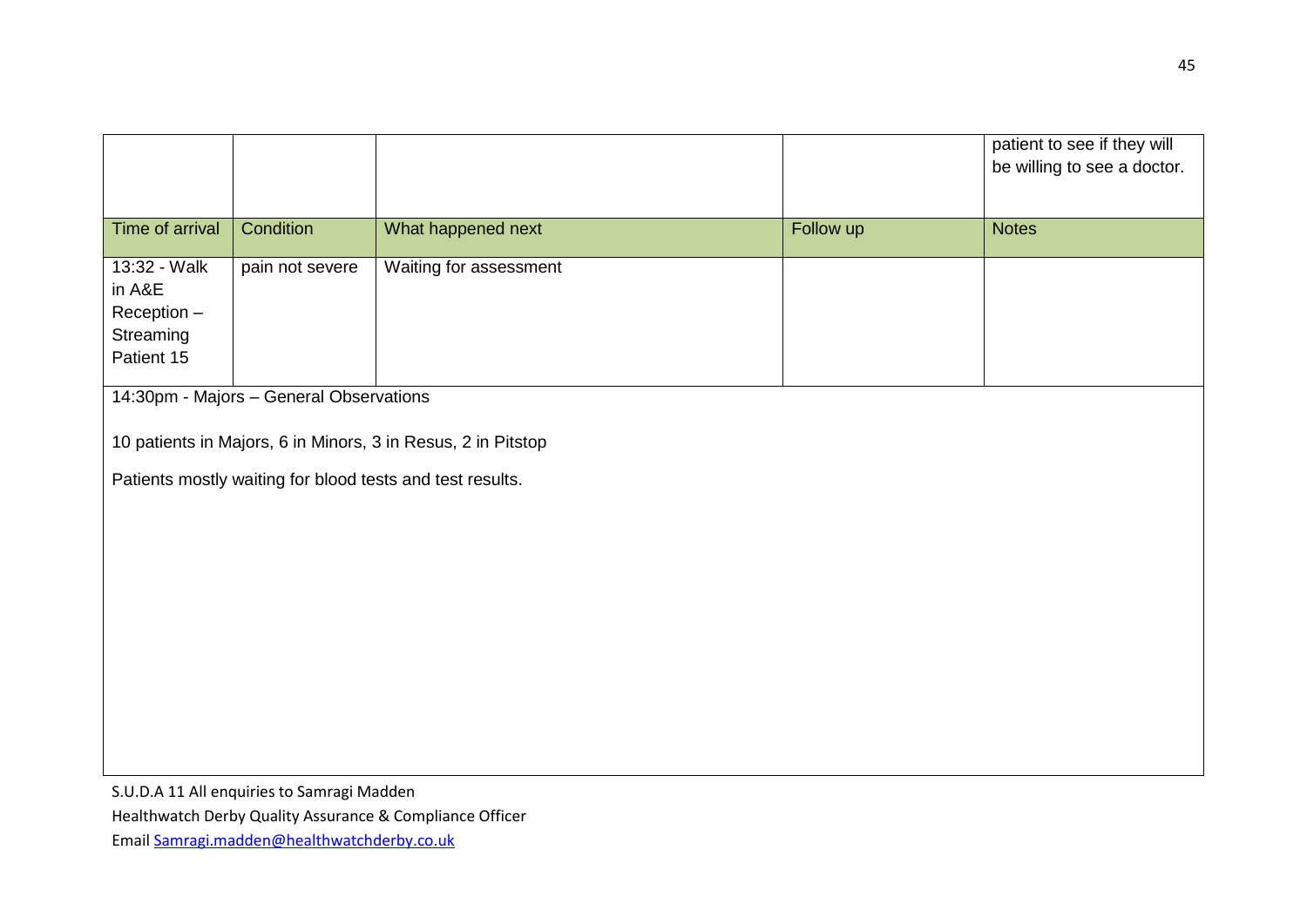| Time of arrival                        | Condition                                                                                                                  | What happened next                                                                                                                                                                                                                                                                                                                                                                             | Follow up | <b>Notes</b>                                                                                                                                           |
|----------------------------------------|----------------------------------------------------------------------------------------------------------------------------|------------------------------------------------------------------------------------------------------------------------------------------------------------------------------------------------------------------------------------------------------------------------------------------------------------------------------------------------------------------------------------------------|-----------|--------------------------------------------------------------------------------------------------------------------------------------------------------|
| 14:50pm -<br>Majors<br>Patient 16      | <b>Elderly female</b><br>with vertigo                                                                                      | Moved to Majors directly from Reception, under<br>assessment and observation                                                                                                                                                                                                                                                                                                                   |           |                                                                                                                                                        |
| $14:50$ pm $-$<br>Majors<br>Patient 17 | <b>Elderly patient</b><br>at Majors,<br>awaiting test<br>results -<br>extremely<br>agitated<br>attended to<br>immediately. | Patient wanted water - attended immediately by<br>ACP although all staff were attending to patients at<br>the time - senior AMP left another patient to attend<br>- patient was not left agitated at all on their own -<br>water given and reassured - within minutes again<br>severely distressed and wailing - again - attended<br>to again without a moment's delay or upset to<br>patient. |           | No prompts needed, no<br>waiting. No irritation on the<br>part of any staff member,<br>time taken to reassure<br>patient and make them<br>comfortable. |
| 14:50pm<br><b>Majors Patient</b><br>18 | Constipation<br>and prolapsed<br>bowel, urine<br>problems                                                                  | Catheder needed, seen at Majors immediately                                                                                                                                                                                                                                                                                                                                                    |           |                                                                                                                                                        |

Healthwatch Derby Quality Assurance & Compliance Officer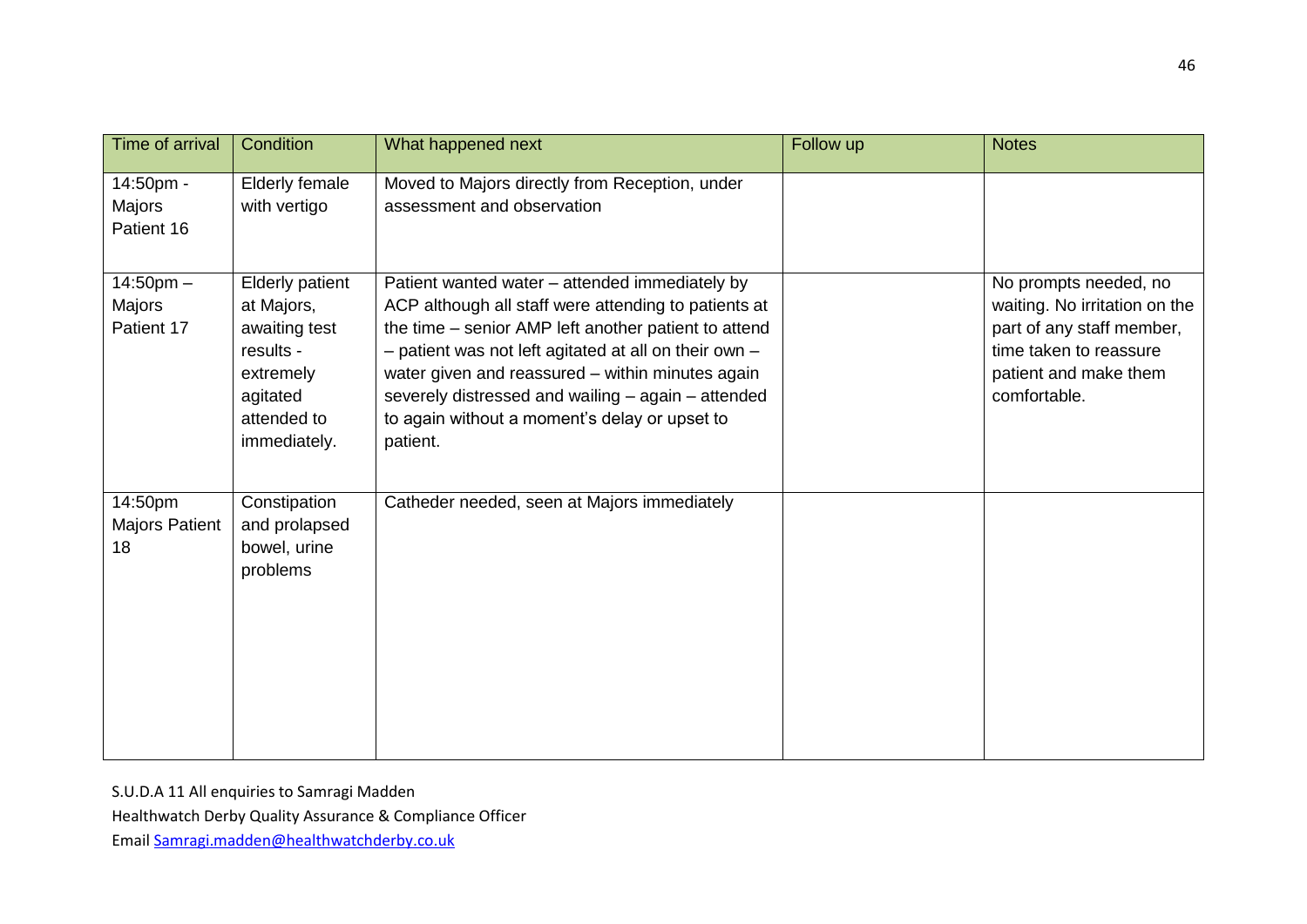14:50pm Majors update - Several patients waiting – General Observations

One patient awaiting space at MAU.

One patient awaiting social services referall via SATNAV Stands for satellite navigation team; a group of nurses specialised in getting patients to the best place of care including community hospitals and home with support. Patient is elderly and vulnerable – with no identified family to go to. RDH are following the SATNAV pathway – they will arrange for an occ therapist, physio, care of the elderly section to assess the patient. They may be sent to MAU, or kept overnight – but will not be discharged onto the streets without care.

Others awaiting blood test and mobility assessment.

One patient under observation following alcohol related collapse.

One patient has had a fall down the stairs and a car crash awaiting result.

Another patient complaining of chest pain, ECG done, now taken for X Ray.

Patient brought in with shingles and abdominal pain – tests clear – advised to see GP

3pm Majors – General observations Patient 19

Disoriented patient comes out of trolley (was being transported) – nurses quickly attend and calm them down, taking them back to where they needed to be. Not left unattended. After few minutes, patient again comes off trolley and starts wandering – nurse spoke to patient in a caring and sensitive way, gently reassuring – no hint of annoyance despite Majors being full to capacity and patients waiting.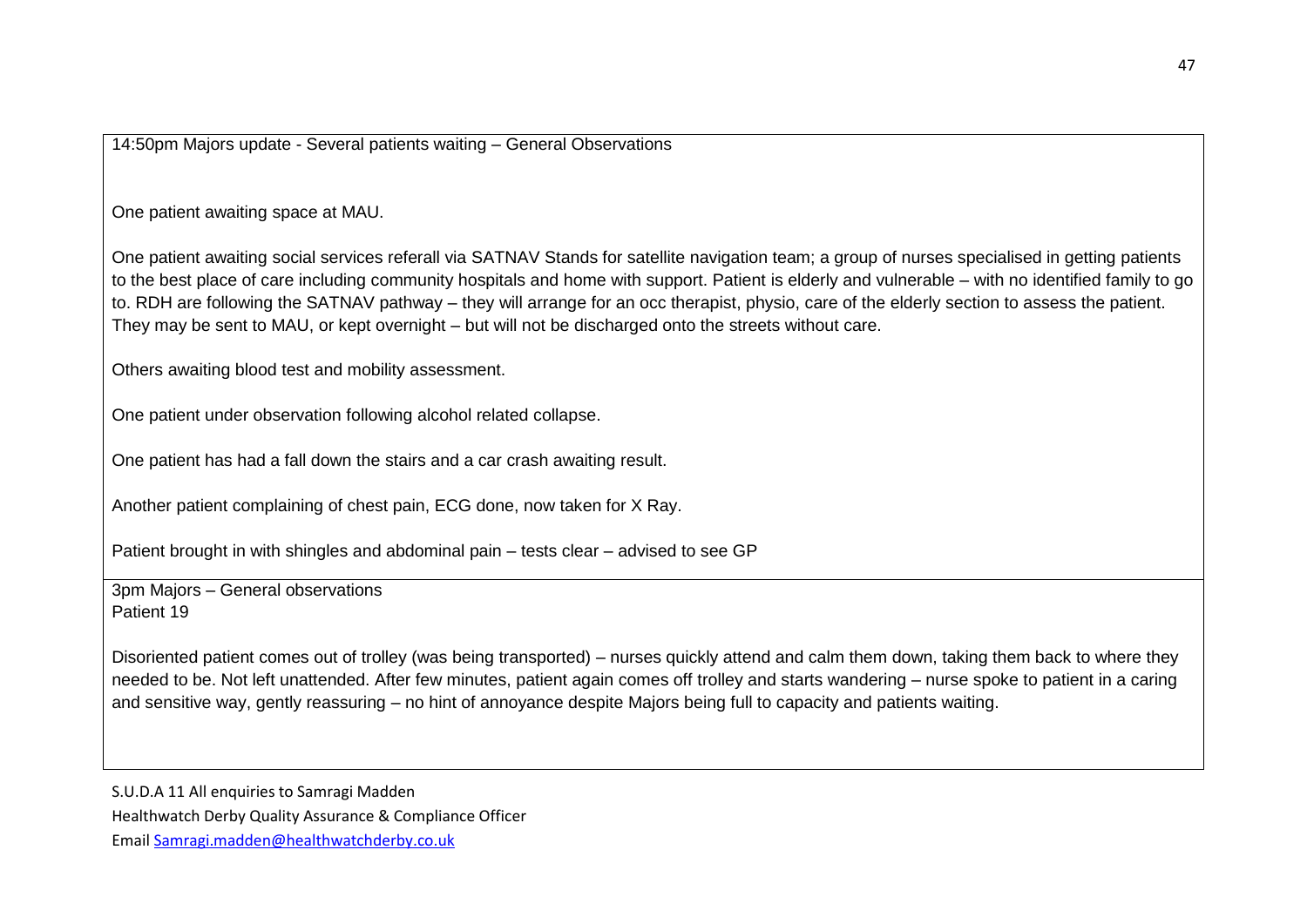| Time of arrival                         | Condition                                                                | What happened next                                                                                                                                                                             | Follow up                                 | <b>Notes</b>                     |
|-----------------------------------------|--------------------------------------------------------------------------|------------------------------------------------------------------------------------------------------------------------------------------------------------------------------------------------|-------------------------------------------|----------------------------------|
| $3:30$ pm -<br>Majors<br>Patient 20     | <b>Unknown</b>                                                           | Patient of Arabic origin with language problems -<br>complaining of difficulties but unable to speak<br>properly                                                                               | Bloods done to<br>eliminate possibilities |                                  |
| $3:40$ pm $-$<br>Majors<br>Patient 21   | Patient meant to<br>go to MAU, but<br>had low pulse                      | ECG done, stabilised - sent to MAU                                                                                                                                                             |                                           |                                  |
| capacity                                |                                                                          | 4:50pm Majors General Observations - considerably busier with ongoing treatment - none left unattended - almost all bays now full to                                                           |                                           |                                  |
| 5pm - Minors<br>Patient 22              | FOSH - Fallen<br>out with<br>stretched hand<br>$-$ waiting to be<br>seen | Awaiting assessment                                                                                                                                                                            |                                           |                                  |
| 5pm Minors<br>Patient 23                | Suspected<br>tonsillitis                                                 | Blood test done - awaiting results                                                                                                                                                             |                                           | 2 in treatment bays<br>7 waiting |
| 5:40pm -<br><b>Minors</b><br>Patient 24 | <b>Fractured Hand</b>                                                    | Arrived at 3:52 pm - triage done - has a fractured<br>hand and needs the hand clinic - painkillers given,<br>xray done - then seen by ENP 5:38pm - now<br>awaiting hand clinic for plastercast | Plastered and<br>discharged by 5:57pm     |                                  |

Healthwatch Derby Quality Assurance & Compliance Officer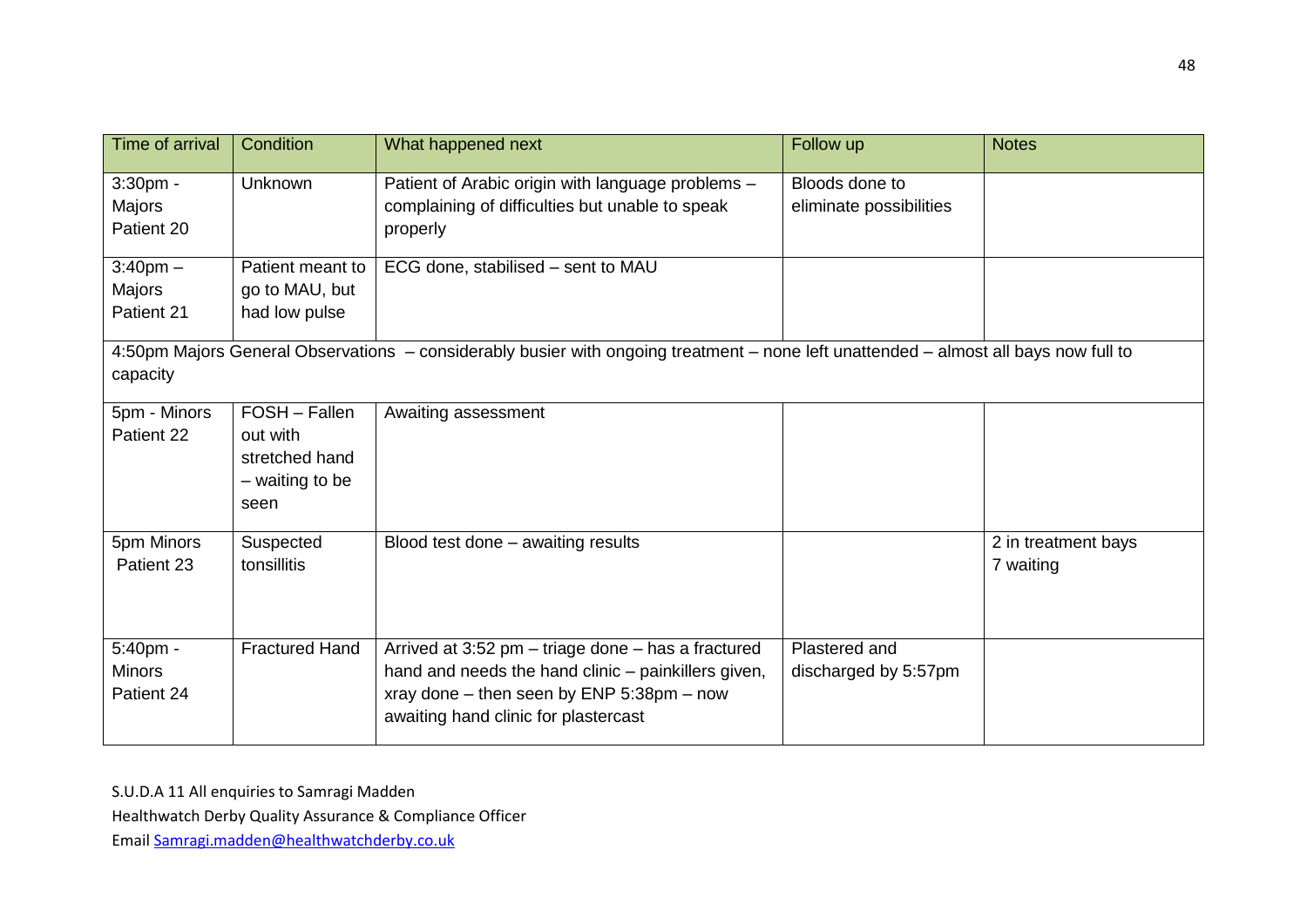| Time of arrival                      | Condition                                                      | What happened next                                                                                                                                                                                                                                                                                                                                                             | Follow up                                                                                                                                                         | <b>Notes</b>                                                                                                                                                    |
|--------------------------------------|----------------------------------------------------------------|--------------------------------------------------------------------------------------------------------------------------------------------------------------------------------------------------------------------------------------------------------------------------------------------------------------------------------------------------------------------------------|-------------------------------------------------------------------------------------------------------------------------------------------------------------------|-----------------------------------------------------------------------------------------------------------------------------------------------------------------|
| $5:50$ pm -<br>Resus<br>Patient 24   | Abdominal pain                                                 | Ongoing treatment - severe diahorrea, dehydration<br>and collapse.                                                                                                                                                                                                                                                                                                             | 7pm sent to MAU                                                                                                                                                   |                                                                                                                                                                 |
| 6PM - Resus<br>Patient 25            | Generally<br>unwell                                            | Ongoing treatment awaiting test results, under<br>observation, - high temp, may have broken hip                                                                                                                                                                                                                                                                                | 7pm going for xray,                                                                                                                                               | May go to MAU or<br>orthopaedics                                                                                                                                |
| $6:29$ pm $-$<br>Resus<br>Patient 26 | Heart block and<br>low pulse<br>possibily due to<br>medication | Patient in good spirits and able to talk – patient<br>dealt with empathetically. Patient has an interest in<br>medicine, fully aware of the implications of current<br>condition - quizzing doctors at Resus while they try<br>and do an assessment and treat symptoms. ECG<br>done<br>Oxygen given. Bloods done – all of the above done<br>by 6:55PM. Chest Xray done by 7pm. | 7pm Referred to<br>Cardiologist CCU, to be<br>kept in overnight -<br>family brought in<br>advised with great care<br>and sensitivity, patient<br>now a lot calmer | Patient 26 had an EMAS<br>pre-alert – patient with<br>heart block may be due to<br>medication. Patient arrived<br>6:29pm - from ambulance<br>straight to Resus. |

Healthwatch Derby Quality Assurance & Compliance Officer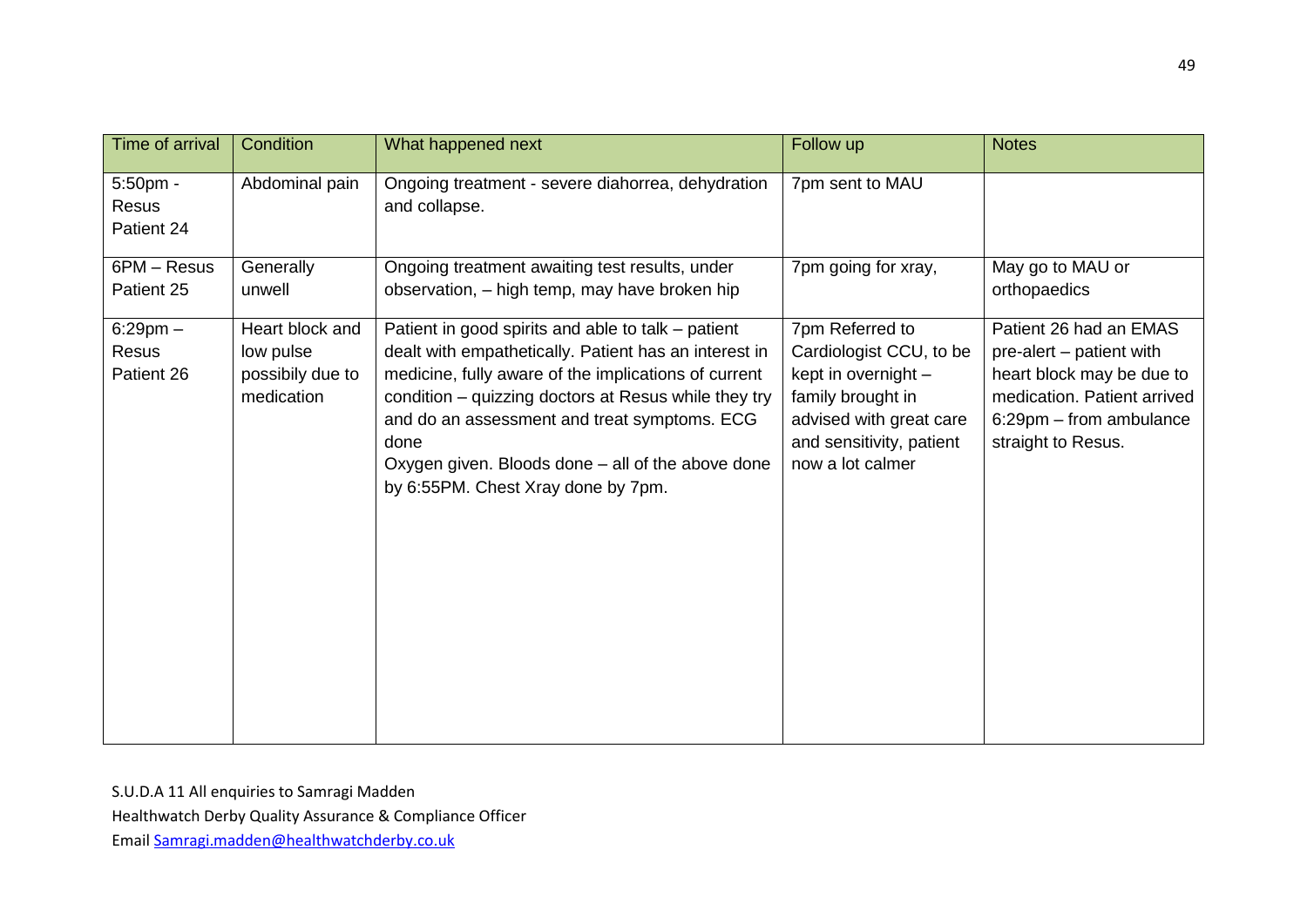| Time of arrival               | Condition                                                                                                                     | What happened next                                                                                                                                                                                                                                                                                                                             | Follow up                 | <b>Notes</b>                                                                                                      |
|-------------------------------|-------------------------------------------------------------------------------------------------------------------------------|------------------------------------------------------------------------------------------------------------------------------------------------------------------------------------------------------------------------------------------------------------------------------------------------------------------------------------------------|---------------------------|-------------------------------------------------------------------------------------------------------------------|
| 7pm Resus<br>Patient 27       | Heroin OD-<br>police in<br>attendance -<br>carried to DRI<br>by unknown<br>persons and left<br>there                          | Police handover of patient to A&E - patient now<br>considered to be in a 'safe place'. If patient tries to<br>flee or cause commotion, police will attend. Patient<br>started coughing uncontrollably and staff at Resus<br>were quick to attend. Patient left to recover and<br>stabilise - further treatment to begin once drugs<br>wear off | Patient to stay overnight | Patient was squatting -<br>states has been infected.<br>There may be further<br>criminal charges in this<br>case. |
| 7:45pm Resus<br>Patient 28    | Severe<br>respiratory<br>problems and<br>confused                                                                             | Nurses helped to gently disrobe and make patient<br>comfortable – took time and did not rush an<br>obviously agitated patient. Seen by Dr at 8pm<br>Fluids given. Bloods done                                                                                                                                                                  | Chest X Ray to be done    | Patient has multiple health<br>problems - low BP and<br>chest pains                                               |
| 8-9pm - Pitstop<br>Patient 29 | Patient with<br>alcohol<br>problems, in an<br>inebriated state<br>$-$ demanding<br>heated blankets,<br>hot drinks and<br>food | Patient had an aggressive manner and was using<br>foul language with words such as 'scumbag'<br>shouted at nurses, coming up to the reception desk<br>- nurses assertive and calm, dealt with patient<br>efficiently – two blankets given, and patient asked<br>to wait their turn to be seen.                                                 |                           |                                                                                                                   |

Healthwatch Derby Quality Assurance & Compliance Officer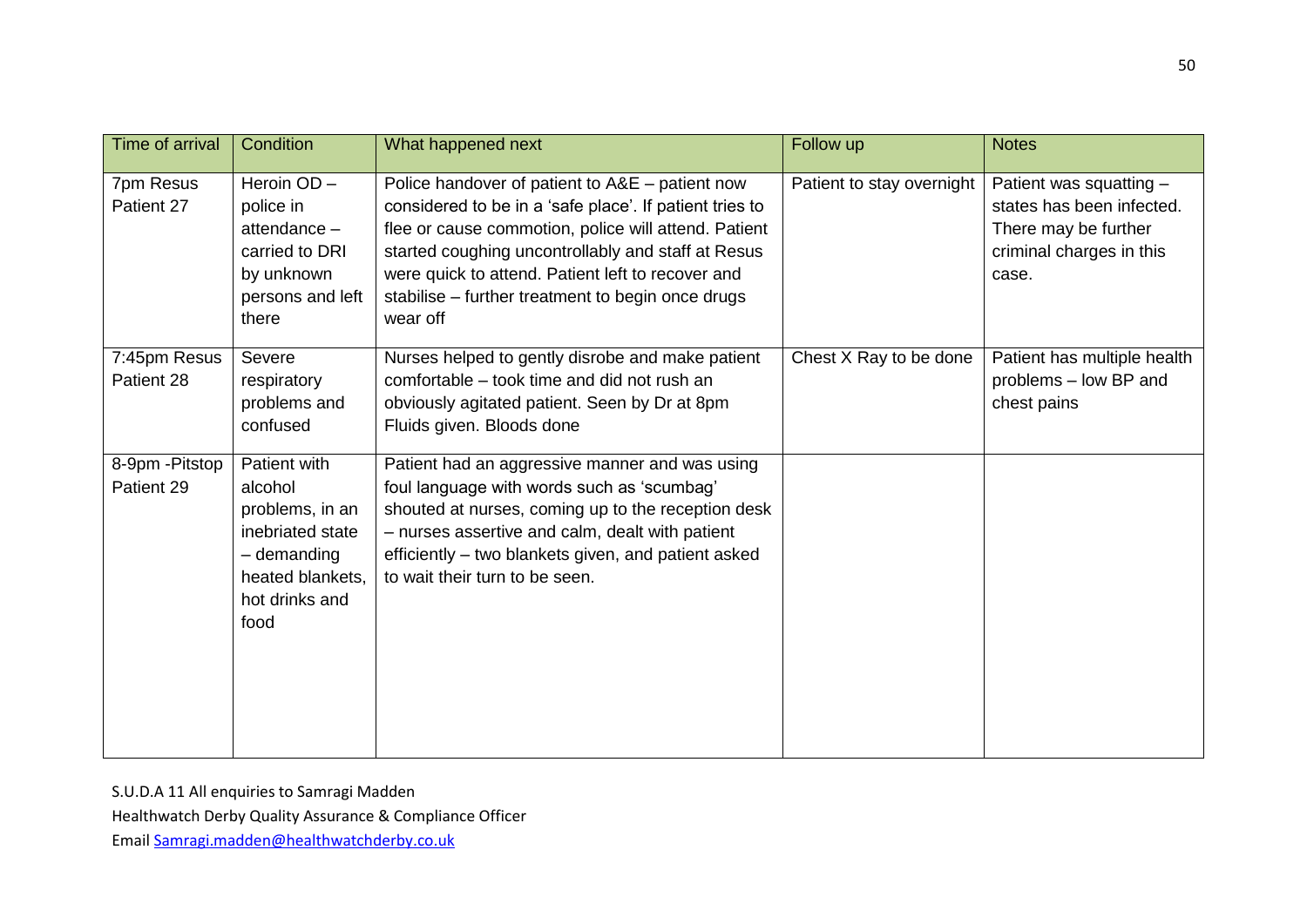| Time of arrival              | Condition                                                            | What happened next                                     | Follow up | <b>Notes</b>                                                   |
|------------------------------|----------------------------------------------------------------------|--------------------------------------------------------|-----------|----------------------------------------------------------------|
| 8-9pm- Pitstop<br>Patient 30 | Confused, nose<br>bleed possibly,<br>blood stained<br>clothes        | Assessed awaiting treatment                            |           |                                                                |
| 8-9pm- Pitstop<br>Patient 31 | Heart<br>irregularities,<br>feeling faint                            | Assessed and treated immediately, under<br>observation |           |                                                                |
| 8-9pm- Pitstop<br>Patient 32 | Patient in some<br>pain, has severe<br>autism and<br>unable to speak | Assessed and treated immediately, under<br>observation |           |                                                                |
| 8-9pm- Pitstop<br>Patient 33 | Backpain - not<br>$severe -$<br>demands to be<br>seen at A&E         | Assessed and waiting for further treatment             |           |                                                                |
| 8-9pm- Pitstop<br>Patient 34 | Unknown                                                              | taken to confidential assessment room                  |           | Patient with MH problems,<br>aggressive - 2 police<br>escorts. |

Healthwatch Derby Quality Assurance & Compliance Officer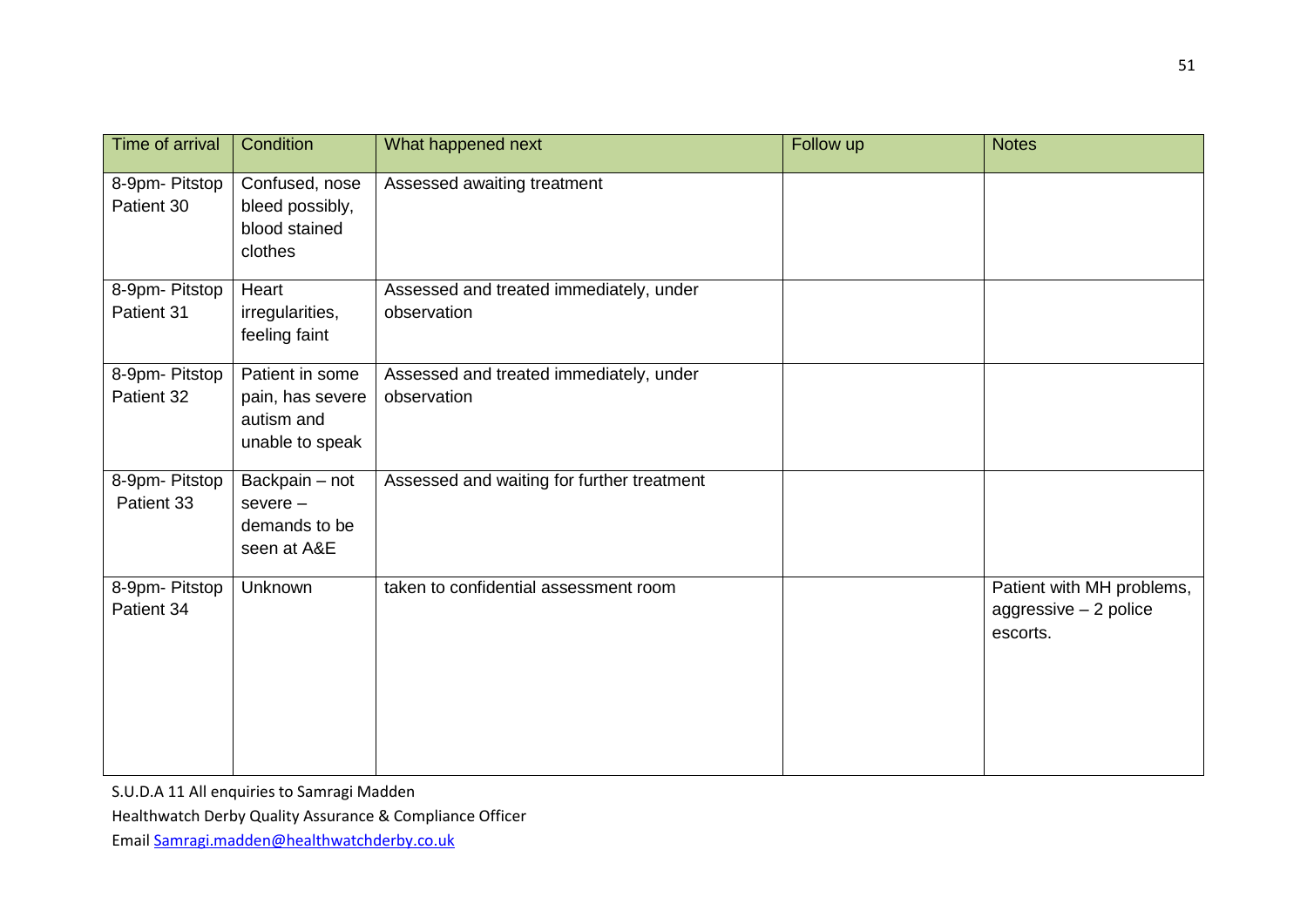| Time of arrival                                        | Condition                                                                                               | What happened next   | Follow up | <b>Notes</b> |
|--------------------------------------------------------|---------------------------------------------------------------------------------------------------------|----------------------|-----------|--------------|
| 8:55pm<br>Children's<br>A&E<br>Reception<br>Patient 35 | Children's A&E<br>admission -<br>small child with<br>roof child fallen<br>on head - seen<br>immediately | Undergoing treatment |           |              |

### **12 Hours in A&E - Staffing & Facilities**

A&E employs a complex team of medical practitioners and support staff. ED Nurse practitioners in Minors deal with small injuries, they wear a blue uniform and are known as ECPs – Emergency Clinical Practitioners. The more specialised medical practitioners who deal with a range of major and minor cases are known as Advanced Clinical Practitioners or ACPs and they wear a red uniform. A&E at the Royal has good facilities for mental health streaming which runs at a parallel with reception screening. Any suspected cases with mental health issues can be taken to a secure room away from a busy reception area.

Streaming in reception is run by trained nurses who fastract cases as evidenced in this report. A&E Majors has a decontamination room to control chemical spillage and infectious cases. The Royal has also pioneered infection control methods by using the 'Derby Door' to isolate sections of the hospital when needed.

There is a screen in Pitstop advising of EMAS imminent arrivals. Pitstop follows METHANE protocols for dealing with urgent calls in. METHANE is an assessment tool used by medical staff once a major incident has been declared to ascertain the facts.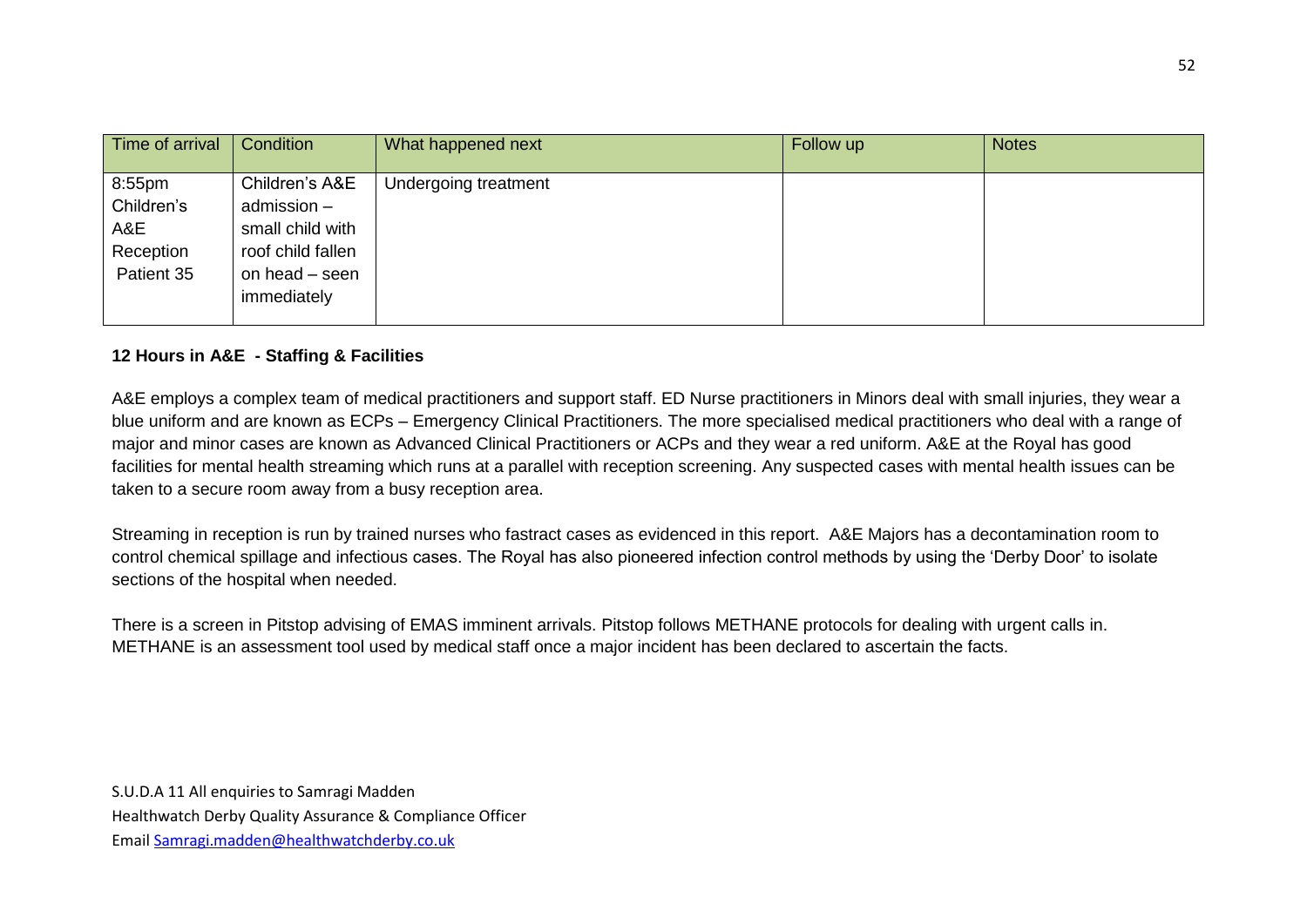#### METHANE stands for:

- M = Major Incident
- $F =$  Exact Location
- $T = True$  Of Incident
- $H = H$ azards
- $A =$  Access Issues
- N = Number Of Patients involved
- E = Emergency Services Present

There are doctors and stroke specialists who work in A&E with a stroke pathway assessment unit at A&E Majors. There is a commitment towards transparency, and a willingness to keep the public informed of how A&E is performing. There is a wall of pride which lists comments and compliments receive alongside a handy list of daily statistics for the public to see how many patients were seen at A&E the day before, how many admitted, how many in Resus, and how many were discharged. This report request a snapshot of these figures for the observational period, and linking in days:

| <b>Date</b>       | <b>Details</b>                 | Patients attended at A&E |
|-------------------|--------------------------------|--------------------------|
| $27th$ March 2014 | Day before observational shift | 341                      |
| $28th$ March 2014 | Observational shift 9am to 9pm | 375                      |
| $29th$ March 2014 | Day after observational shift  | 320                      |

Most treatment bays have either walled partitions or curtains for privacy, and the provision of dimmer lights for comfort. There is also a seated area for patients to wait in Majors (Bay 12), known as the area for 'ambulatory' patients. Care has been given to ensure patients are given privacy and dignity in difficult circumstances including circumstances where a patient does not survive. There is a dedicated bay (Bay 17) for

S.U.D.A 11 All enquiries to Samragi Madden

Healthwatch Derby Quality Assurance & Compliance Officer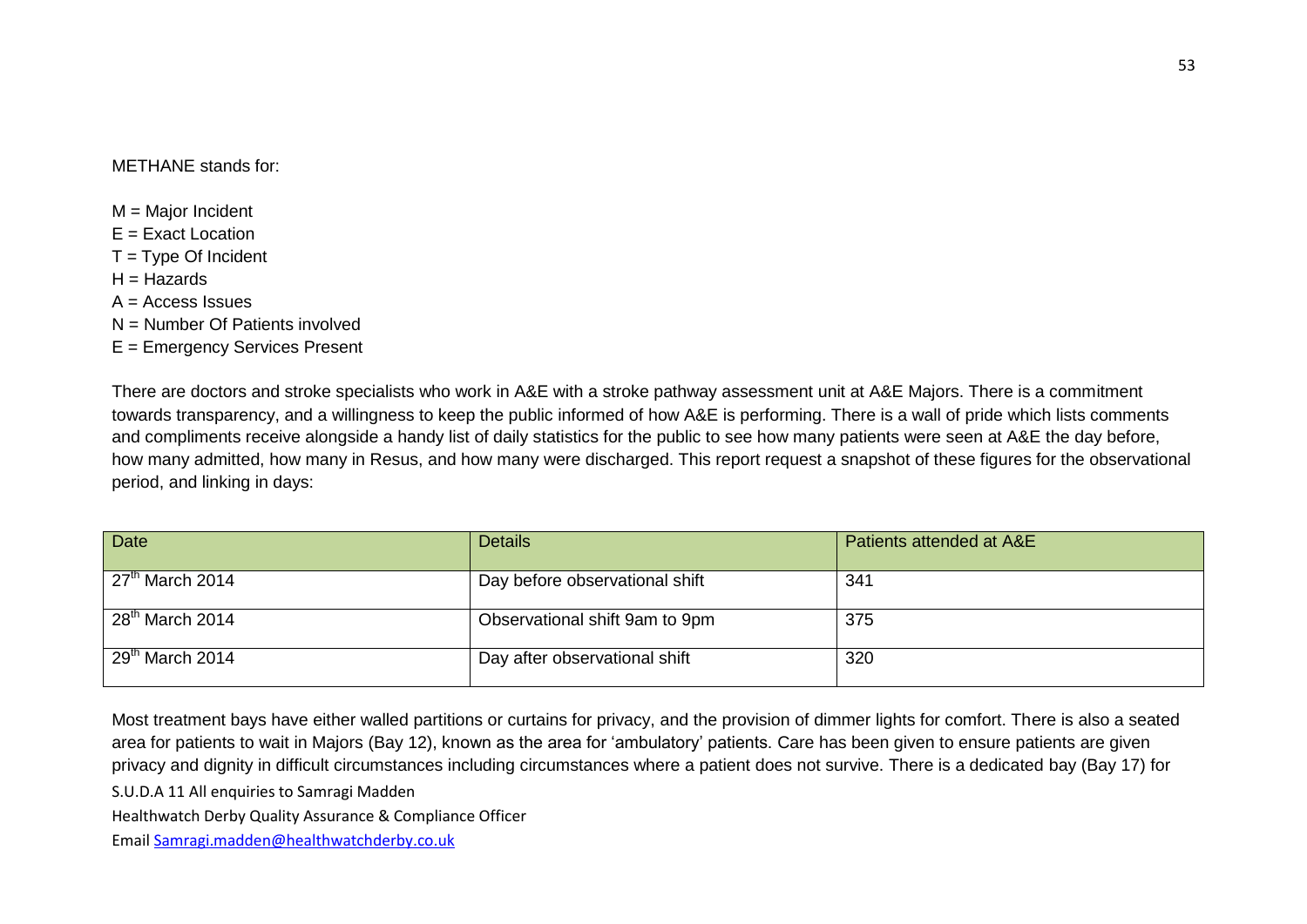such occasions. Each patient arriving at A&E is recorded on the database accessed by all staff members – this follows a handy traffic light system which tracks the 4 hour waiting time targets for A&E.

A&E Minors is predominantly run by EMPs, Most AMPs are at Majors or Resus. A&E as a whole is supported by a dedicated team of nurse practitioners, support staff, IT and reception staff, doctors, consultants, and also has students studying and assisting the care for patients. Staff are diverted where they are needed most. As a rule Children's A&E and adults do not have the same staff due to their specialised area of work – however in an emergency overload of incoming patients, this changes to accommodate and reflect patient need. Patient notes at A&E are automatically sent to the patient's GP for seamless follow up treatment post discharge.

#### **12 Hours in A&E - Analysis**

Thirty five cases were observed as part of the shift, either for the whole duration of their stay at A&E or progress mapped as the shift developed. Out of these cases observed, we are pleased to report, each patient was treated with great care and sensitivity. Due regard was given to patient's wishes and where possible adjustments were made to accommodate any specific needs. It is worth noting that out of the many cases that were admitted to A&E on the day, those observed as part of the report did not fail any waiting time targets. This needs to be taken on balance with the fact that many more patients were admitted who were not observed, and the hospital has a continuing commitment to ensure there are no unnecessary delays in A&E. It was observed that any delay were caused due to the following reasons:

1. Patient is unable to provide information about what is causing them distress – either due to language problems, or due to being in a state of extreme pain. Staff are only able to treat the symptoms they can see, and therefore rely on a number of tests to eliminate risks and conditions.

2. Various tests are done to ensure nothing serious has been missed out – tests such as ECG, Blood tests, X Rays, and other tests are done as needed. Once the test has been done, the results need time to be processed. It would be unfair to hold A&E responsible for the delay of test results, as treatment and assessment at point of access has been carried out.

3. On occasion as the list of observations show, patient behaviour can hinder treatment. Patients can refuse treatment although they are in significant danger and are not fit for discharge. This can result in bed blocking, and a domino effect on patients waiting times.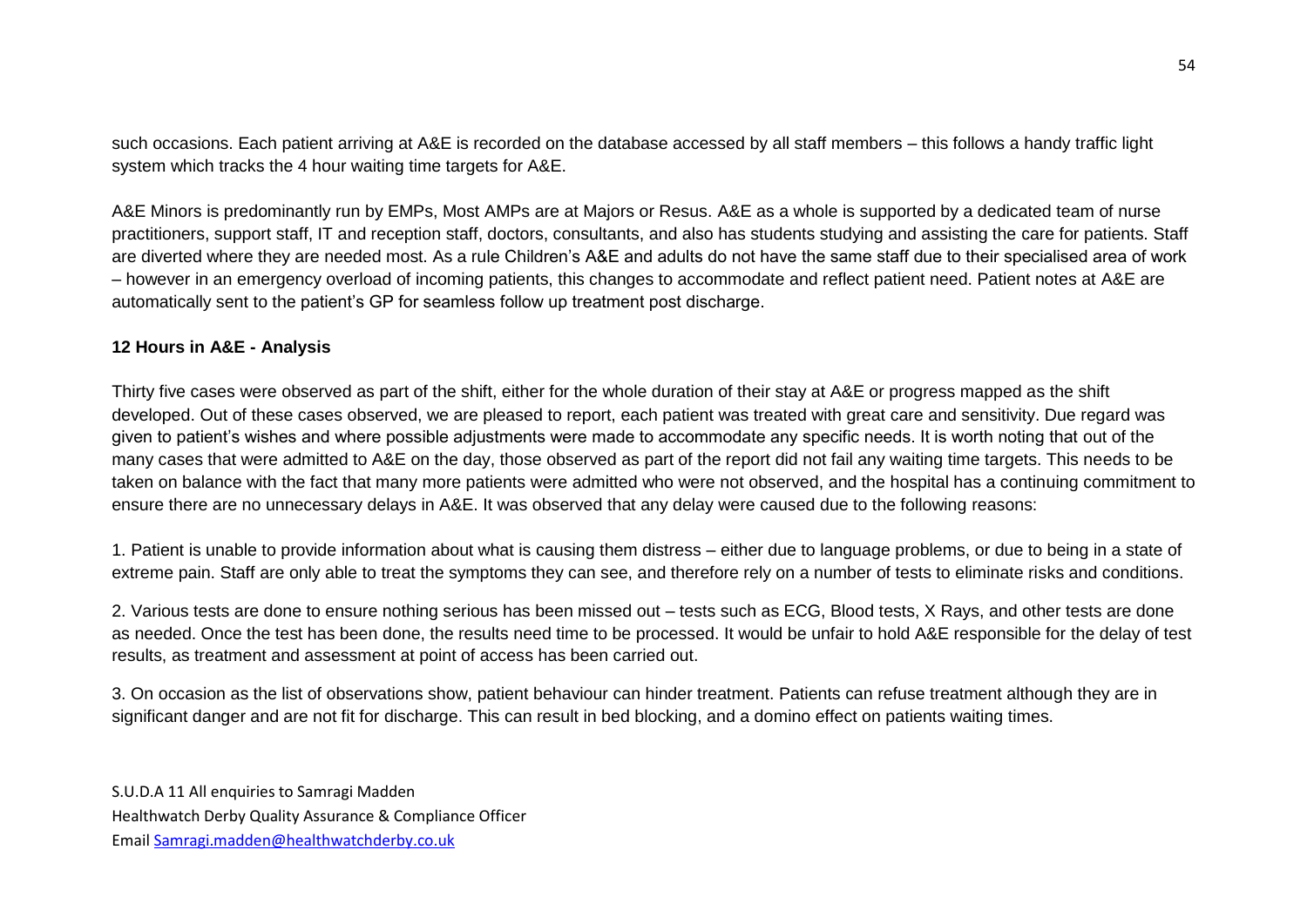4. Patient is not stable enough for further treatment, or drugs have been administered and patient is currently under observation but not ready to be discharged.

Although working in a high pressure environment staff at the Royal's A&E are equal to the challenge, and all staff observed were courteous, effective, empathetic, knowledgeable with a positive attitude towards providing the best possible care. The strength in the Royal's A&E lies in a solid staff structure which is evident as common sense and 'out of the box' methods are utilised both to calm and reassure patients, as well as maintaining official targets and providing an excellent service. There were no negative observations of wilful neglect, malpractice, lack of dignity or care, lack of empathetic support, or any untoward dealings for patients or their worried families. Staff managed to reassure and provide as much information as possible to patients, and where there were likely delays, it was observed that staff were keeping families and patients regularly updated and informed.

#### **12 Hours in A&E - Patient & Staff Feedback**

To ensure no patients or families felt unduly harassed, the Healthwatch observer did not ask any questions of any patients – other than asking for their consent to observe their treatment. Patient feedback has been included as part of this report, but this is feedback which has been given to Healthwatch Derby as part of its routine outreach at the Royal Derby Hospital, as well as feedback about the hospital collected on a one to one basis at various community bases.

Outreach feedback prior to this report fed into Healthwatch Derby's 2014 Quarter Three Trend Analysis SUDA report- where for A&E in particular, waiting times were seen to be a negative overall experience for patients. This report has highlighted how waiting times can accrue and build up, and hopefully provided insight into the reasons for delay. Another negative observation was that of staff attitude. We are happy to report the twelve hour observational shift did not reveal any instances of negative staff attitude. However, as mentioned earlier in the report there were 375 patients seen on the day of the observational shift, out of these we observed 35, **all** of which highlighted positive and empathetic staff attitude and care. Furthermore the SUDA report for Quarter Three also makes positive observations into overall care received as well as waiting times into A&E. This is supported by this report which clearly highlights positive care instances, and quite a few patients who were able to complete their treatment and were discharged without any delays.

We also received some feedback from various A&E staff on the day, which are as follows. There is a need for more ECG machines to ease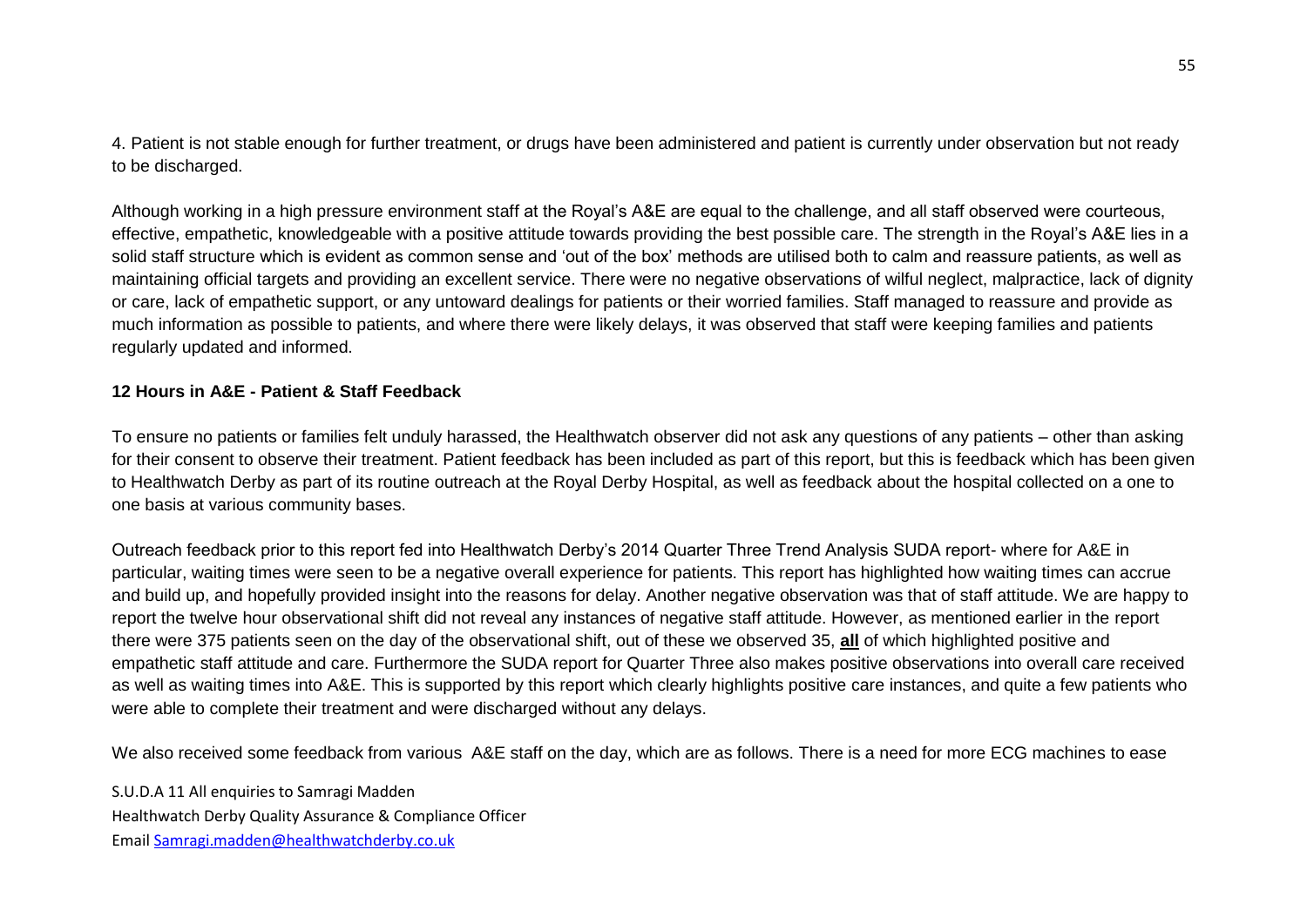waiting times. The mortality bay 17 should have an external door for patients/remains and families to exit the facility without having to go through the treatment area. Currently all bays need to be shielded if a patient's remains is transported. Staff also felt a great emphasis is given to the Friends and Family test, and not much else is done to receive independent feedback. Adolescent care has also been highlighted by a staff member who felt there isn't enough emphasis for such cases as they fall in between Children's and Adults – and sometimes have undetected mental health issues which are a cause for concern.

### **12 Hours in A&E - Recommendations & Conclusion**

1. We observed one faulty equipment that needed repair, but this was not clinical equipment rather an administrative tool. The test drop machine in the Minors area is not functioning properly. The test vials fall out of the cupboard and onto the floor. This could be repaired without much disruption.

2. Staff feedback especially with regards to the availability of critical equipment such as ECG machines should be taken forward as it will help alleviate waiting time backlogs. Mortality Bay with an external exit facility will also be a positive for overall patient experience.

3. Independent feedback should be sought into the service performance of A&E – Healthwatch Derby recommends completing the observational cycle with a further 12 hour 9pm to 9am shift to give a 24 hours snapshot of services.

4. Specialised care pathways for mental health and adolescent cases could be explored as training opportunities for staff

5. A&E stats on how the service performed the day before should be more prominently visible in all waiting areas as it is a positive reminder of excellent care.

6. Efforts to re-educate the public on accessing A&E services needs to continue with emphasis on how A&E waiting may be perceived, and the reality of what happens and why treatment may be delayed.

S.U.D.A 11 All enquiries to Samragi Madden In conclusion the report hopes the insight shared into the cause of delays at A&E will go towards the re-education of the general public in accessing services. Although the Royal Derby Hospital provides a good service, it can do more to engage with patients and to spread information about alternatives to A&E, so that only those with the most urgent need are admitted, with all other patients receiving appropriate care through alternative care pathways. The report shows there is still a great need to ensure only the most critical cases are seen at A&E. The

Healthwatch Derby Quality Assurance & Compliance Officer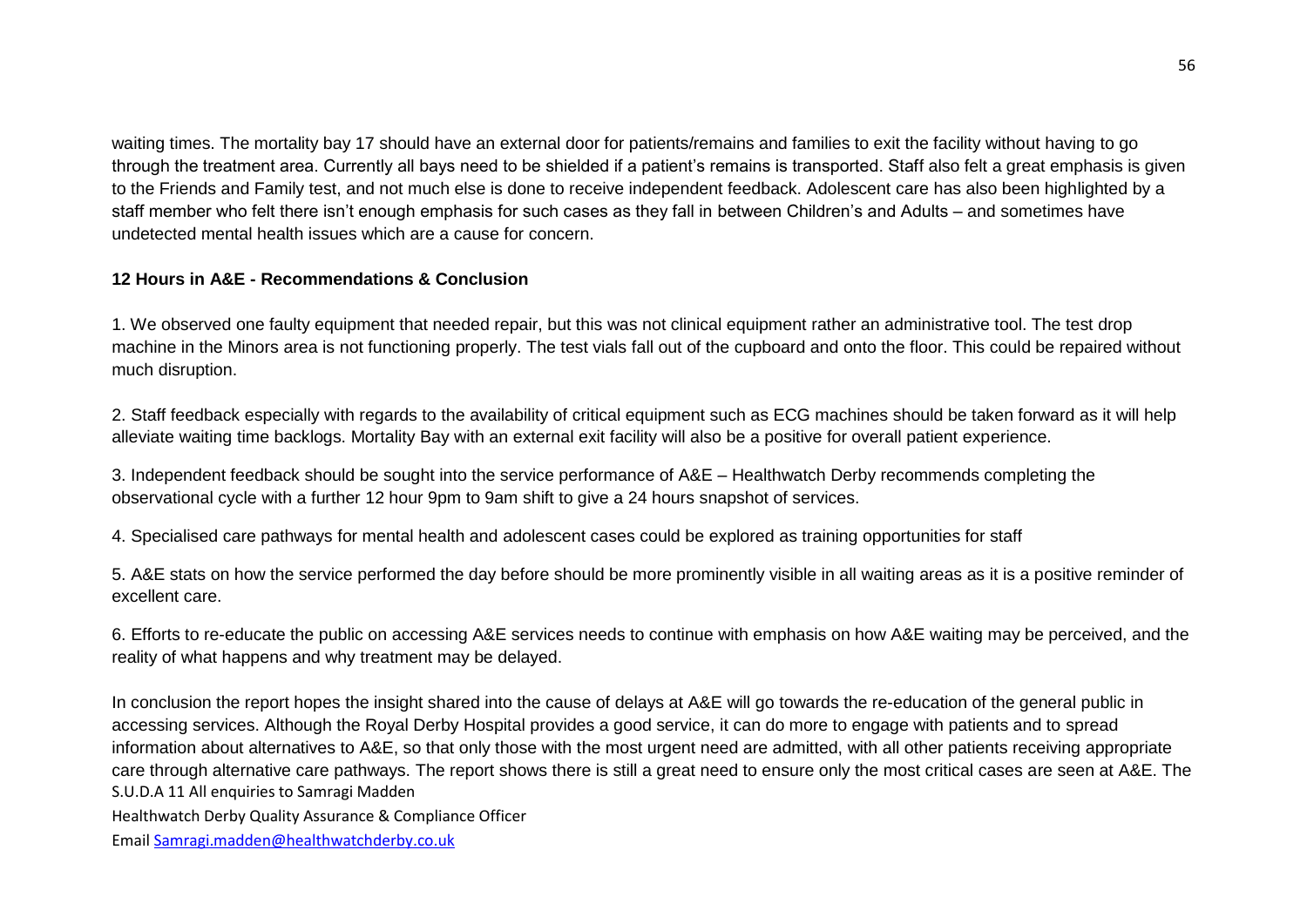public need to be re-educated not only to access alternative services, but also on why and how waiting times occur – and the ways in which patients are treated according to the severity of the conditions they present.

Healthwatch Derby would like to thank all members of A&E management, staff, doctors, nurses, consultants, admin and IT staff, as well as associated EMAS staff who very kindly gave information and answered queries assisting the observational shift on the day. A rich store of information was collected during the shift which ties in with Healthwatch Derby's commitment to monitor, observe, analyse and report on the services accessed at Derby's 'super' hospital's A&E. The findings will be part of the overall 'Your Royal' consultation report, as well as shared individually as a stand alone piece of intelligence to be forwarded on to service commissioners, NHS England, Healthwatch England, service regulators, the local authority and our partners in the community and voluntary sectors.

#### **11.13 Analysis**

The 'Your Royal' consultation event was organised by Healthwatch Derby to undertake an independent assessment of patient experience at Derby's acute hospital. This report has highlighted the various ways in which patient feedback was captured. It is essential that a wide range of interactive platforms are available for patients, carers, seldom heard service users, staff and volunteers at the hospital to be able to fully express their views about the service received, and improvements required.

A snapshot of feedback received shows encouraging numbers of patient feedback received as part of the consultation process, as illustrated in the next page: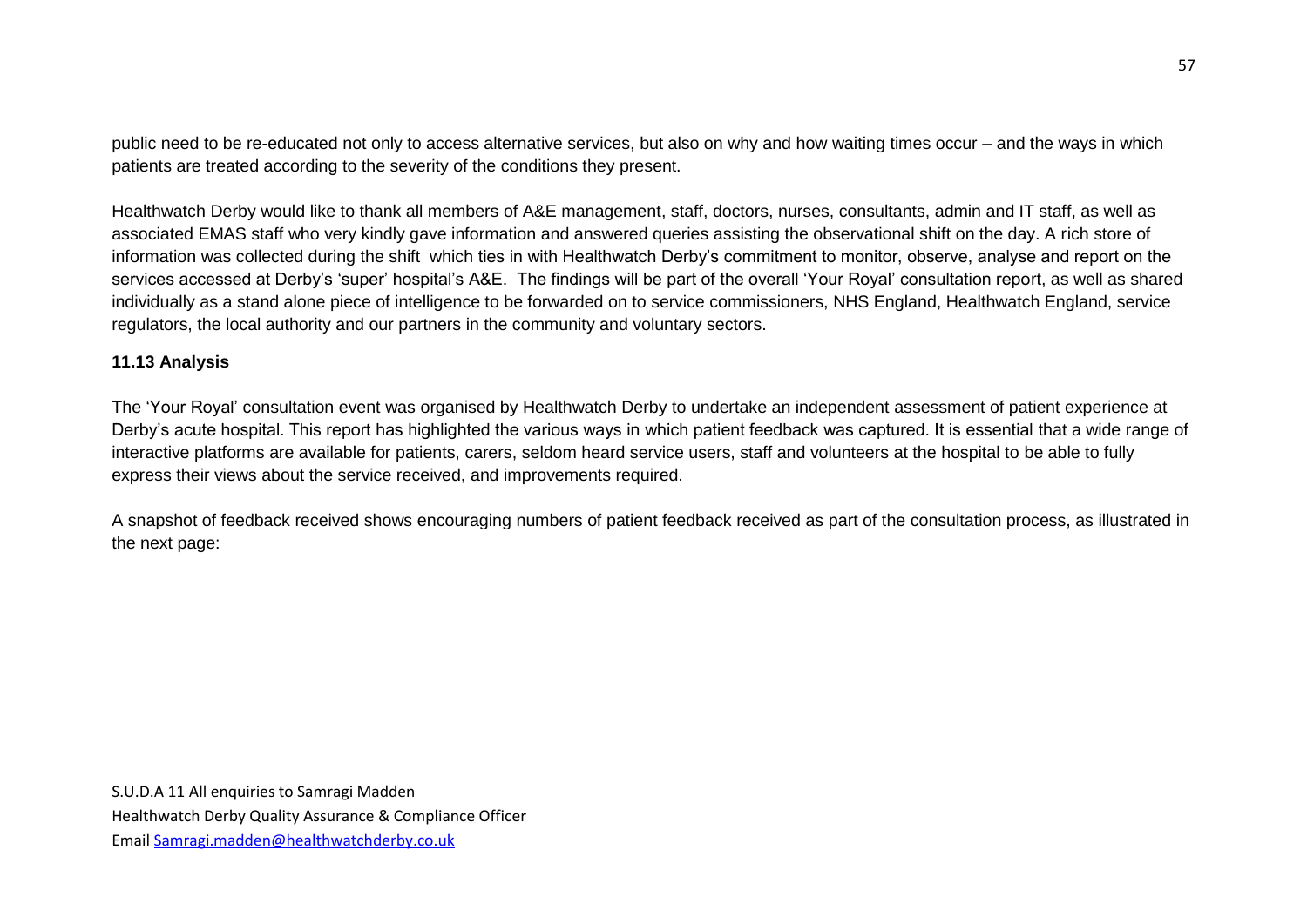| Your Royal Feedback Method      | <b>Feedback Received</b>    |  |  |
|---------------------------------|-----------------------------|--|--|
| Survey                          | 88                          |  |  |
| Workshops                       | 135                         |  |  |
| <b>Stalls</b>                   | 30                          |  |  |
| <b>Little Voices</b>            | 50                          |  |  |
| Outreach                        | 147                         |  |  |
| <b>Enter &amp; View Surveys</b> | 140 from 14 E&V assessments |  |  |
| Total feedback received         | 590                         |  |  |

A wide variety of customer focused approaches to consultation has allowed for a large body of feedback to be collected. Each section of this report has discussed the themes that have emerged from individual engagement methods. An overall analysis looking at the broader picture of service delivery can identify some primary thematic problem areas, as well as areas of excellent service which are detailed below.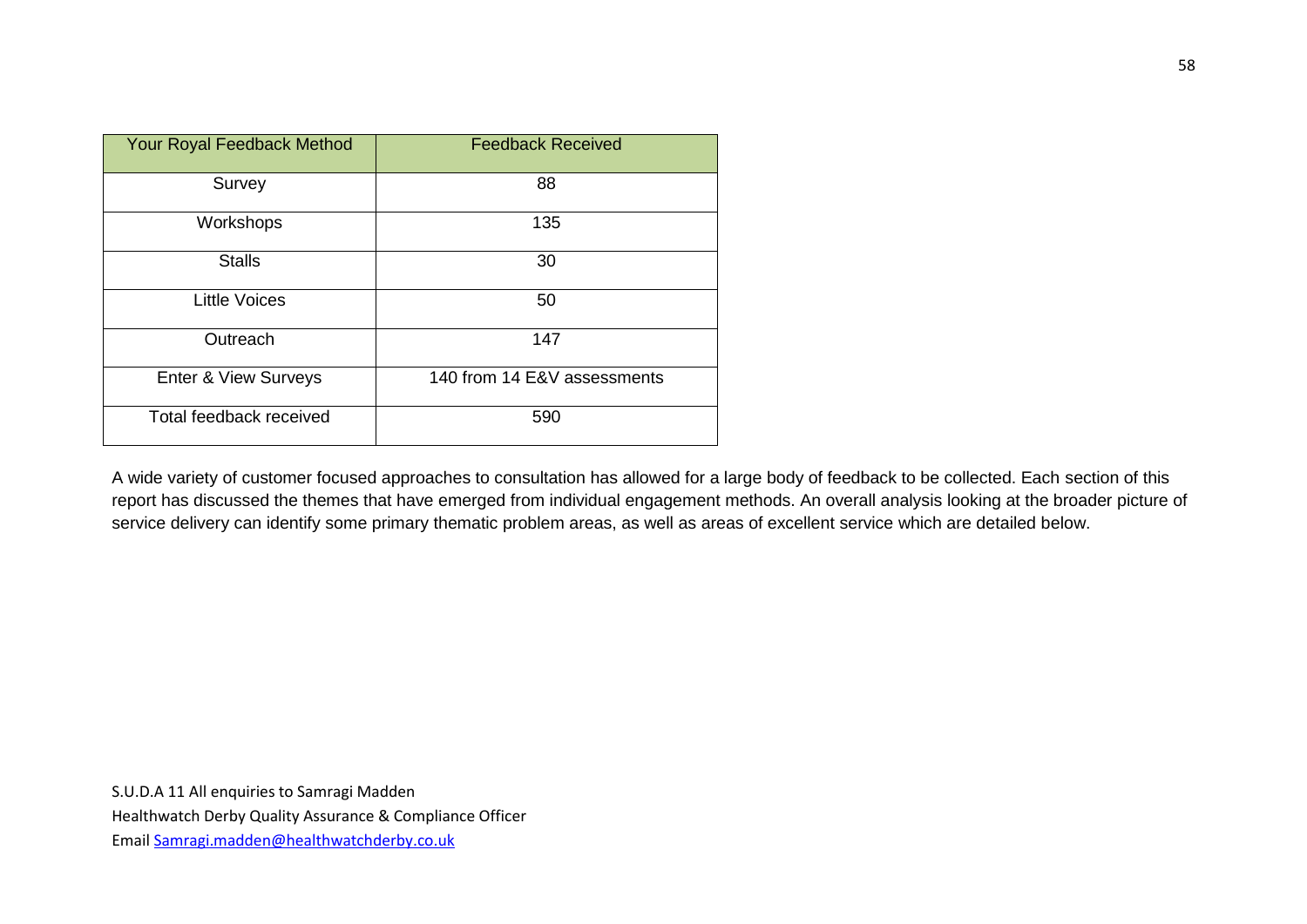# **Overall Trends Emerging**

| <b>Positive</b>                                                                                                                                                                                    | <b>Positive</b>                                                                            | <b>Negative</b>                                                                                 | <b>Negative</b>                                                                                                                  | <b>Indifferent</b>                           |  |
|----------------------------------------------------------------------------------------------------------------------------------------------------------------------------------------------------|--------------------------------------------------------------------------------------------|-------------------------------------------------------------------------------------------------|----------------------------------------------------------------------------------------------------------------------------------|----------------------------------------------|--|
| Good practises<br>highlighting dignity and                                                                                                                                                         | Hospital seen as<br>welcoming and caring                                                   | Staff have spoken of their<br>concerns for patient safety                                       | Discharge has been<br>highlighted as a strong<br>negative repeatedly                                                             | <b>General observations</b><br>about the NHS |  |
| care<br>Patients have spoken                                                                                                                                                                       | Good level of information                                                                  | Staff shortages highlighted                                                                     | Transport and linking in of                                                                                                      |                                              |  |
| repeatedly about the<br>facility to ask questions<br>and easily get information                                                                                                                    | provided, keeping patients<br>fully advised                                                | as a concern                                                                                    | services highlighted as a<br>negative                                                                                            |                                              |  |
| <b>Children's Hospital</b><br>highlighted as a good<br>service                                                                                                                                     | Good observations about<br>hospital food                                                   | A&E more public<br>awareness required to<br>reduce admissions                                   | Dispensation of<br>medication highlighted as<br>negative                                                                         |                                              |  |
| Good nursing highlighted                                                                                                                                                                           | Many positive patient<br>experiences shared                                                | Parking highlighted as a<br>major concern                                                       | Waiting times and<br>appointments                                                                                                |                                              |  |
| Good care and timely<br>treatment observed at<br>A&E                                                                                                                                               | Positive staff attitude and<br>a practical attitude to<br>trouble shooting for<br>patients | A&E waiting time<br>increases due to length<br>taken for additional<br>exploratory test results | More staff consultation<br>needed and a more open<br>dialogue with staff about<br>ongoing concerns and<br>ideas for improvements |                                              |  |
| Overall patient experience has been highlighted as a positive with more positive comments and patient experiences received, many of which<br>name individual services and staff for excellent care |                                                                                            |                                                                                                 |                                                                                                                                  |                                              |  |

S.U.D.A 11 All enquiries to Samragi Madden

Healthwatch Derby Quality Assurance & Compliance Officer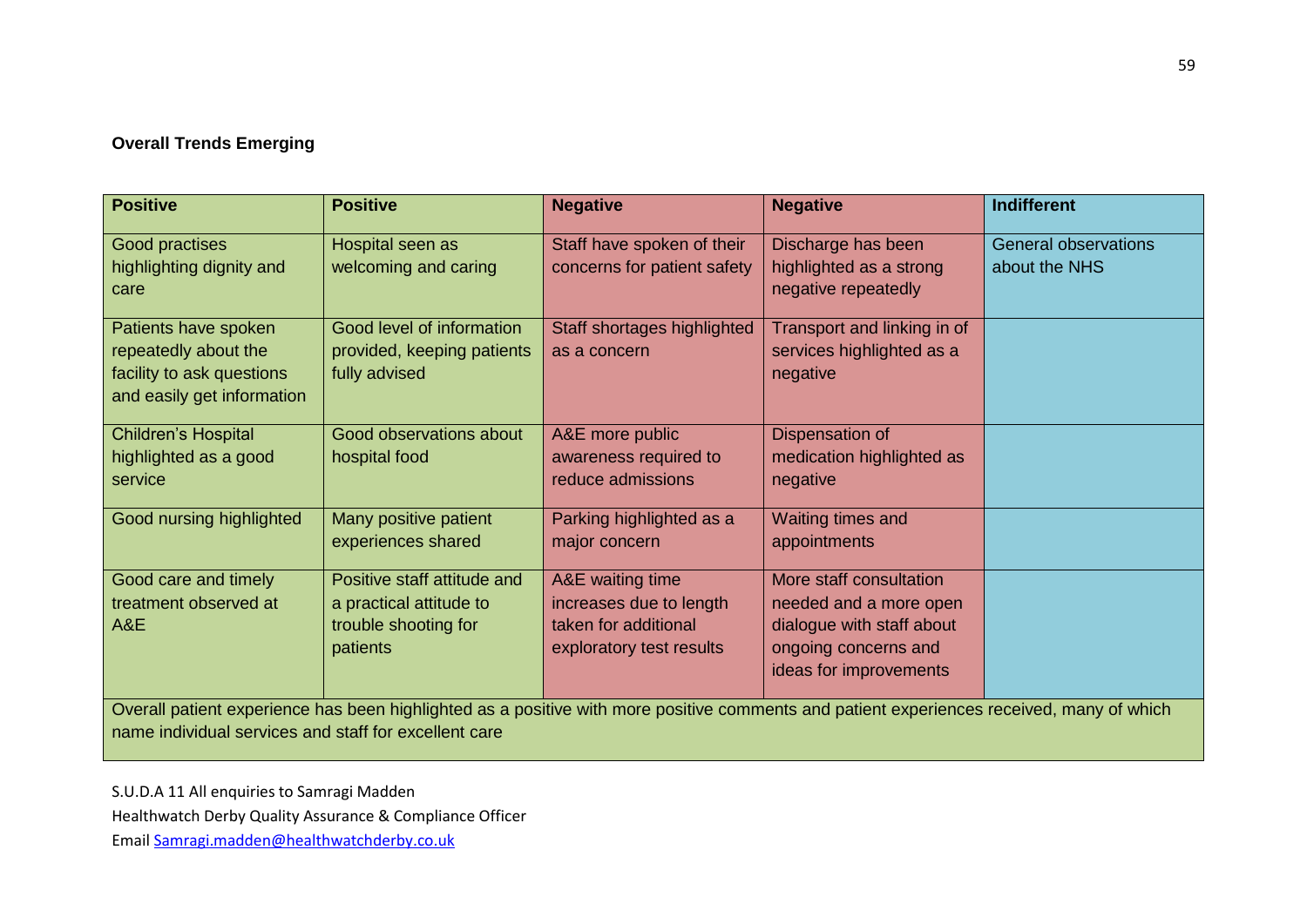It is worth noting that the kind of feedback received varies according to the methods used. Surveys give a good understanding of what the majority of patients feel about particular topics, and are a useful tool – but they do not give detailed patient stories. Surveys are also easily accessed by a wide audience online, and can be printed off upon request. Workshops provide the kind of indepth subject analysis that really forms the core of public consultation. Marketplace stalls, special engagements and outreach is an excellent way of canvassing patient opinion at the point of service entry, and in the wider community away from the hospital. Enter & Views and observational shifts targeted at specific services give a more comprehensive picture of the service as a whole, and are an invaluable tool. Each method is a component in a robust programme of consultation methods, and used in combination can give an informed overview into service performance.

#### **11.14 Recommendations & Conclusion**

1. Healthwatch Derby observed one faulty equipment that needed repair, but this was not clinical equipment rather an administrative tool. The test drop machine in the A&E Minors area is not functioning properly. The test vials fall out of the cupboard and onto the floor. This could be repaired without much disruption.

2. Staff feedback especially with regards to the availability of critical equipment such as ECG machines should be taken forward as it will help alleviate waiting time backlogs. Mortality Bay with an external exit facility will also be a positive for overall patient experience.

3. Independent feedback should be sought into the service performance of A&E – Healthwatch Derby recommends completing the observational cycle with a further 12 hour 9pm to 9am shift to give a 24 hours snapshot of services.

4. Specialised care pathways for mental health and adolescent cases could be explored as training opportunities for A&E staff

5. A&E stats on how the service performed the day before should be more prominently visible in all waiting areas as it is a positive reminder of excellent care.

6. Efforts to re-educate the public on accessing A&E services needs to continue with emphasis on how A&E waiting may be perceived, and the reality of what happens and why treatment may be delayed.

7. Specific service adjustments highlighted in this report such as the provision of more disabled toilets at RDH reception, as well as attempts to alleviate parking distress is recommended.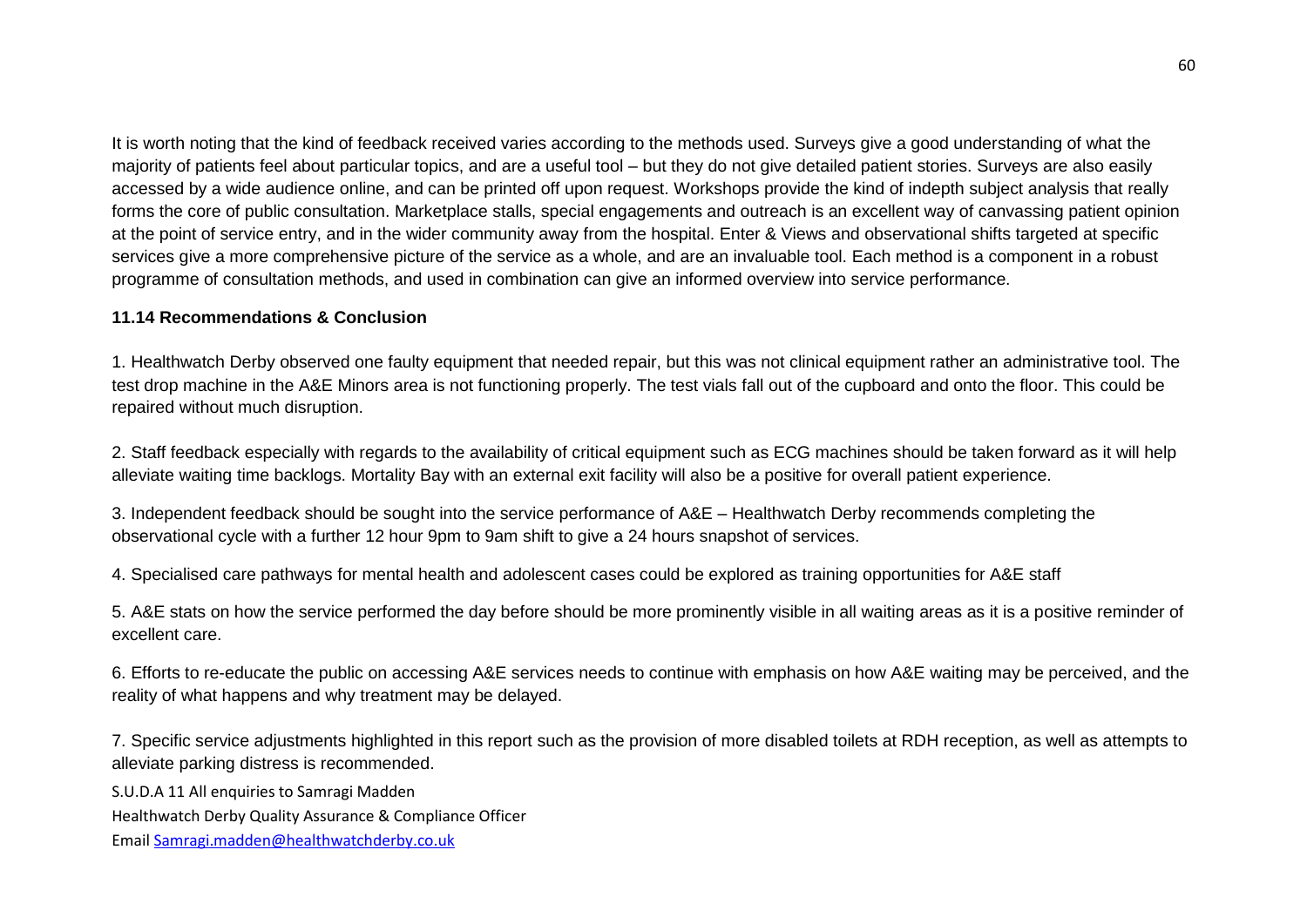8. Staff should be made to feel valued just as much as patients – negative staff experiences highlighted at Enter & Views should be used to tailor a programme of staff enablement and freedom to express concerns.

9. Further in depth service analysis 12 hour observational cycles should be incorporated as part of the Trust's commitment to seek out independent review of their services.

10. The 'Your Royal' consultation event has highlighted the importance of local Healthwatches actively being part of the Trust's commitment to improve service standards and patient involvement – a repeat consultation after a 12 month period is recommended to map improvements and observe changes.

In conclusion the report hopes to provide valuable independent data which allows patients, and Trust management to gain a better understanding of what the public perceives as good and bad service at the Royal Derby Hospital. It is extremely important that patient voices are kept central to any considerations for future service improvements. Healthwatch Derby will continue to fulfil its duties to provide intelligence and trends emerging in the health and social care sector for Derby city. We will continue to feed our findings directly to our colleagues and nominated lead officers at the Trust with a view to a shared goal of excellent service delivery and a successful partnership.

Healthwatch Derby would like to thank all members of the Royal Derby Hospital's liaison lead for the 'Your Royal' consultation programme. Our grateful thanks to all staff, doctors, nurses, consultants, admin, reception, IT staff, and volunteers who took part in the various events at different venues across the city, with a special mention of all our helpful colleagues at Royal Derby's A&E department.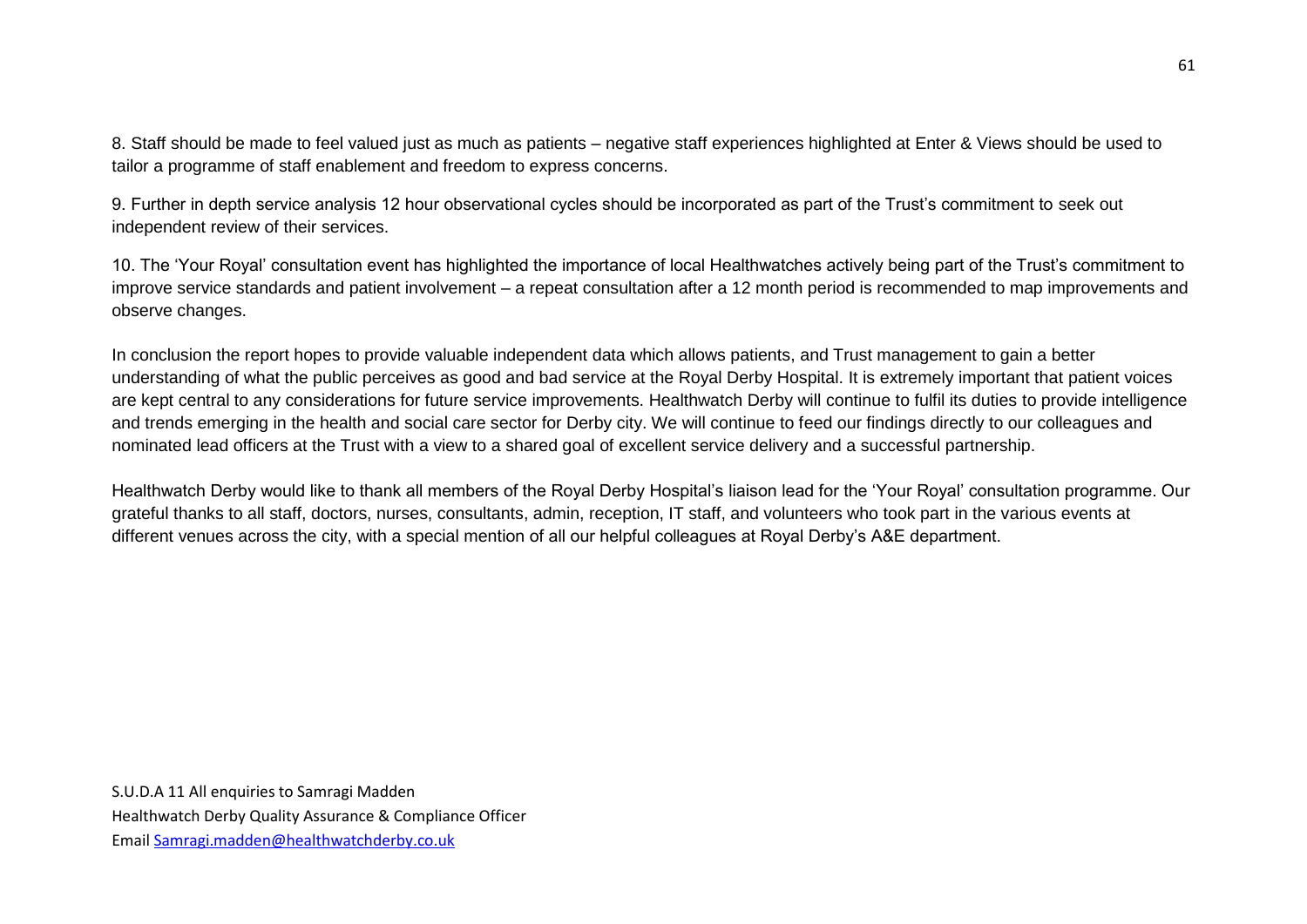#### **11.15 RDH Response**

# **The following response was received from the Trust on the 30th April 2014:**

Having broken down the facts that have been supplied by our Healthwatch partners we can see two main themes emerge around what the people see as issues with the services that the Trust supply.

The heartening thing is the level of positive comments received about the Royal Derby Hospital and the staff who provide our services from this consultation.

The two main issues we see from this study are centred around our discharge procedure and delays that are caused by it and also the comments that we have long waiting times for operations or follow up appointments. Although the Trust is committed to providing an in depth answer to the points raised in this study and having these available for Healthwatch to communicate out by the 1<sup>st</sup> of June we would like to comment on these two main points to show the level of work already being undertaken in the Trust in relation to these issues.

### **Discharge**

The theme of apparent delay to discharge is one that the Trust has seen as a theme through its complaints, Friends and Family test results and also via its various listening events and is one that the Trust is already engaged in improving. A delay to discharge is something that not only is a poor patient experience but can also lead to a backlog for beds in the Trust thus delaying other procedures impacting on more patients so it is imperative that we make take steps to get this right. We at the Trust have a major transformation project in progress looking at what leads to a delay in discharge not only within the trust but also by external factors such as waiting for nursing home beds, access to social care, and ensuring that those patients that are discharged to home get the correct follow up care to ensure they are able to stay independent. The Trust is working hard with its partners across the city and has made significant inroads in ensuring that information sharing and access to support services are in place to enable a speedier discharge process. This project team is made up from a multidisciplinary team and relies on support from our partner agencies, Southern Derbyshire Clinical commissioning Group, Social Services, Continuing Health Care, Derbyshire Community Health Services, Derby City Community Health Services, Mental Health Authority, Patient Carer Association.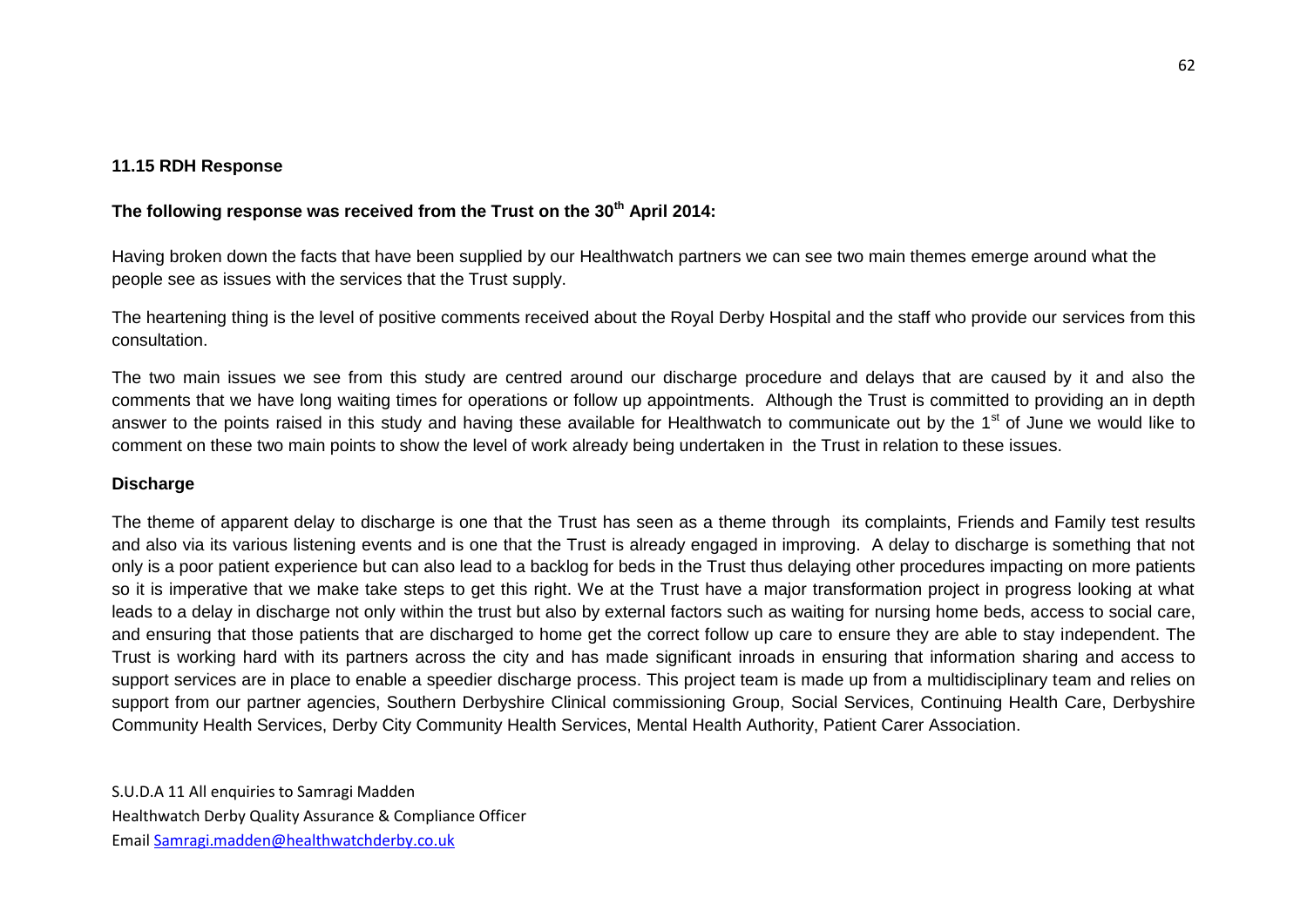The objective of this team is to provide information to ensure that our patients are discharged with the right level of care and support from hospital.

The Trust has introduced some key principles around Discharge planning and these are shown below. These principles set out the process requirements and staff responsibilities to support well-organised, safe and timely discharge for all patients. It aims to fully involve patients and their carers/relatives in the discharge process and ensure that patients receive appropriate assessment, planning and information about their discharge and after care. This is underpinned by the principles set out within the Dignity and Care Challenge and the PRIDE standards.

- All patients must be given the 'Planning Your Discharge from Hospital' information leaflet on admission.
- All patients must have a treatment plan within 2 hours of admission.
- All patients must have an Expected Discharge Date (EDD) set within 24 hours of admission.
- Discharge planning must be an integral part of all patient clinical pathways.
- The involvement of the patient and family/ carer is an integral and essential part of the discharge process.
- Staff should consider whether the patient has capacity to make decisions about their care, and if not, staff should operate within the principles of "Best Interests" as described in the Mental Capacity Act 2005 and Code of Practice.
- Discharge planning should start on or before admission to hospital.
- In-patients are case managed by their consultant from as close to the time of admission as possible, with handovers minimised.
- A clinical (medical) decision must be made that the patient is medically fit for discharge or transfer, and that the patient is safe to discharge or transfer with an MDT decision having been made to support this.
- Aim to discharge 50% of patients in the morning / 90% by 5pm. Transfer to the discharge lounge on the day of discharge should be considered for all patients.

S.U.D.A 11 All enquiries to Samragi Madden There should be no delays from "clinically fit" before discharge e.g. waiting for medications, specialist assessments, equipment.

Healthwatch Derby Quality Assurance & Compliance Officer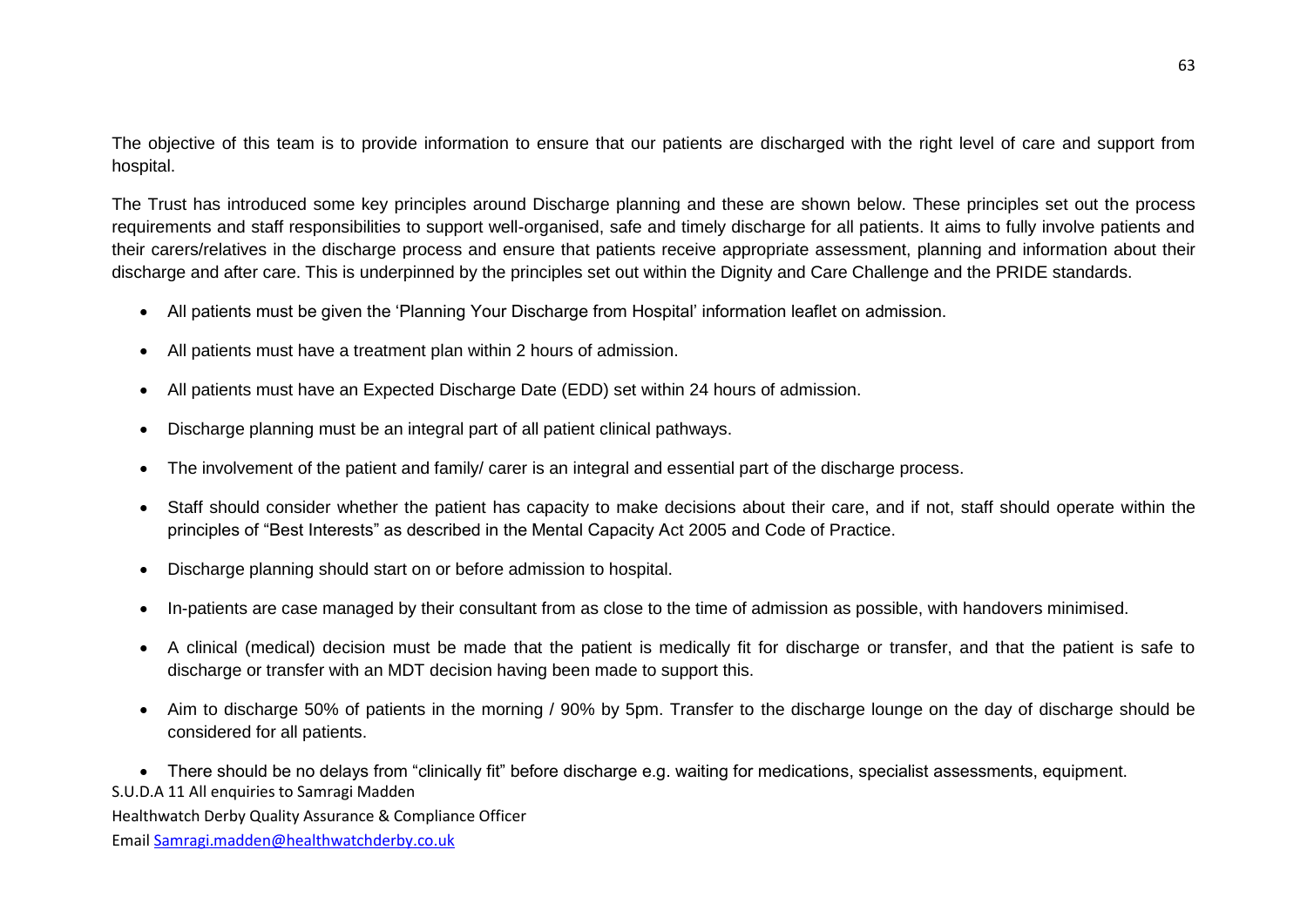- A safe discharge is paramount and no patient will be discharged without assurance through the discharge plan that all arrangements prepared by the multi-disciplinary team (MDT) are in place.
- Decisions should be made to discharge/ transfer patients 7 days per week to ensure continuity of patient care, reduce delays to discharge and maximise bed capacity.

By ensuring our staff embed these standard operating procedures across all of our areas we will improve or discharge process.

Once we have the process correct we have to sort some of the niggles we see in the system that we hear about so often and the delay to receiving medication for discharge is one that is high on that list. The project has a dedicated team that is looking at how we improve that process including the communication between each part of the team to ensure the messaging is correct. For example a doctor may say I am happy for you to go home without specifying a time that you may go knowing full well that the medication he is prescribing may take a time to produce and that can only happen once the Doctor submits the prescription to our pharmacy team. If at this crucial time in the communication the Doctor was to say you are able to go home but t may take a few hours to get the medication ready the patient is better informed, a simple process and method that we need to work on but please be assured that this process is a high priority. Our approach to discharge does not end with a simple process we also want to ensure the patient is well prepared for discharge and has all of the facts and information they need to aid a great recovery. We are currently running an enhanced discharge pathway from surgery which is proving that if we help prepare patients for the surgery and also the after effects then what happens after discharge the experience and recovery rate are hopefully both going to be better. The other great project we are very proud of is the new "Help to Home" volunteer service, we the Trust provide a volunteer to help the discharged patient that may not have a carer or relative or has one that also needs support get that support in the early important first few days of discharge and this service goes on to signpost other services that are provided across Derbyshire that can provide help and support for the patient to stay independent and hopefully not return to Acute care. More information on both of these projects will be provided in the final response to Healthwatch for them to pass on.

### **Wait for Operation Times**

The environment in which we provide healthcare is ever-changing and this changes the demands on us as a Trust. Changes in the demographics and the population that we serve; and the way in which we are commissioned; means we are seeing big increases in referrals from primary care from as far and wide as Nottinghamshire, Staffordshire and North Derbyshire in addition to increased referrals from our usual